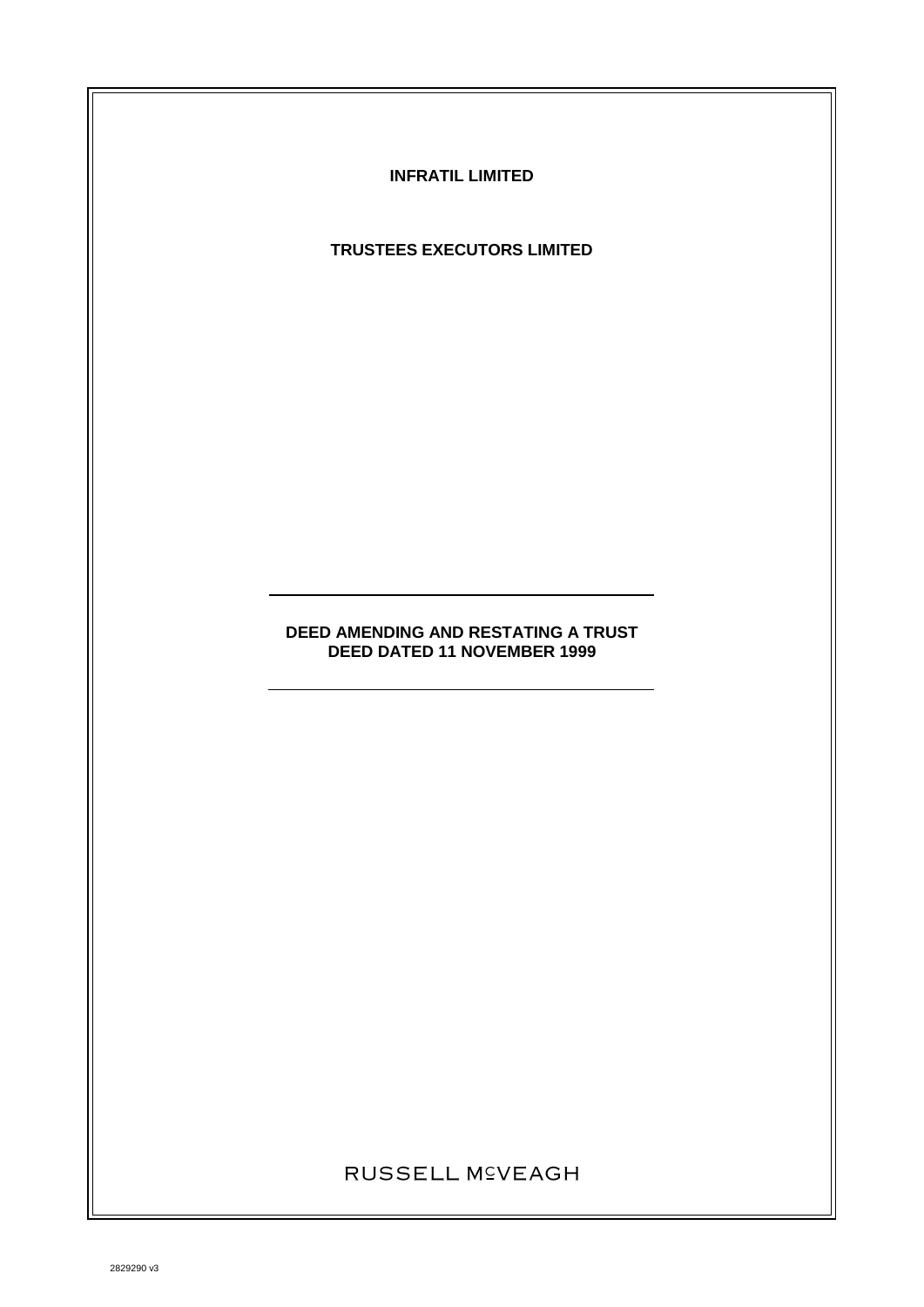**DEED** dated 12 August 2015

# **PARTIES**

**INFRATIL LIMITED ("Issuer")** 

# **TRUSTEES EXECUTORS LIMITED ("Supervisor")**

# **INTRODUCTION**

- A. The Issuer and the Supervisor have executed a programme trust deed relating to the constitution and terms of convertible infrastructure bonds dated 11 November 1999, as amended on 14 August 2003, 15 November 2006 and 27 September 2012 **("Original Deed").**
- B. The Issuer and the Supervisor wish to amend and restate the Original Deed on the terms set out in this deed.
- C. For the purposes of clause 13.1 of the Original Deed, the Issuer and the Supervisor are of the opinion that the amendments contained in this deed are:
	- (i) necessary or desirable to comply with the requirements of the Financial Markets Conduct Act 2013 **("FMC** Act");
	- (ii) of a formal or technical nature;
	- (iii) not, and are not likely to become, prejudicial to the general interests of Holders; or
	- (iv) to reflect the coming into force of the FMC Act and it is in the interests of the Holders to make the amendments to take cognisance of the requirements of that Act.

### **COVENANTS**

#### **1. INTERPRETATION**

#### 1.1 **Definitions:**

- (a) Words and expressions that are defined in the Original Deed have the same meanings when used in this deed, unless the context otherwise requires.
- (b) In this deed, **"Effective Date"** means the date the Issuer elects in accordance with clause 19(1)(a) of schedule 4 of the FMC Act and notifies to the Supervisor, having given the Supervisor notice of this date at the same time as the Financial Markets Authority and the Registrar of Financial Service Providers were notified in accordance with clause 19(2) of schedule 4 of the FMC Act.

#### 1.2 **Interpretation:**

(a) Headings are inserted for convenience only and do not affect the interpretation of this deed.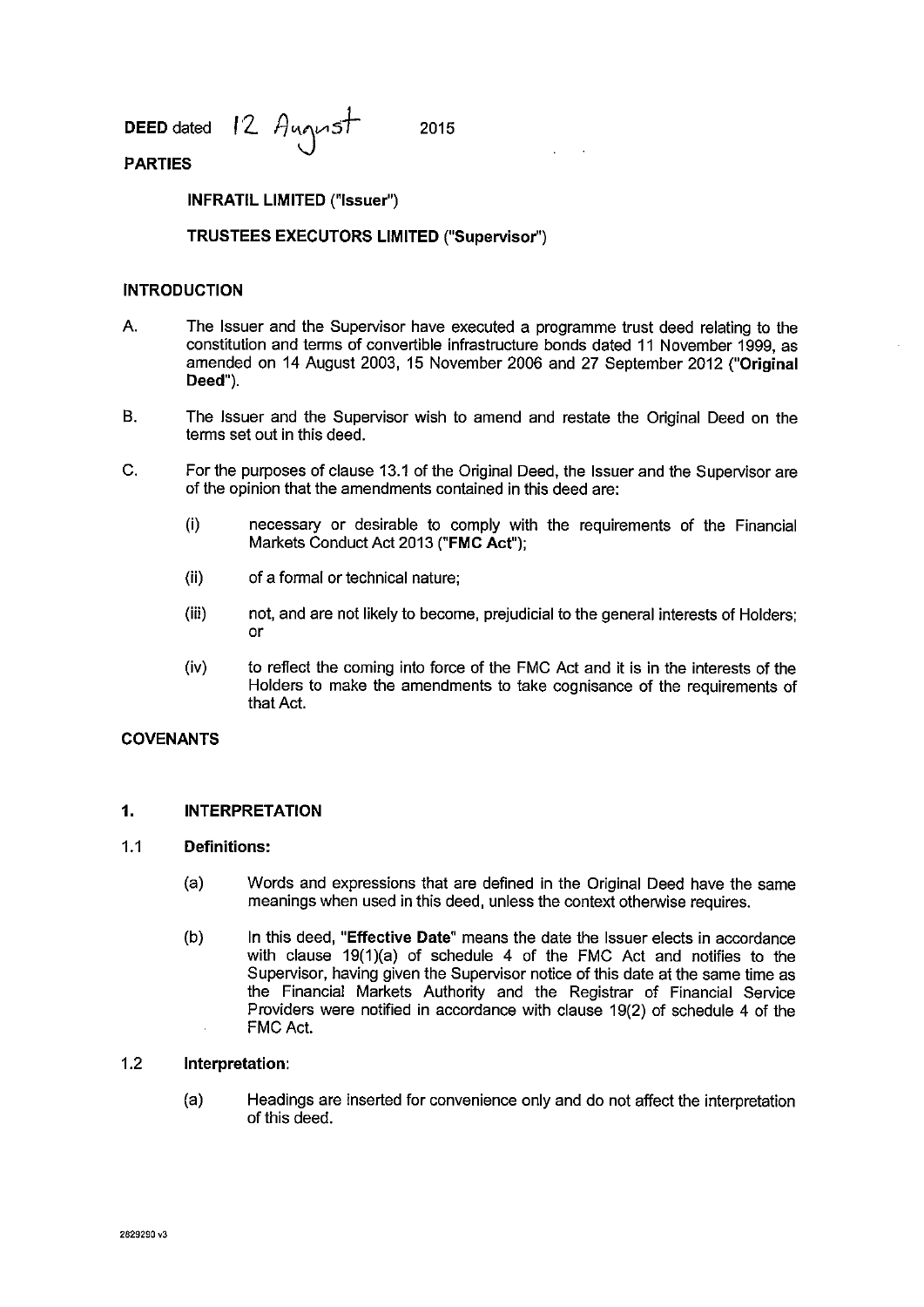- (b) Unless the context otherwise requires the singular includes the plural and vice versa and words denoting individuals include other persons and vice versa.
- (c) A reference to any document includes reference to that document as modified, novated, supplemented, varied or replaced from time to time.
- (d) A reference to any party to a document includes its successors and permitted assigns.

#### **2. AMENDMENT AND RESTATEMENT OF THE ORIGINAL DEED**

- 2.1 **Amendment and restatement**: With effect from the Effective Date, the Original Deed shall be amended and restated in the form set out in the schedule.
- 2.2 **Confirmation**: Except to the extent amended and restated by this deed, the Original Deed continues in full force and effect.

#### **3. COUNTERPARTS**

3.1 This deed may be signed in counterpart copies, both of which will together constitute one and the same instrument, and either of the parties may execute this deed by signing any such counterpart.

#### **4. GOVERNING LAW**

4.1 This deed shall be governed by, and construed in accordance with, the laws of New Zealand.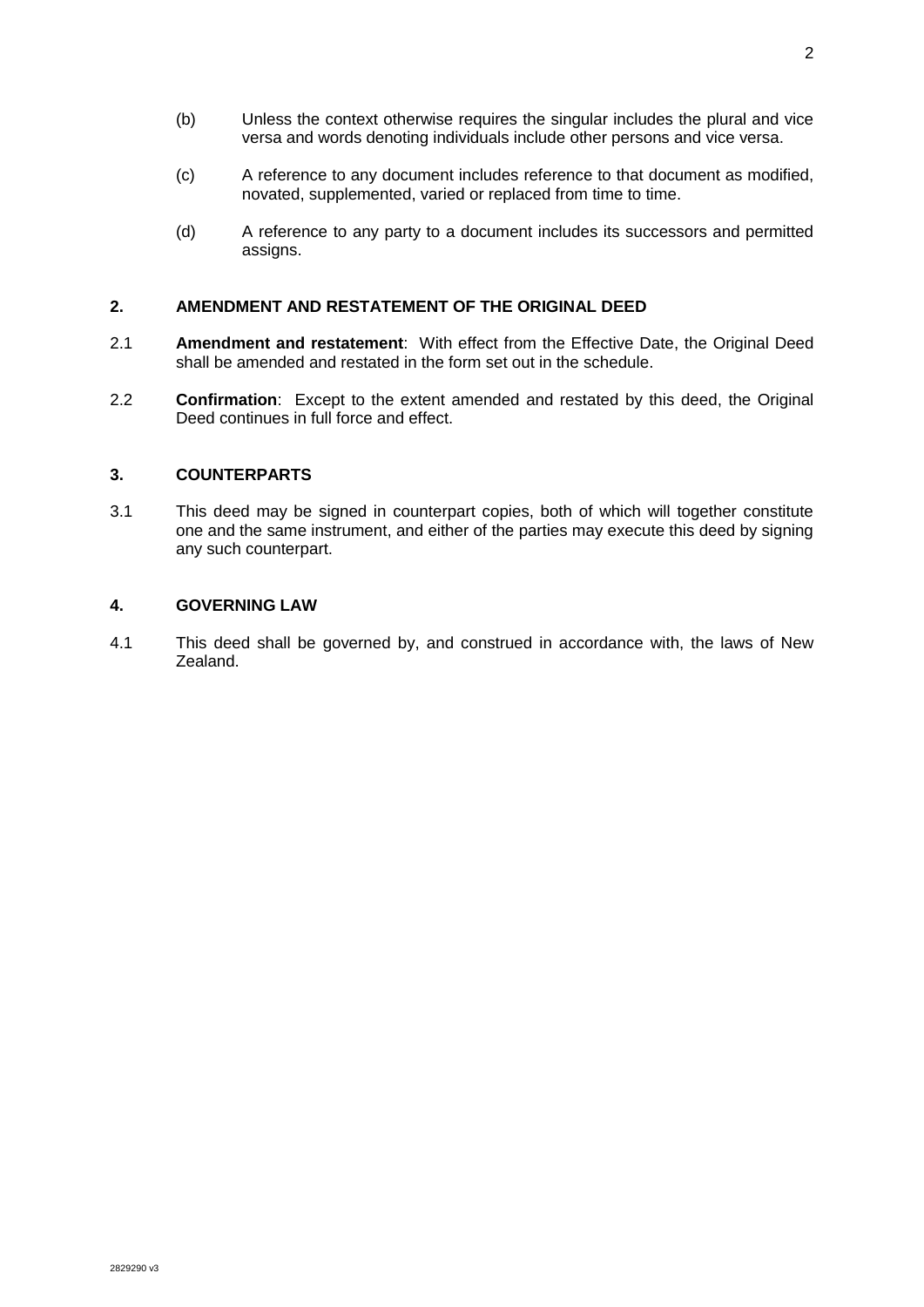## **SIGNED AS A DEED**

**INFRATIL LIMITED** by:

Signature of director Signature of director <u>Marko Bogoieuski</u>

Name of director

<u>MARK TUME</u> Name of director

#### **TRUSTEES EXECUTORS LIMITED** by:

Signature of authorised signatory Signature of authorised signatory

Name of authorised signatory Name of authorised signatory

and witnessed by:

Signature of witness

Name of witness

**Occupation** 

City/town of residence

 $\vdots$ 

 $\frac{1}{4}$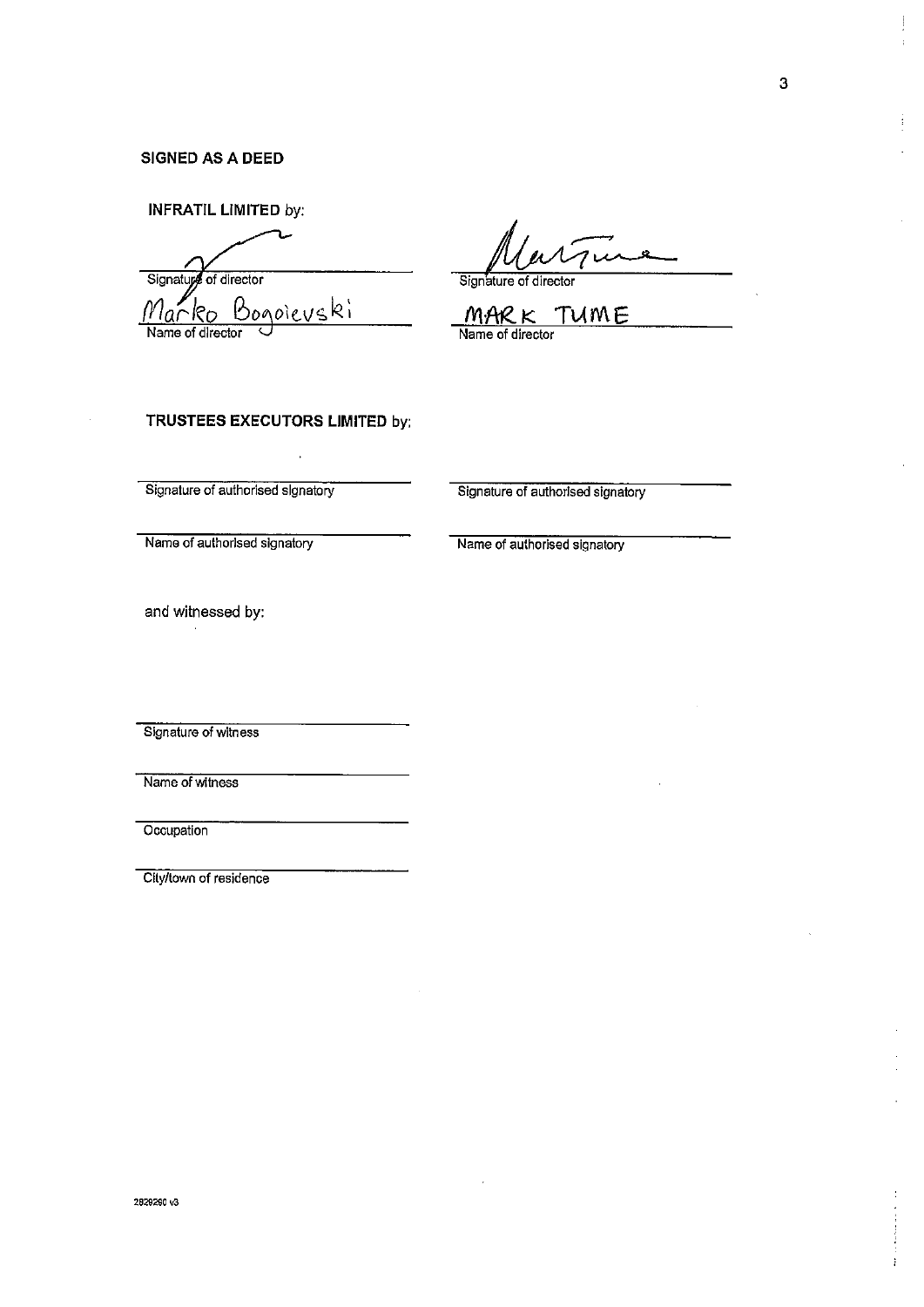**SIGNED AS A DEED** 

**INFRATIL LIMITED** by:

Signature of director Signature of director

Name of director Name of director

**TRUSTEES EXECUTORS LIMITED** by:

 $\sqrt{\frac{1}{\sqrt{\frac{1}{4}}}$ <br>Signature of authorised signatory

Robert Gatward

Signature of authorised signatory EXECUTOR Stuart McLaren **CAUSTER** Name of authorised signatory Name of authorised signatory The Common Seal  $of$  $\star$  $C752015-116(1)$ 

Signature of witness

and withessed by:

Name of witness Sean Roberts Corporate Business Manager Wellington

**Occupation** 

City/town of residence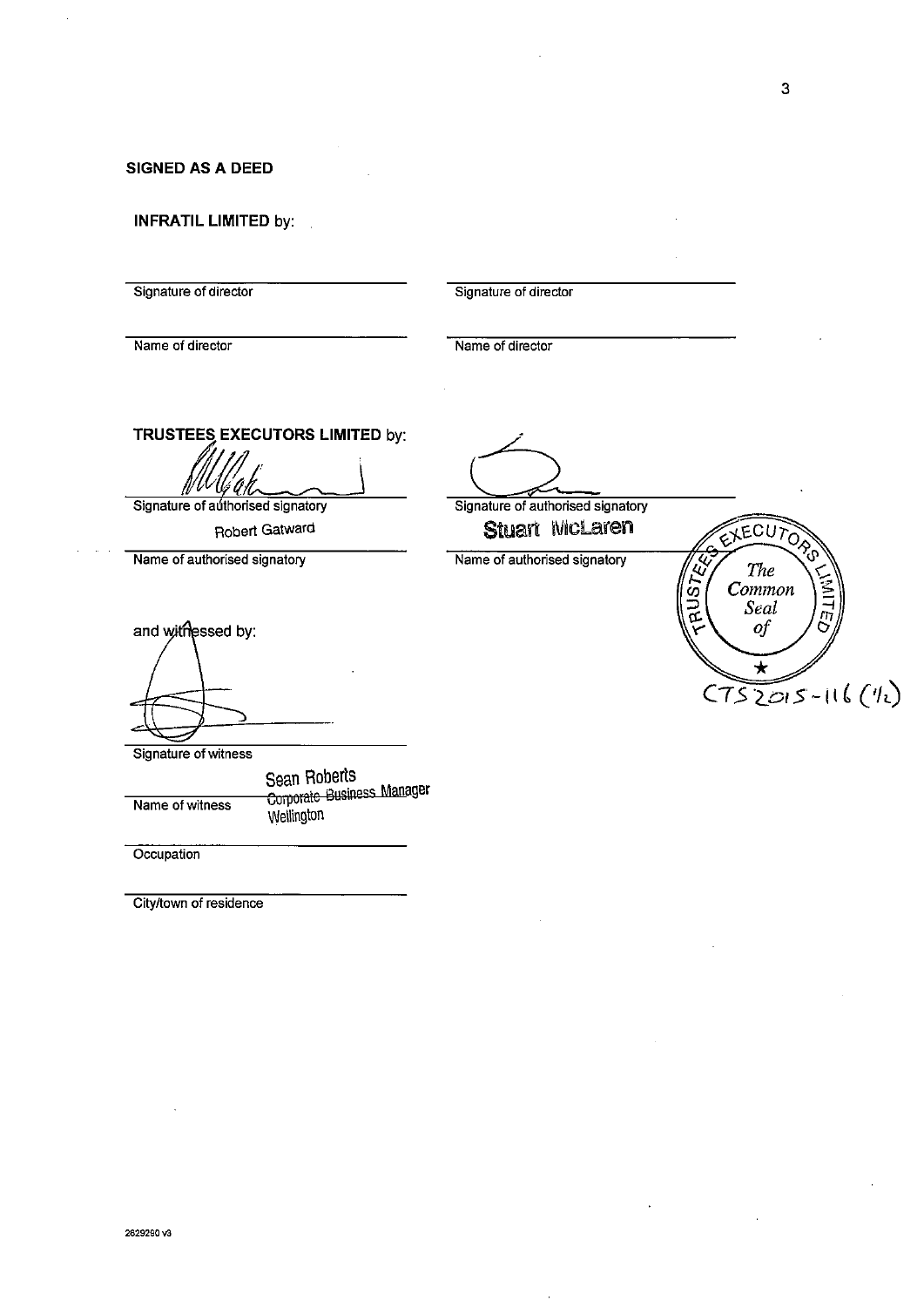# **SCHEDULE**

**Amended and Restated Trust Deed**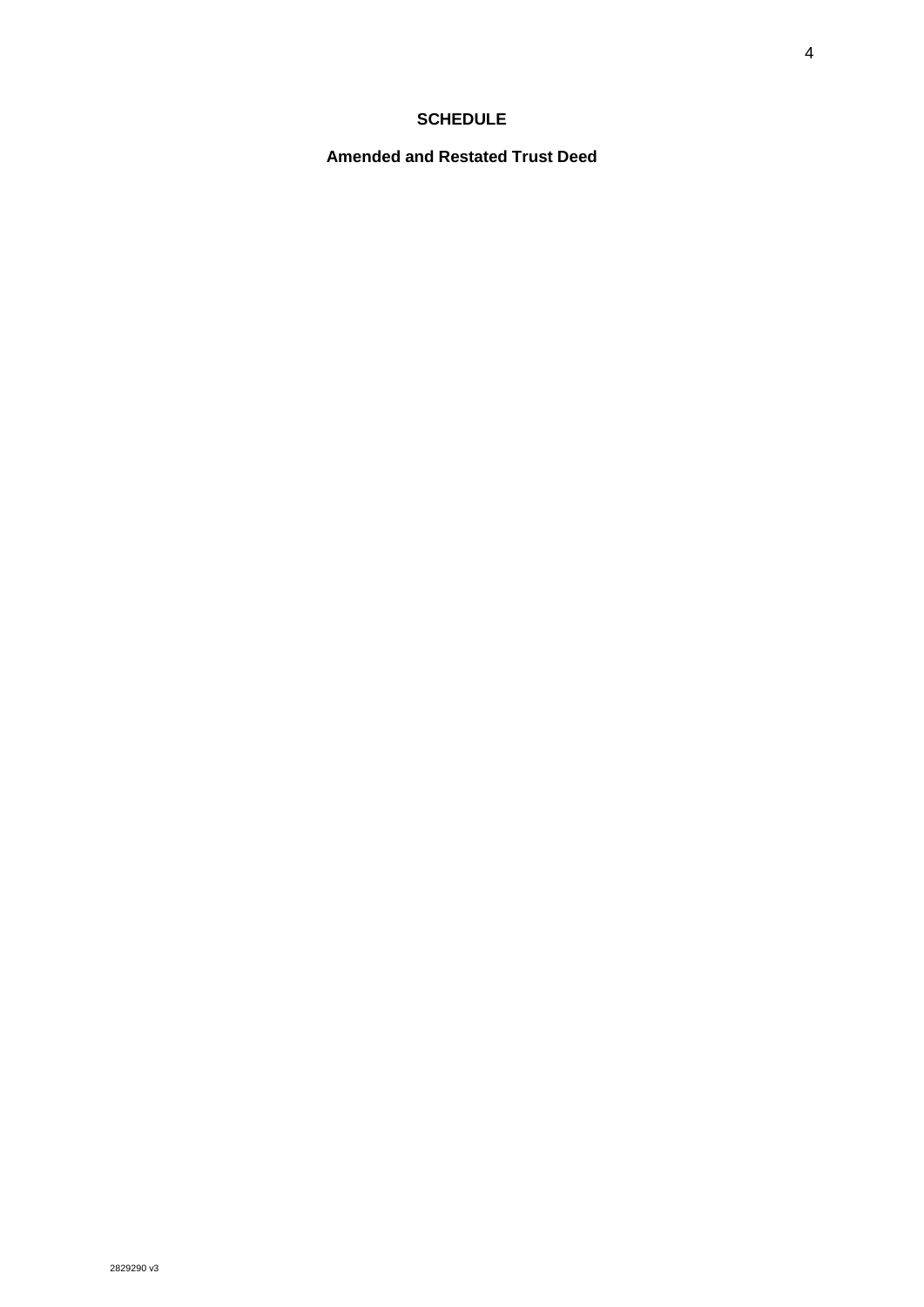

# **TRUSTEES EXECUTORS LIMITED**

# **PROGRAMME TRUST DEED (relating to the constitution and terms of convertible infrastructure bonds)**

# RUSSELL M<sup>C</sup>VEAGH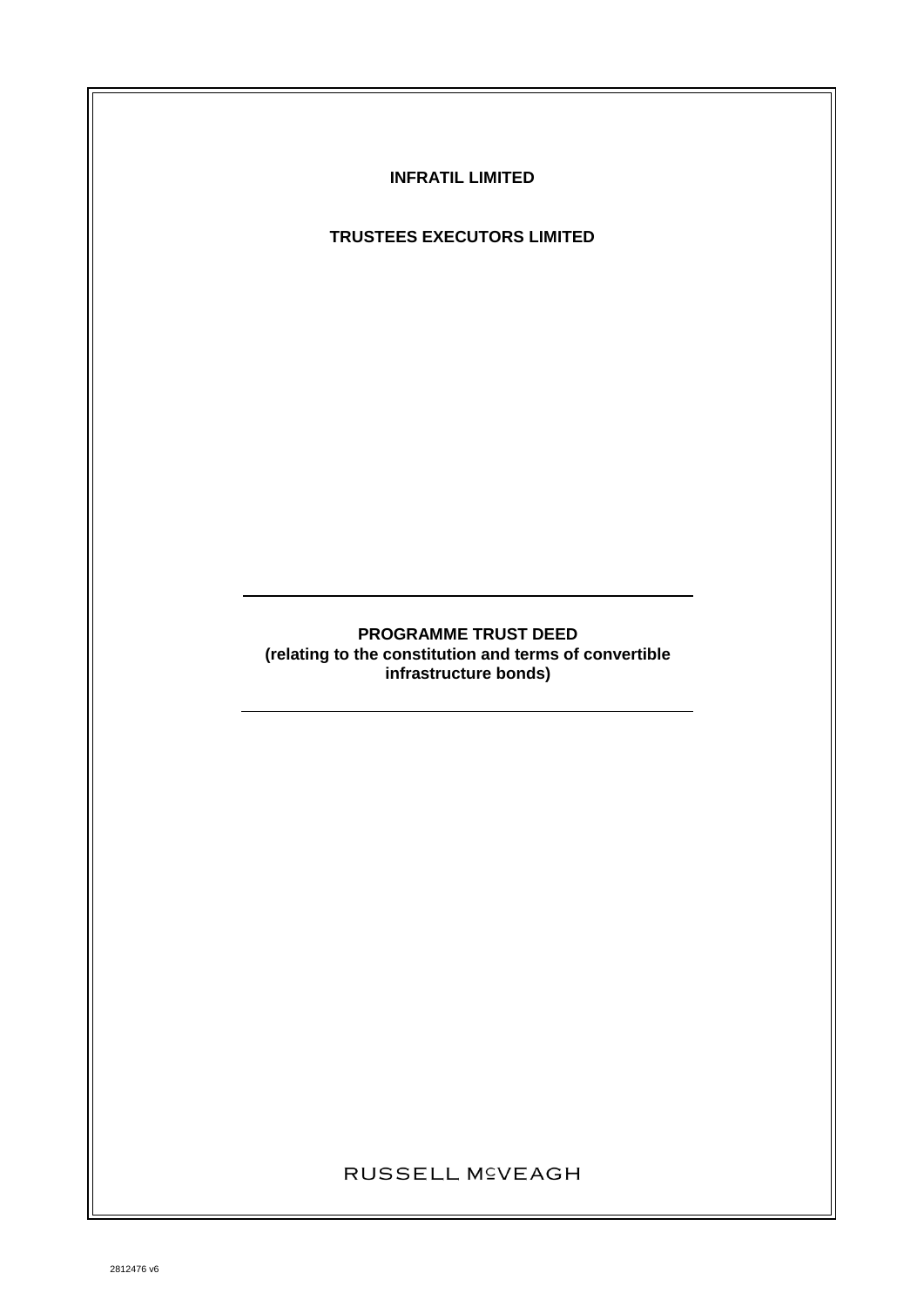# **CONTENTS**

| $\mathbf 1$ |                                                                   |  |  |
|-------------|-------------------------------------------------------------------|--|--|
| 2.          |                                                                   |  |  |
| 3.          |                                                                   |  |  |
| 4.          |                                                                   |  |  |
| 5.          |                                                                   |  |  |
| 6.          | CONVERSION, REDEMPTION, NEW ISSUES OF FINANCIAL PRODUCTS ETC, AND |  |  |
| 7.          |                                                                   |  |  |
| 8.          |                                                                   |  |  |
| 9.          |                                                                   |  |  |
|             |                                                                   |  |  |
|             |                                                                   |  |  |
|             |                                                                   |  |  |
|             |                                                                   |  |  |
|             |                                                                   |  |  |
|             |                                                                   |  |  |
|             |                                                                   |  |  |
|             |                                                                   |  |  |
|             |                                                                   |  |  |
|             |                                                                   |  |  |
|             |                                                                   |  |  |
|             |                                                                   |  |  |
|             |                                                                   |  |  |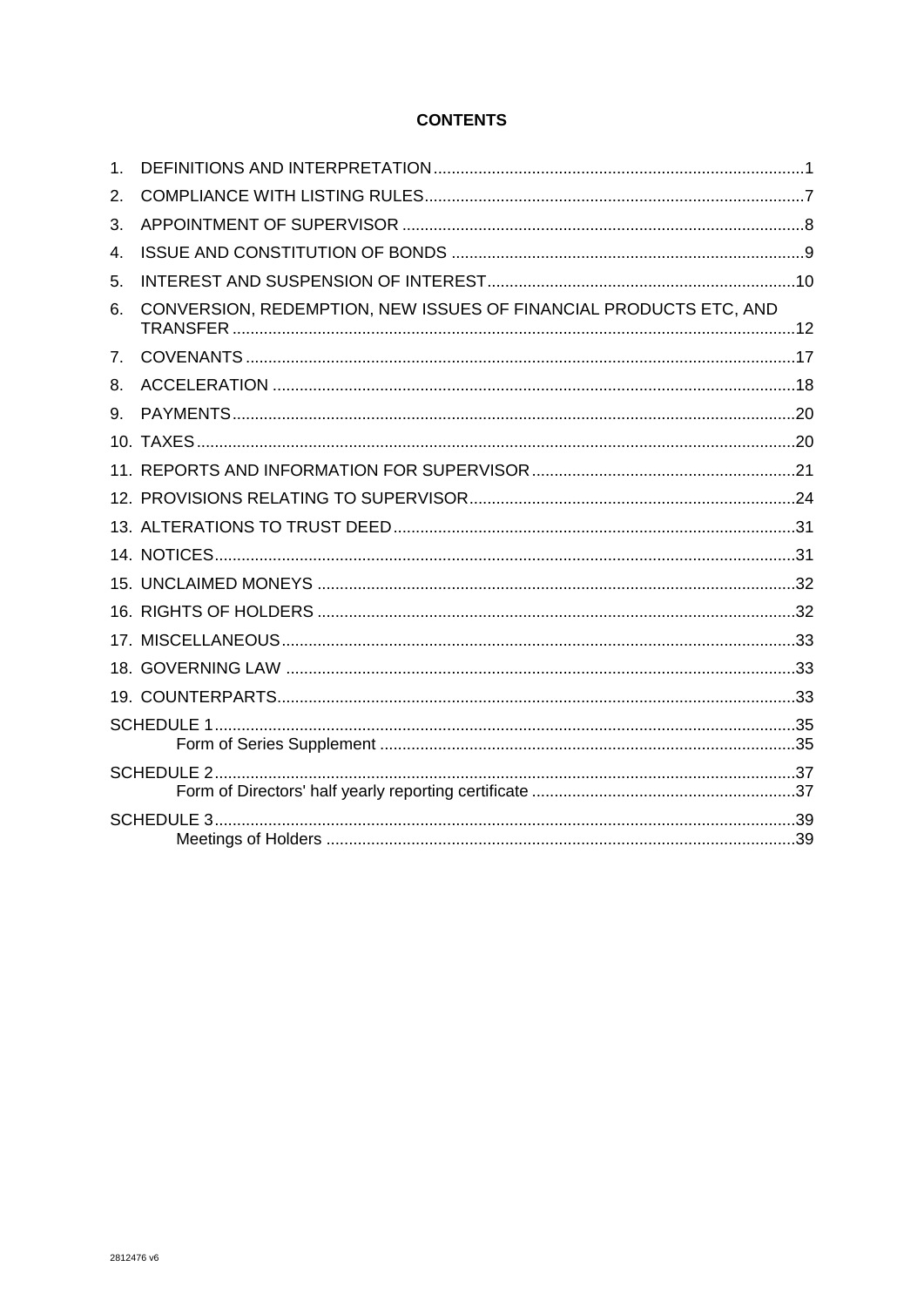**DEED** dated 11 November 1999 as amended on 14 August 2003, 15 November 2006 and 27 September 2012 and as amended, restated and consolidated by the supplemental deed dated  $12$ . August 2015 to which this deed is attached as a schedule.

# 2015 to which this deed is attached as a schedule.

# **PARTIES**

**INFRATIL LIMITED ("Issuer")** 

**TRUSTEES EXECUTORS LIMITED ("Supervisor")** 

# **INTRODUCTION**

- A. The Issuer has resolved to establish a bond programme **("Programme")** pursuant to which it may issue Bonds from time to time.
- B. Bonds will be issued under the Programme on a series by series basis, with the Issuer determining for each Series:
	- (a) the rate of interest payable on the Bonds;
	- (b) the Maturity Date, Interest Payment Dates, Conversion Rate and, if applicable, Holder's Conversion Rate for the Bonds;
	- (c) whether the Holders will have the benefit of the Holder's Conversion Option; and
	- (d) any other conditions relevant to the Series.
- C. The Supervisor will act as supervisor for the Holders subject to the terms and conditions of this deed.

### **COVENANTS**

## **1. DEFINITIONS AND INTERPRETATION**

1.1 **Definitions:** In this deed, unless the context otherwise requires:

**"Approved Issuer Levy"** has the meaning given to that term in clause 10.7.

**"Assessed Value"** means, in relation to an asset, the value of that asset determined by an Independent Adviser.

**"Auditor"** means the auditor for the time being of the Issuer.

**"Bond"** means, at any time, a bond created, constituted and issued pursuant to this deed, and remaining outstanding and, if applicable, not Converted or deemed Converted, or redeemed or deemed redeemed, at that time.

**"Borrowed Money Indebtedness"** of the Issuer Group means the aggregate financial indebtedness of each member of the Issuer Group (excluding any guarantee, indemnity or similar obligation of one member in respect of the financial indebtedness of any other member) and including the Bonds.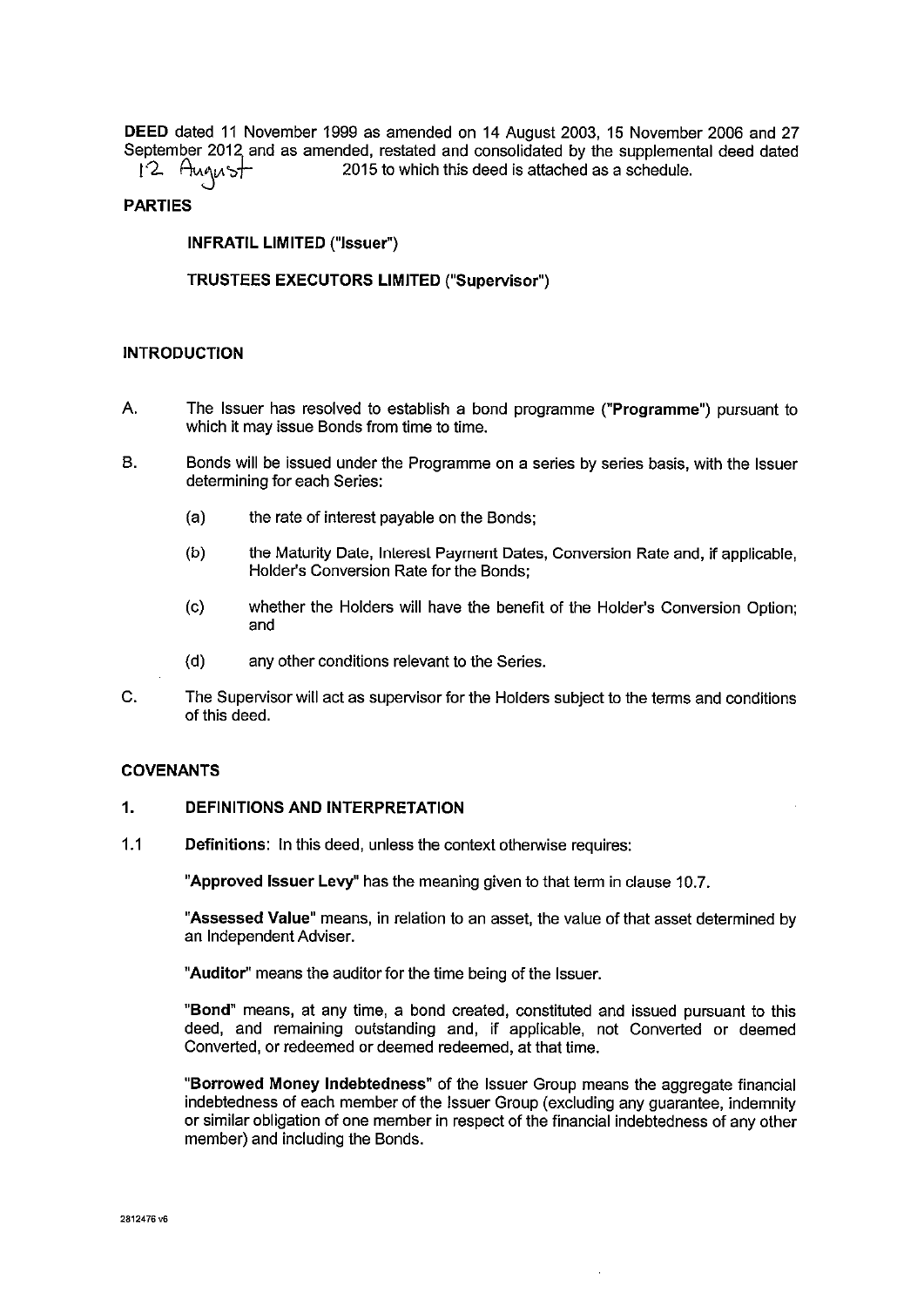"**Business Day**" means a day on which NZX is open for trading.

"**Companies Act**" means the Companies Act 1993.

"**Constitution**" means the constitution of the Issuer, as amended from time to time.

"**Conversion**" means, in relation to a Bond, the redemption of that Bond by the issue of the number of Ordinary Shares derived by application of the relevant Conversion Rate or Holder's Conversion Rate (as applicable subject to clause [6.1\(c\)\)](#page-19-0), and "**Convert**", "**Convertible**" and "**Converted**" shall be construed accordingly.

"**Conversion Rate**" means, in relation to a Bond which is to be Converted (other than pursuant to clause [6.1\(c\)\(iii\)\)](#page-20-0), the number of Ordinary Shares to be issued on conversion of that Bond calculated in accordance with the following formula:

 $OS = FV \div (OSMV \times CP)$ 

provided that, unless the Holder makes full and timely payment to the Issuer in respect of any withholding tax or other withholding or deduction required to be paid or made on or before Conversion (whether pursuant to section 10 (including, for the avoidance of doubt, any Approved Issuer Levy to be deducted pursuant to clause [10.2\)](#page-27-0) or otherwise), the number of Ordinary Shares to be issued on Conversion shall be adjusted in accordance with the following formula:

$$
AOS = OS - \frac{WT}{OSMV}
$$

In the above formulae:

- OS = the number of Ordinary Shares to be issued on Conversion of the Bond
- $FV =$  the Face Value of the Bond
- OSMV = the Ordinary Share Market Value on the date of Conversion
- $CP =$  the Conversion Percentage for that Series of Bonds as specified in the Series Supplement for that Series
- AOS = the adjusted number of Ordinary Shares
- $WT$  = the amount of the withholding tax, Approved Issuer Levy, or other withholding or deduction required to be paid or made by the Issuer on or before Conversion.

"**Date of Acceleration**" means the date on which the Supervisor makes a declaration pursuant to clause [8.2](#page-26-0) or clause [8.3.](#page-26-1)

"**Director**" means, at any time, a director (or alternate director) of the Issuer at that time and "**Directors**" means, at any time, the directors (including alternates) acting in accordance with the Constitution.

"**Dollars**" and "**\$**" means New Zealand dollars.

"**Face Value**" means the face value of each Bond being \$1.00.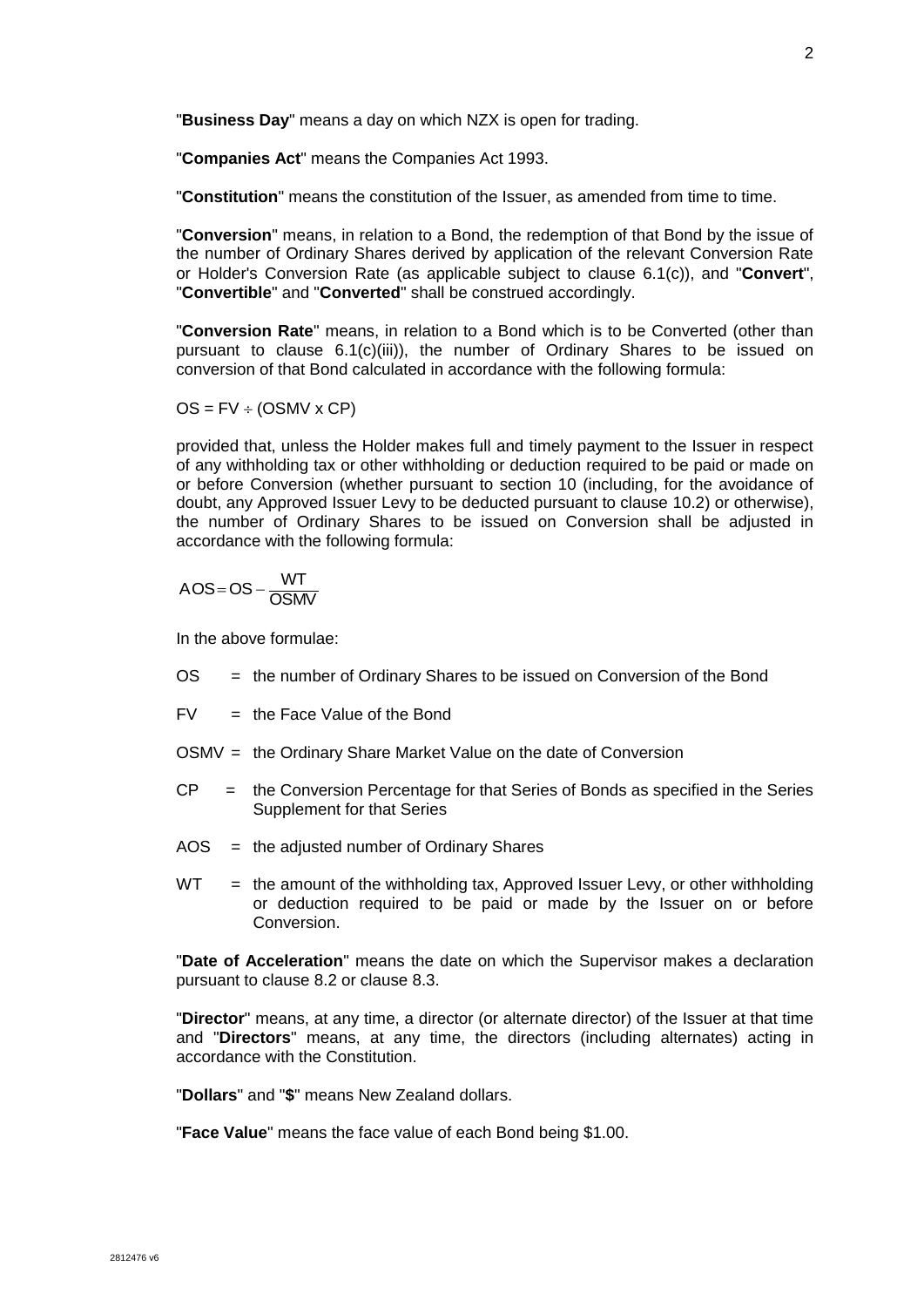"**FMC Act**" means the Financial Markets Conduct Act 2013 (and includes the Financial Markets Conduct Regulations 2014).

"**Holder**" means, at any time, each person whose name is entered in the Register as a holder of Bonds at that time.

"**Holder's Conversion Option**" means the option described in clause [6.1\(b\)](#page-19-1) pursuant to which a Holder may, if the Issuer elects to redeem any Bonds of a Series for cash, require the Issuer to Convert that Holder's Bonds of that Series in the manner described in clause [6.1\(b\).](#page-19-1)

"**Holder's Conversion Rate**" means, in relation to a Bond of a Series which is specified as having the benefit of the "Holder's Conversion Option" in the relevant Series Supplement and is to be Converted under clause [6.1\(c\)\(iii\),](#page-20-0) the number of Ordinary Shares to be issued on Conversion of that Bond calculated in accordance with the following formula:

 $OS = FV \div (OSMV \times HCP)$ 

provided that, unless the Holder makes full and timely payment to the Issuer in respect of any withholding tax or other withholding or deduction required to be paid or made on or before Conversion (whether pursuant to section 10 (including, for the avoidance of doubt, any Approved Issuer Levy to be deducted pursuant to clause [10.2\)](#page-27-0) or otherwise), the number of Ordinary Shares to be issued on Conversion shall be adjusted in accordance with the following formula:

$$
AOS=OS-\frac{WT}{OSMV}
$$

In the above formulae:

- OS = the number of Ordinary Shares to be issued on Conversion of the Bond
- $FV =$  the Face Value of the Bond
- HCP = the Holder's Conversion Percentage for that Series of Bonds as specified in the Series Supplement for that Series
- OSMV = the Ordinary Share Market Value on the date of Conversion
- AOS = the adjusted number of Ordinary Shares
- WT = the amount of the withholding tax, Approved Issuer Levy, or other withholding or deduction required to be paid or made by the Issuer on or before Conversion.

"**Independent Adviser**" means an adviser appointed pursuant to clause [1.5.](#page-14-0)

"**Interest Group**" means, in relation to any action or proposal affecting rights attached to any Bonds, a group of Holders:

- (a) whose affected rights are identical; and
- (b) whose rights are affected by the action or proposal in the same way; and
- (c) who comprise Holders of one or more classes, except where action is taken in relation to some Holders in a class and not others, or a proposal expressly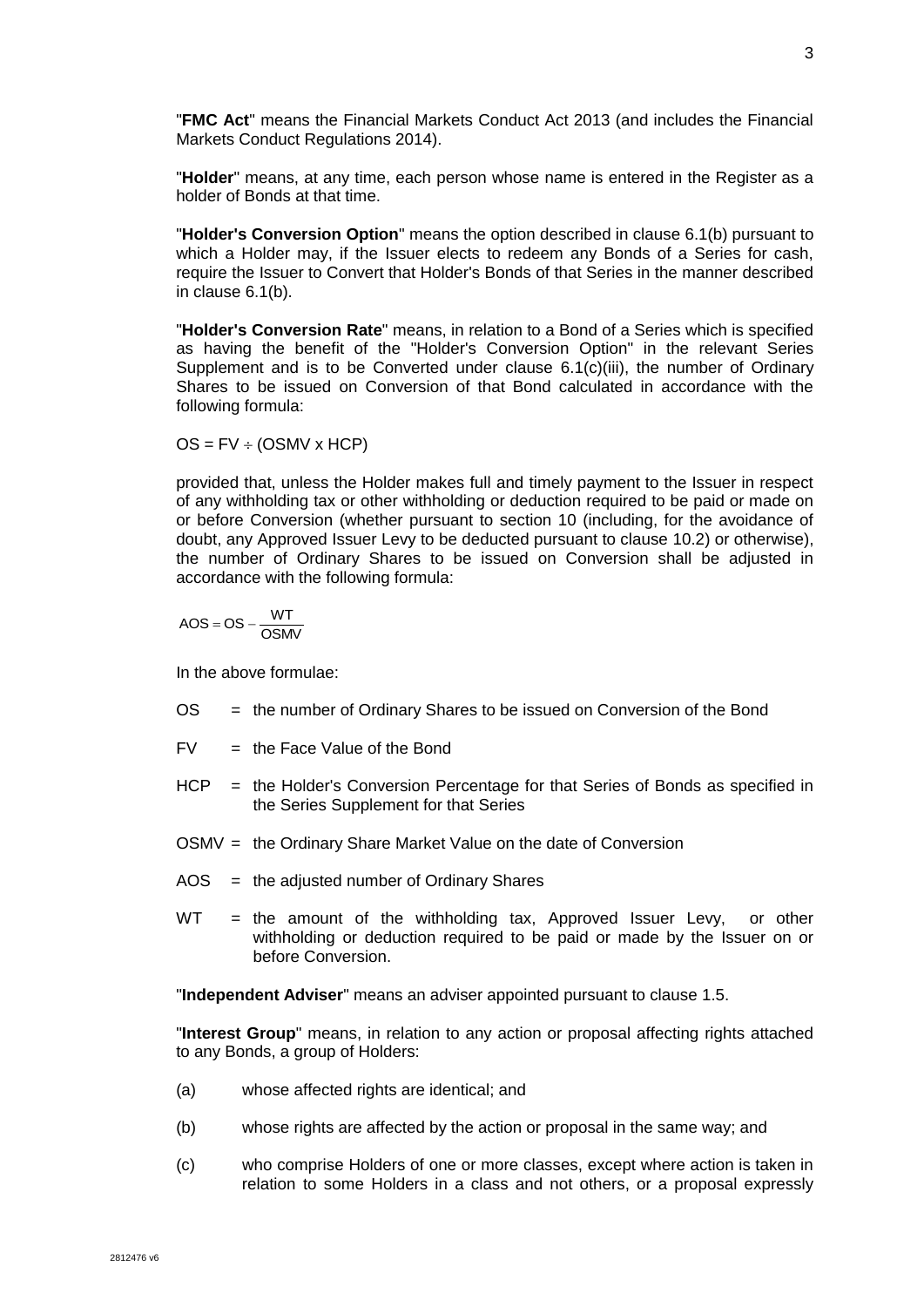distinguishes between some Holders in a class and other Holders in that class, in which case the Holders in that class may fall into two or more interest groups.

"**Interest Rate**" means, in relation to a Bond, the rate of interest payable in respect of that Bond as specified in the relevant Series Supplement.

"**Interest Payment Date**" means, in relation to a Bond, each date for payment of interest on that Bond as specified in the relevant Series Supplement.

"**Issue Date**" means, in relation to a Bond, the date specified in the relevant Issue Flyer.

"**Issue Flyer**" means each document stated to be an "Issue Flyer" in relation to a Series. There may be more than one Issue Flyer for a Series.

"**Issuer**" means Infratil Limited.

"**Issuer Group**" means the Issuer and those of its Subsidiaries that, as at the date of this deed or from time to time, guarantee any financial indebtedness of the Issuer or any of its Subsidiaries that in turn guarantee any financial indebtedness of the Issuer.

"**Issuer Obligations**" has the meaning given to it in the FMC Act.

"**Listing Rules**" means the listing rules of NZX in force from time to time.

"**Market Value**" of an asset on any date means:

- (a) in relation to an investment in securities listed on a security market operated by NZX or any Recognised Stock Exchange the value determined by reference to the closing price of the relevant securities on that date; and
- (b) in relation to any other asset, its cost or, if an Assessed Value has been obtained, the most recent Assessed Value.

"**Maturity Date**" means, in relation to a Bond, the maturity date (if any) specified in the relevant Series Supplement.

**"Minimum Number"** means 5,000 Bonds or such other number of Bonds as may constitute a "Minimum Holding" of Bonds (as that term is defined in the Listing Rules).

"**NZ GAAP**" means generally accepted accounting practice as defined in section 8 of the Financial Reporting Act 2013.

"**NZX**" means NZX Limited, or any securities market operated by it, as the context requires, and includes any body or authority which may in the future assume and perform the functions of NZX Limited.

"**Ordinary Shares**" means fully paid ordinary voting shares in the capital of the Issuer of the same one class.

"**Ordinary Share Market Value**" means, in relation to an Ordinary Share, on any Business Day ("**Measurement Date**"):

- (a) if the Ordinary Shares of the Issuer are listed on NZX on that Business Day:
	- (i) the volume weighted average of the prices at which Ordinary Shares were sold through the order matching system of NZX during the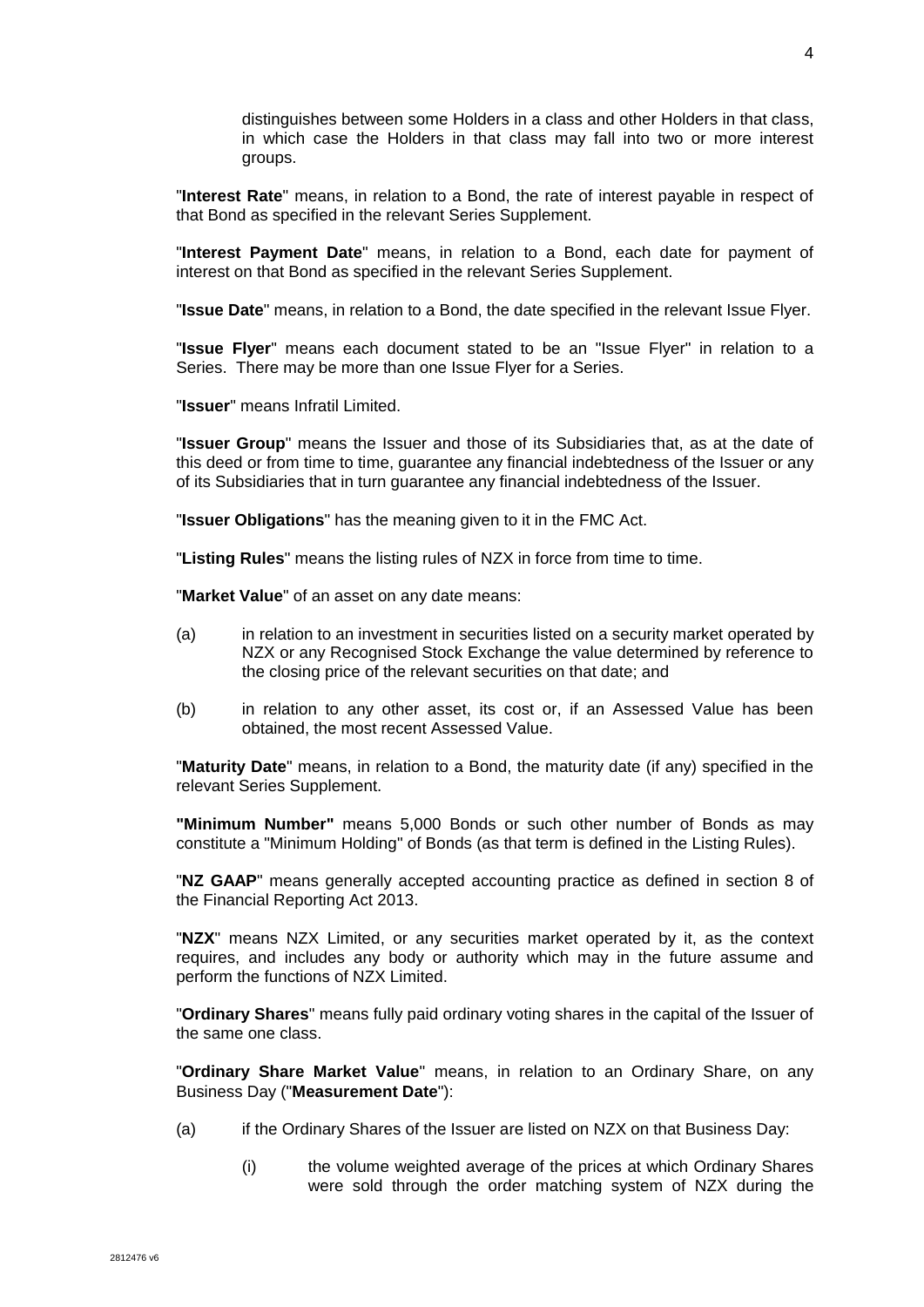5

period of 10 consecutive Business Days immediately preceding the fifth Business Day prior to the Measurement Date; or

- (ii) if no such sale occurred during such 10 Business Day period, the market value of the Ordinary Shares of the Issuer determined on the basis set out in paragraph (b) of this definition; or
- (b) in the circumstances described in paragraph (a)(ii) of this definition, or if the Ordinary Shares of the Issuer are not listed on NZX on the Measurement Date, the market value of the Ordinary Shares of the Issuer as determined by an Independent Adviser.

"**Product Disclosure Statement**" means the product disclosure statement, or other disclosure document required by the FMC Act, relating to Bonds issued under the Programme, as amended, supplemented or replaced from time to time.

"**Record Date**" means, in relation to a payment due on a Bond, the tenth day before the due date for that payment or, if that day is not a Business Day, the Business Day immediately preceding such day.

"**Register**" means the register kept by the Registrar in which is entered the name and address of each person who is the Holder of a Bond.

"**Registered Address**" means, in relation to a Holder at any time, the address of that Holder recorded in the Register at that time.

"**Registrar**" means Link Market Services Limited or such other registrar as the Issuer and the Supervisor may determine from time to time.

"**Ruling**" means a decision, determination, ruling, waiver or dispensation given pursuant to the Listing Rules by NZX.

"**Series**" means Bonds that are issued under the same Series Supplement.

"**Series Supplement**" means a written notice from the Issuer to the Supervisor substantially in the form of schedule 1 specifying the characteristics applicable to a series of Bonds.

"**Series Reference**" means the unique number identifying all Bonds within a Series, as specified in the Series Supplement for that Series.

"**Senior Creditor**" means a creditor of any member or members of the Issuer Group in respect of Borrowed Money Indebtedness.

"**Special Resolution**" has the meaning set out in clause 1.1 of schedule 3.

"**Statement**" means:

- (a) in relation to a Bond and a Holder, the statement issued, or to be issued, by the Issuer to that Holder as required by the Listing Rules; and
- (b) in relation to an Ordinary Share arising from Conversion of any Bond, the statement to be issued by the Issuer to the holder of that share, as required by the Listing Rules.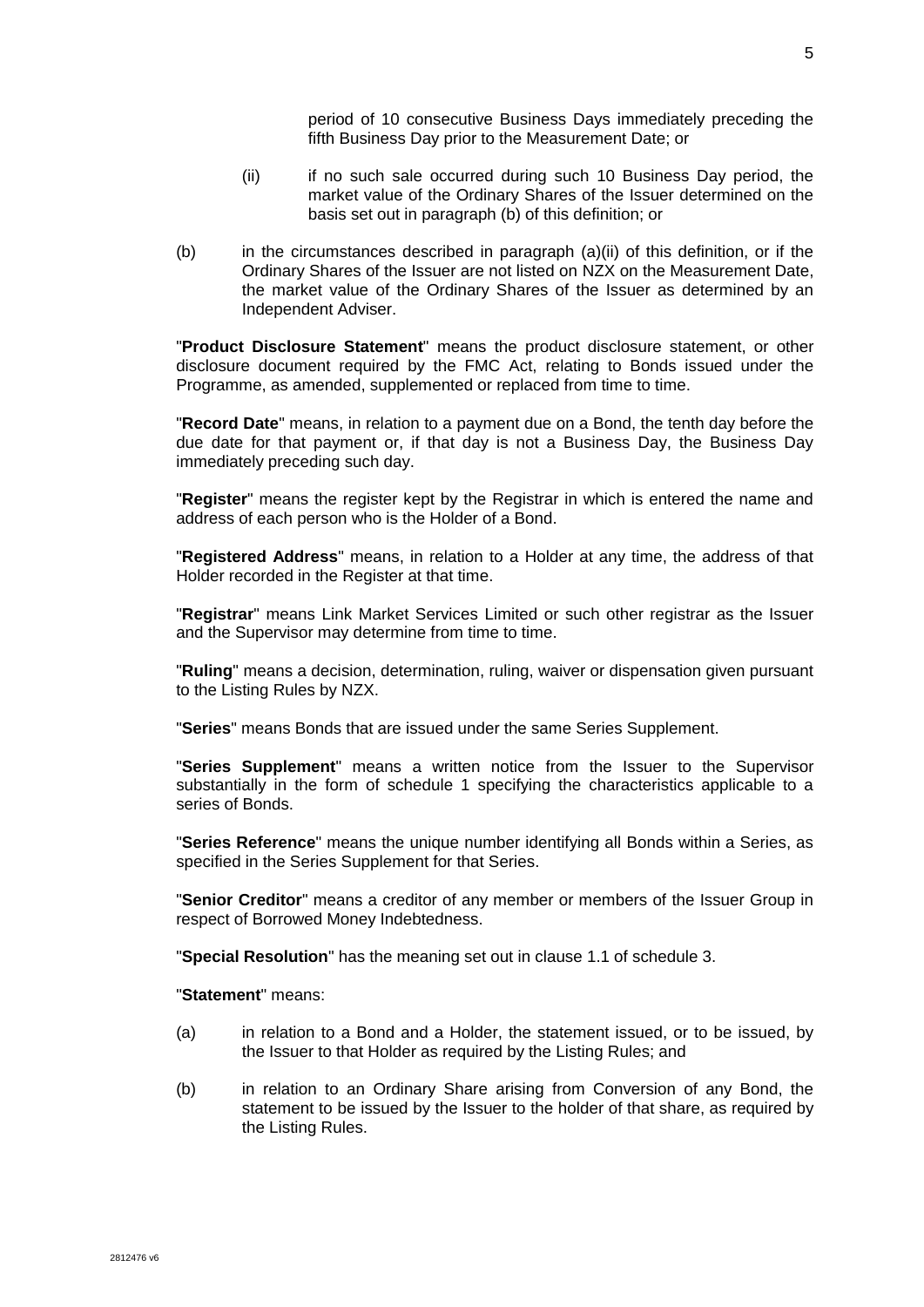"**Subsidiary**" means a subsidiary, as defined in section 5 of the Companies Act, or an "in-substance" subsidiary, in accordance with any approved financial reporting standard, of the Issuer.

"**Supervisor**" means Trustees Executors Limited or such other supervisor as may hold office under this deed from time to time.

"**Suspension Notice**" means a notice given by the Issuer to the Supervisor pursuant to clause [5.4.](#page-18-0)

"**Tangible Assets**" means, at any date, the aggregate on a consolidated basis of the Market Value of all tangible assets (determined in accordance with NZ GAAP) of the Issuer and its Subsidiaries as at that date.

1.2 **Listing Rules**: When used in this deed, the following words and phrases (and any other word or phrase beginning with a capitalised letter which is not defined in clause 1.1 but which is a defined term in the Listing Rules) shall, unless the context requires otherwise, bear the same meaning as it has under the Listing Rules:

> **"Associated Persons" "Equity Securities" "Listed" and "Listing" "Quotation" and "Quoted" "Recognised Stock Exchange"**

1.3 **References**: Except to the extent that the context requires otherwise, any reference in this deed to:

a "**charge**" includes a mortgage, charge, encumbrance, lien, or pledge and any other security interest or arrangement of any nature the practical effect of which is to secure a creditor but does not include any of the foregoing:

- (a) which arises by operation of law; or
- (b) which consists of rights or obligations of, or in the nature of, set-off, netting, combination, consolidation or retention of accounts, banker's lien or similar rights or obligations in relation to or affecting any credit balances or other financial obligations (but not where there is a flawed asset or arrangement having a similar purpose or effect).

a "**clause**", "**section**" or "**schedule**" is a reference to a clause or section of, or a schedule to, this deed.

a "**company**" means any company or body corporate wherever incorporated or domiciled and, where the context so admits, includes an individual.

"**financial indebtedness**" means indebtedness for or in respect of money borrowed or raised (whether or not for cash consideration), by whatever means (including the drawing, acceptance, endorsement or discounting of bills of exchange).

"**financial statements**" includes statements of financial position, financial performance, movements in equity and cash flows, and the bonds relating thereto, and "**consolidated financial statements**" has a corresponding meaning.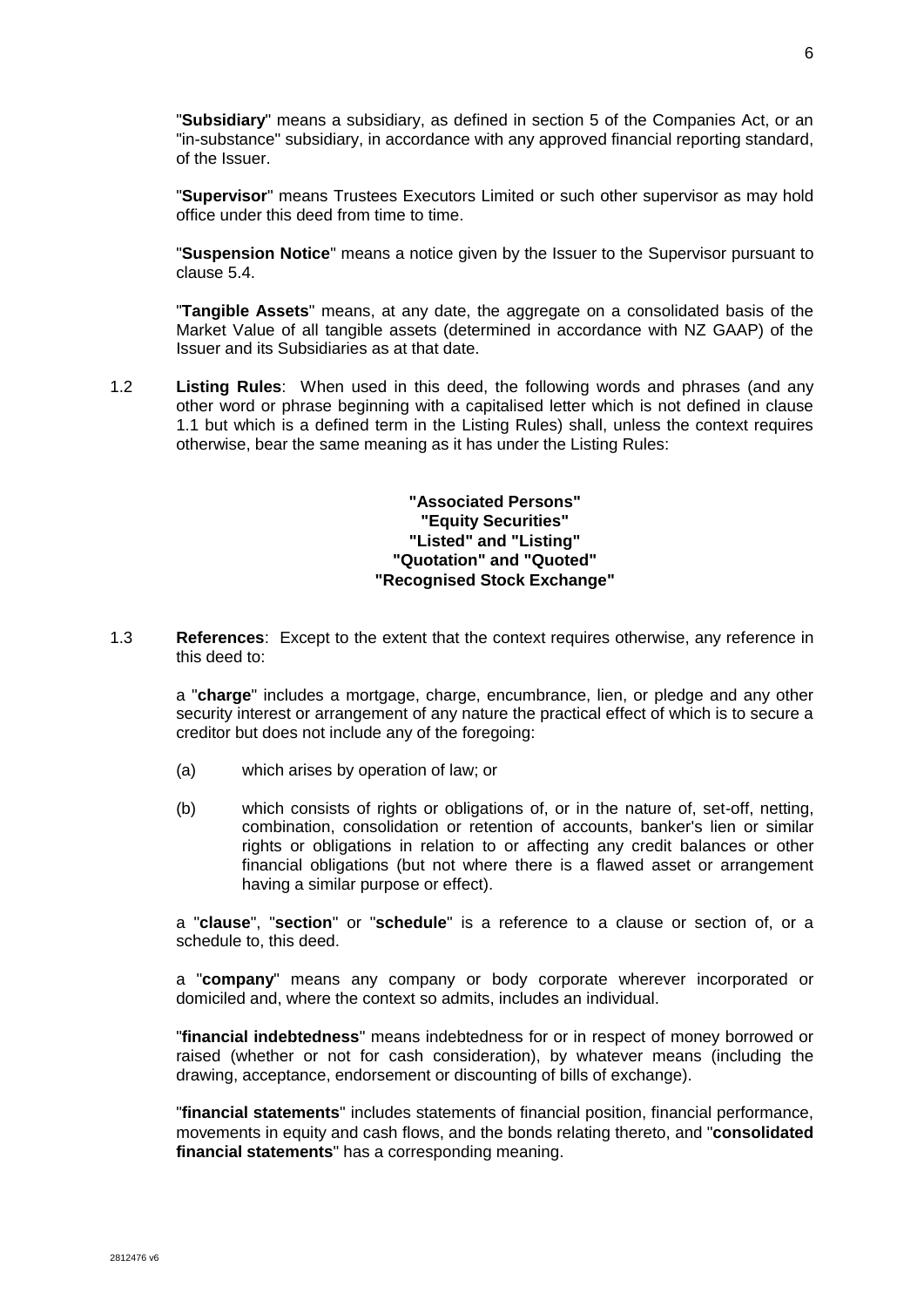"**person**" includes an individual, firm, company, corporation or unincorporated body of persons, organisation or trust, and any state, government or governmental agency, in each case whether or not having a separate legal personality.

"**written**" and "**in writing**" includes all means of reproducing words in a tangible and permanently visible form.

### 1.4 **Interpretation**:

- (a) Words importing the singular number include the plural and vice versa, and the masculine gender includes the feminine or neuter genders and vice versa.
- (b) Reference to a statute or regulation includes all amendments to that statute or regulation whether by subsequent statute or otherwise, and a statute or regulation passed in substitution for the statute or regulation referred to or incorporating any of its provisions.
- (c) Headings have been inserted in this deed for guidance only and shall not be deemed to form any part of the context.
- (d) Where under or pursuant to this deed or anything done under this deed the day on or by which any act, matter or thing is to be done is not a Business Day such act, matter or thing shall be done on the following Business Day.
- (e) If it shall be necessary for any of the purposes of this deed to determine the equivalent at any date in Dollars of any amount denominated in any other currency, that equivalent shall be determined on the basis of such rate of exchange prevailing as at that date as the Issuer, with the prior approval of the Auditor, may select.
- <span id="page-14-0"></span>1.5 **Independent Adviser**: If an Independent Adviser is required for any of the purposes of this deed the Supervisor shall select an investment banker, chartered accountant, or other financial adviser (in each case appropriately qualified having regard to the purpose of the appointment) and shall notify the Issuer of the name of that adviser. The Issuer shall within 5 Business Days thereafter advise the Supervisor whether or not it approves that adviser. The Issuer shall not unreasonably withhold its approval of any such adviser. If the Issuer does not approve an adviser, the Supervisor shall select another until a suitable adviser is approved.

# **2. COMPLIANCE WITH LISTING RULES**

- <span id="page-14-1"></span>2.1 For so long as the Bonds are listed on NZX, the Issuer shall comply with the Listing Rules (subject to the requirements of the FMC Act and any other applicable legislation or regulatory requirements and to the terms of any Ruling given from time to time). If, and for so long as no Bonds are listed on NZX, then, to the greatest extent possible, the Issuer shall continue to so comply with the Listing Rules (subject as aforesaid) as if the Bonds were actually so listed, except where the relevant Holders have passed a Special Resolution requiring the Issuer not to so comply.
- 2.2 For the purposes of clause [2.1,](#page-14-1) there shall be deemed to be made to the Listing Rules such modifications as may be necessary to enable their spirit and intent to be achieved in their application to the Bonds.
- 2.3 If NZX has given a Ruling that applies to the Issuer authorising any act or omission which, in the absence of that Ruling, would be in contravention of the Listing Rules or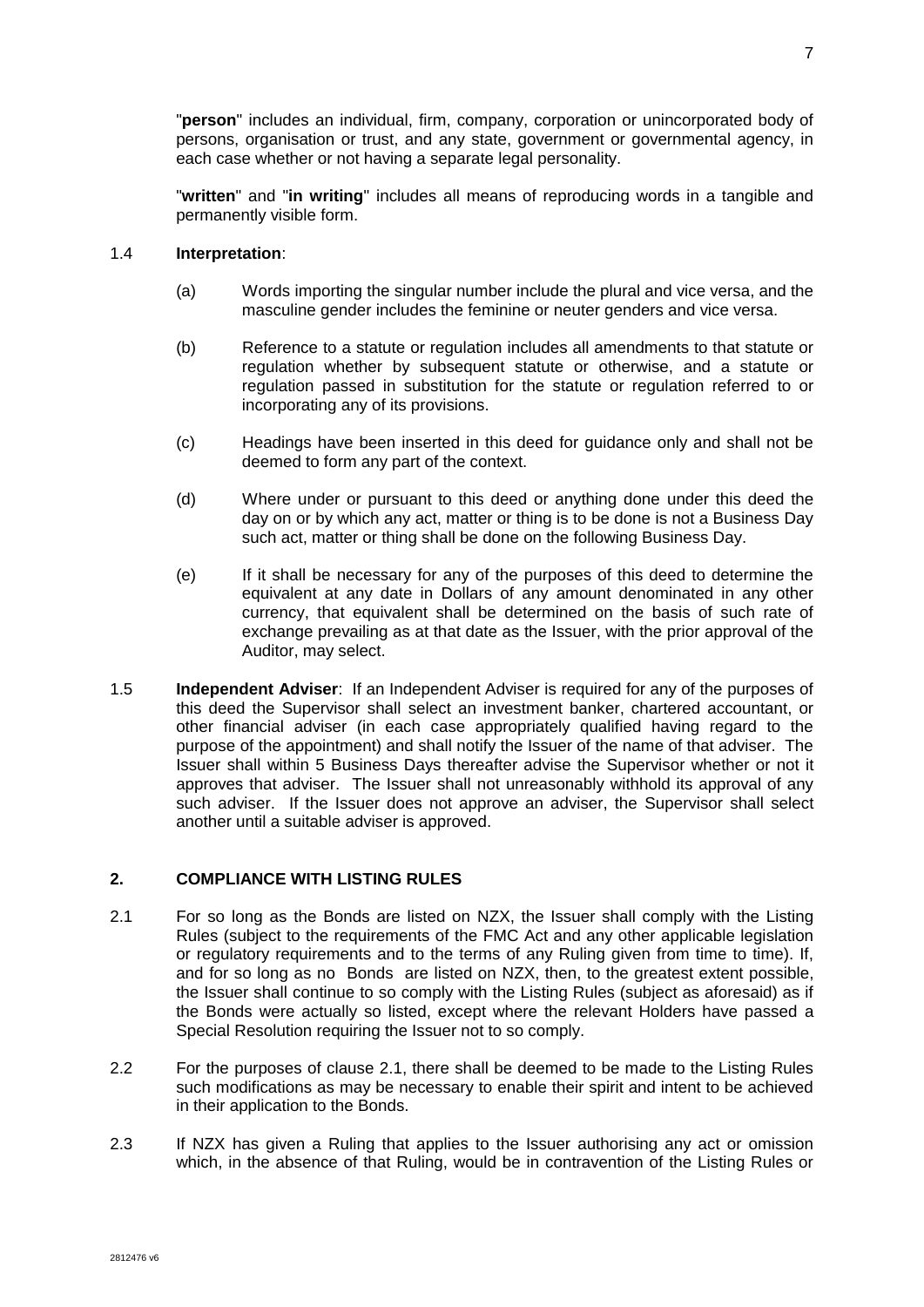the Constitution, that act or omission shall, unless a contrary intention appears in the Constitution, be deemed to be authorised by the Listing Rules, and the Constitution.

- 2.4 Failure to comply with any of the Listing Rules, or with the proviso to clause 9.1 of schedule 3, shall not affect the validity or enforceability of any transaction, contract, action or other matter whatsoever (including the proceedings of, or voting at, any meeting) done or entered into by, or affecting, the Issuer provided that:
	- (a) a party to a transaction or contract who knew of the failure to comply with the Listing Rules or those provisions, as the case may be, is not entitled to enforce that transaction or contract; and
	- (b) this provision shall not affect the rights of any Holder or any holder of other securities of the Issuer against the Issuer or the Directors arising from failure to comply with the Listing Rules or any of the provisions of this deed or the Constitution.
- 2.5 A reference in this deed to a specific Listing Rule includes that Listing Rule as it may be amended from time to time and any Listing Rule which may be substituted for that Listing Rule.
- <span id="page-15-0"></span>2.6 The Supervisor shall not be required to monitor compliance by the Issuer or any other party with the Listing Rules and, in the absence of notice to the contrary from the Issuer or NZX, shall be entitled to assume that the Issuer is so complying. In the event of noncompliance with any Listing Rule the Supervisor, in determining the action to be taken or not taken by it, shall be entitled to have regard to the actions of NZX in relation to that non-compliance by the Issuer.
- 2.7 If any provision in this deed or the Constitution is inconsistent with the Listing Rules, the Listing Rules shall prevail.

## **3. APPOINTMENT OF SUPERVISOR**

- 3.1 **Appointment**: The Issuer appoints the Supervisor, and the Supervisor accepts appointment, as trustee and supervisor for the Holders on the terms and conditions contained in this deed or implied by law and with the rights, powers and obligations conferred by this deed or by applicable law. The Supervisor shall hold in trust for the benefit of the Holders:
	- (a) the right to enforce the Issuer's duty to repay, or to pay interest, under the terms of the Bonds;
	- (b) any charge or security for repayment; and
	- (c) the right to enforce any other duties or obligations that the Issuer and any other person have under:
		- (i) the terms of the Bonds; or
		- (ii) the provisions of this deed or the FMC Act in relation to the Bonds.
- 3.2 **General Covenant**: The Issuer covenants with the Supervisor that it will duly and punctually observe, fulfil and perform all the provisions binding upon it under or pursuant to this deed.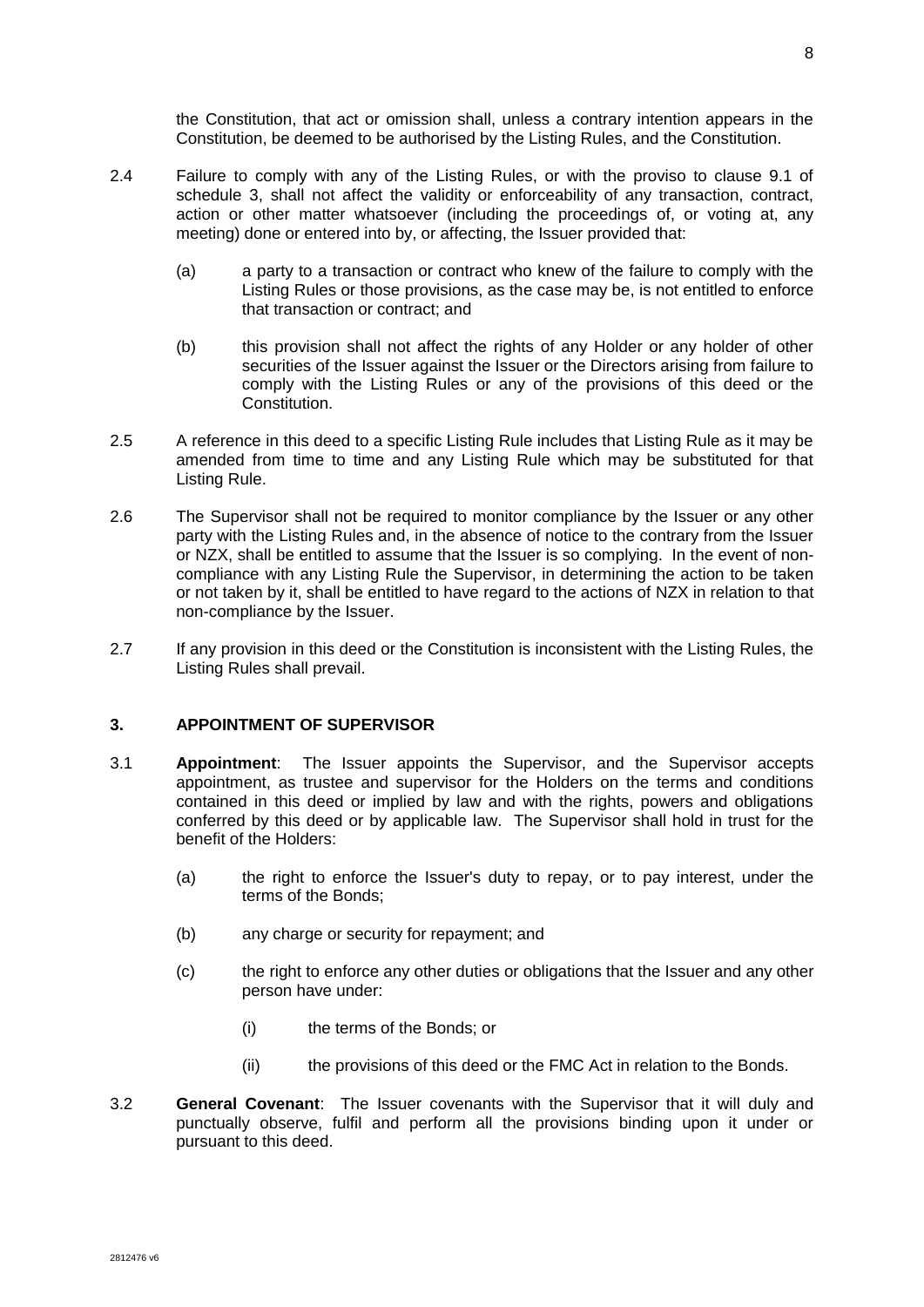#### **4. ISSUE AND CONSTITUTION OF BONDS**

- 4.1 **Series of Bonds**: The Issuer may issue Bonds pursuant to this deed from time to time in such Series (including any existing Series), at such prices and to such persons as determined by the Issuer. A Series of Bonds shall be issued by:
	- (a) the Issuer delivering a completed and signed Series Supplement to the Supervisor and to the Registrar:
	- (b) the Supervisor signing and returning the Series Supplement to the Issuer; and
	- (c) the Registrar entering the particulars of that Series into the Register in accordance with clause [4.7\(b\).](#page-17-0)

A Series Supplement for a Series may (subject to clause [13](#page-38-0) (if applicable)) expressly amend (either by modifying or deleting existing terms or adding further terms) this deed in relation to the relevant Series. If a term of a Series Supplement is inconsistent with any provision of this deed, the Series Supplement shall prevail in respect of the relevant Series only.

- 4.2 **Ranking of Bonds**: Unless and until Converted, the Face Value of, and interest on the Bonds, and any other amount owing in respect thereof, shall in a liquidation of the Issuer rank pari passu with unsecured and unsubordinated creditors of the Issuer other than creditors preferred solely by operation of law. Prior to a liquidation of the Issuer interest on a Series of Bonds may be suspended in accordance with clause [5.3.](#page-18-1)
- 4.3 **Face Value**: Each Bond shall have a Face Value of \$1.00 whether or not it is issued at a greater or lesser amount.
- 4.4 **Benefit of deed**: Each Holder will have the benefit of, and be bound by and will be deemed to have notice of all of the provisions of, this deed and each Series Supplement relating to Bonds held by that Holder and all those provisions shall be binding on the Issuer, each Holder, and all persons claiming through them respectively.
- 4.5 **Validity**: No Holder shall be concerned or obliged to enquire whether any Bond has been issued in contravention of this deed, any Series Supplement, the Listing Rules or the Constitution. Each Bond shall be deemed to be validly issued and constituted under this deed, the Listing Rules and the Constitution and to be entitled to the benefit of the provisions of this deed, notwithstanding that it may subsequently be determined that the issue of such Bond was in breach of any provision of this deed, any Series Supplement, the Listing Rules or the Constitution, but without prejudice to the Supervisor's rights pursuant to this deed against the Issuer in relation to such breach.

#### 4.6 **Confirmations and Statements**:

- (a) If, and to the extent, required by the FMC Act or any other applicable law, the Issuer shall procure the Registrar of the relevant Bonds to issue a confirmation which complies with the FMC Act and any other applicable law and is in the form agreed between the Issuer and the Registrar of the relevant Bonds.
- (b) The Issuer shall issue, or shall cause to be issued, to each Holder a Statement, relating to that Holder's Bonds, in accordance with, and in the time required by, the Listing Rules.
- (c) A confirmation or Statement issued in respect of a Bond will not constitute a document of title.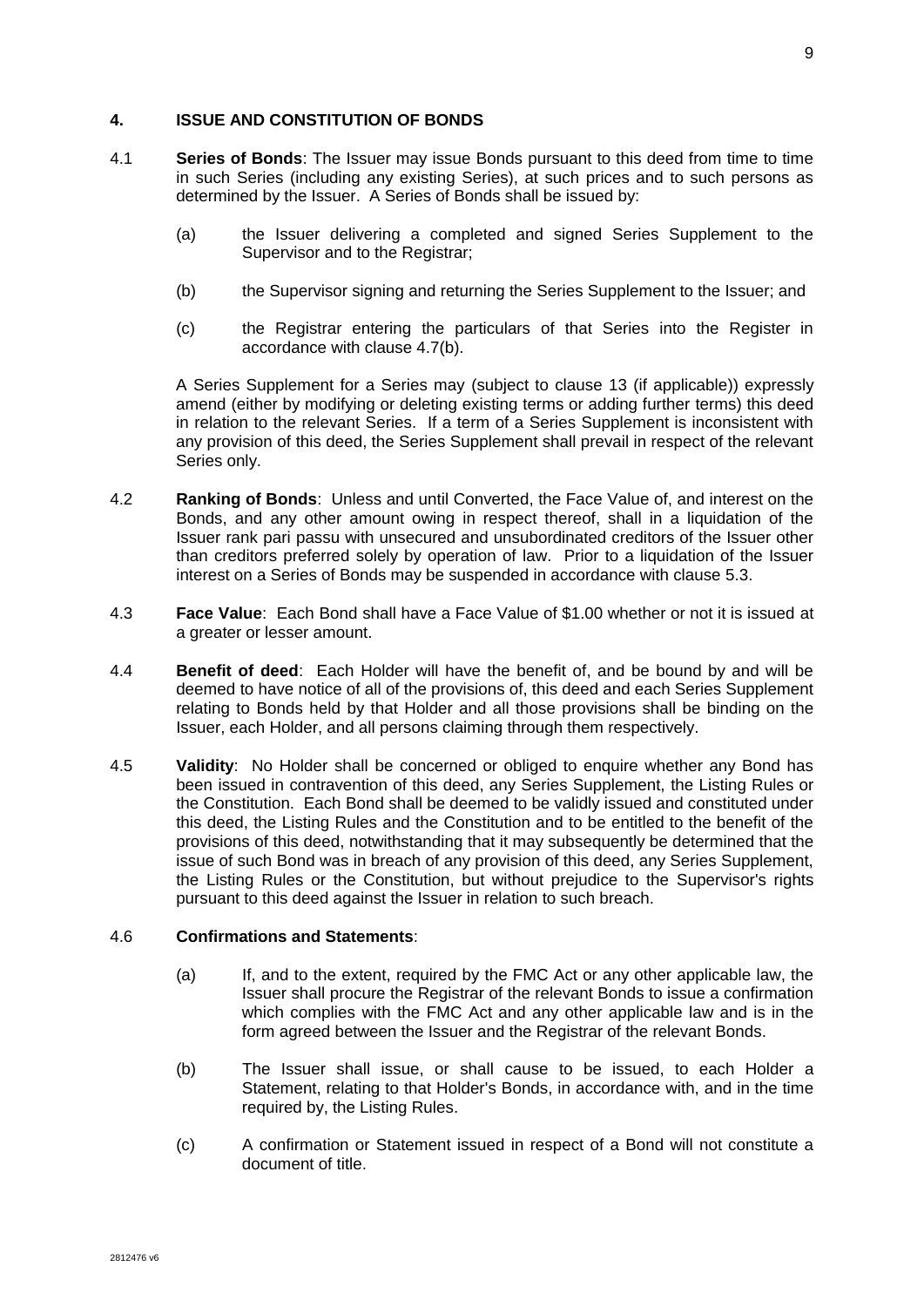- (a) The Issuer shall establish and maintain, or cause to be established and maintained, a register of Bonds. The Register shall be kept by the Registrar at such place in New Zealand as the Issuer may from time to time determine and notify the Supervisor of in writing.
- <span id="page-17-0"></span>(b) The following provisions shall apply in respect of the Register:
	- (i) There shall be entered therein the name and address of each Holder together with particulars of the Bonds held by such Holder (including the Series Reference for each Bond) and of all transfers of such Bonds and such other particulars in respect of the Bonds as may from time to time be required by law or by the Supervisor.
	- (ii) The Supervisor and its agents and any Holder, may, in accordance with the FMC Act, at all reasonable times, inspect the Register and take copies of and extracts from the same without payment of any fee.
	- (iii) The Register shall be audited in accordance with applicable auditing and assurance standards, at the cost of the Issuer, by the Auditor annually within four months of the Issuer's balance date and at such other times as the Supervisor may request in writing.
- <span id="page-17-2"></span>(c) In respect of joint Holders of a Bond, only the person whose name stands first in the Register shall be entitled to delivery of any Statement, notice or other communication from the Issuer or the Supervisor.
- (d) Any change of name or address of any Holder shall be notified by such Holder in writing to the Registrar, who shall alter the Register accordingly.
- (e) Each of the Issuer and the Supervisor shall for the purposes of this deed be entitled:
	- (i) to rely absolutely on the Register as being correct;
	- (ii) for all purposes to treat a person whom it believes to be the person entered on the Register as the Holder of any Bonds as the legal and beneficial owner of those Bonds.
- (f) Except as may be required by law, neither the Issuer nor the Supervisor shall be bound to recognise or see to the performance of any trust (express, implied or constructive) or any charge, pledge, or equity to which any Bond or interest therein is or may be subject, or to recognise any person as having any interest in any Bond, except for the person recorded in the Register as the Holder, and accordingly no notice of any trust, charge or equity shall be entered upon the Register.

# <span id="page-17-1"></span>**5. INTEREST AND SUSPENSION OF INTEREST**

- 5.1 **Interest**: Interest shall, subject to clause [5.3,](#page-18-1) be payable on the Face Value of each Bond at the applicable Interest Rate. That interest shall:
	- (a) be paid by instalments in arrears on each Interest Payment Date;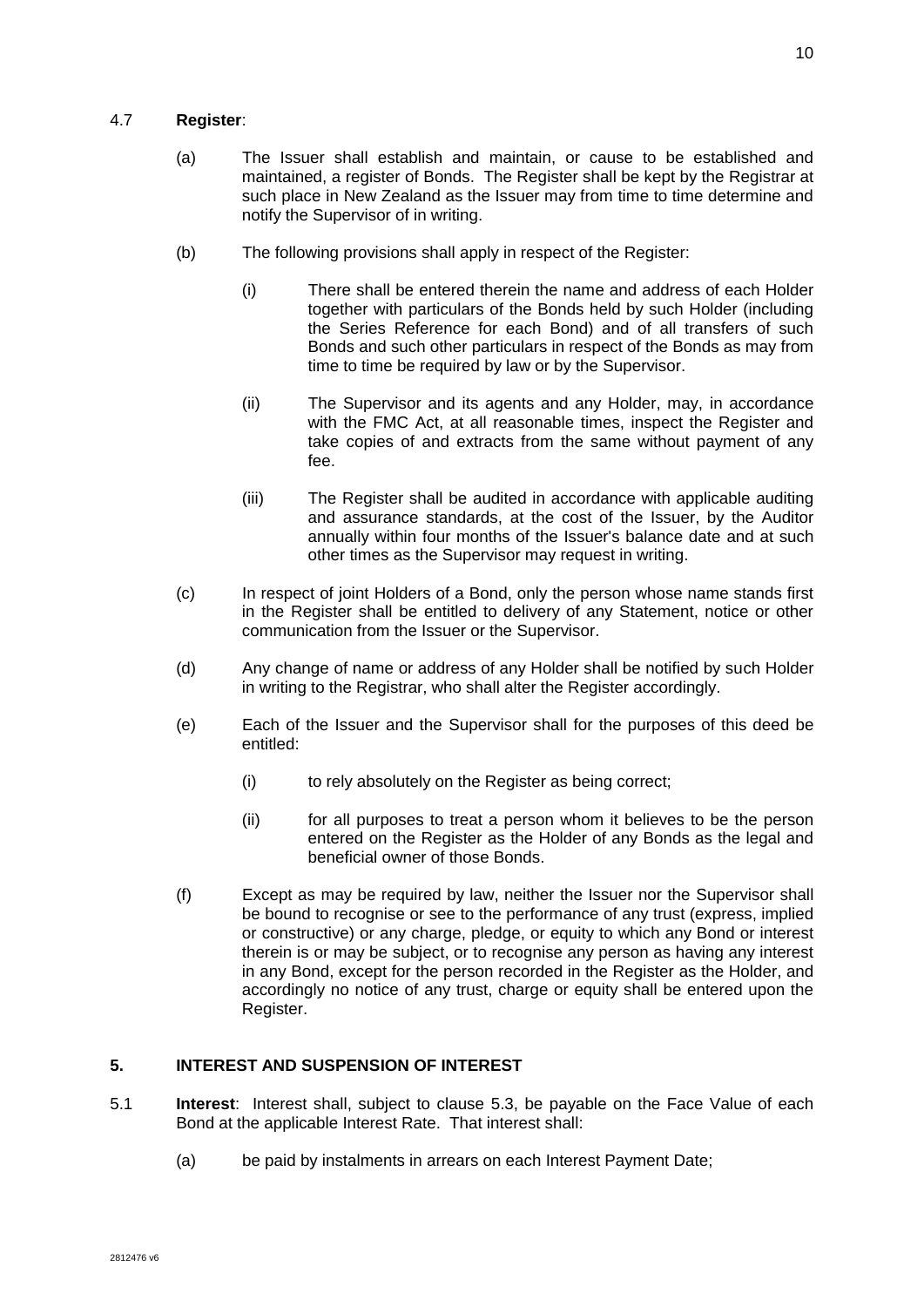- (b) be calculated from the relevant Issue Date;
- (c) accrue from day to day; and
- (d) cease to accrue from the earlier of the date of Conversion or redemption in cash of that Bond.

# <span id="page-18-2"></span>5.2 **Payment of interest**:

- (a) The Issuer covenants with the Supervisor that it will pay to the Supervisor, at such place as the Supervisor shall by notice in writing direct, interest on the Bonds in accordance with clause [5.1.](#page-17-1)
- (b) Notwithstanding the provisions of clause [5.2\(a\)](#page-18-2) and subject to clause [5.2\(c\),](#page-18-3) the Issuer shall unless and until otherwise requested by the Supervisor or prevented by law, pay all interest on the Bonds to the Holders, and each such payment shall operate as a payment to the Supervisor in satisfaction, to the extent of the payment, of the obligation to pay interest to the Supervisor.
- <span id="page-18-3"></span>(c) If specified in the relevant Issue Flyer or Product Disclosure Statement for a Bond, on the first Interest Payment Date for a Bond, an additional amount may be paid to the initial subscriber for that Bond.

# <span id="page-18-4"></span><span id="page-18-1"></span>5.3 **Suspension of interest**: If:

- (a) the Directors, on reasonable grounds, believe that the payment would, or would be likely to, result in the Issuer breaching the solvency test contained in section 4 of the Companies Act 1993; or
- <span id="page-18-5"></span>(b) the payment would, or would be likely to, result in any member of the Issuer Group being in breach of any covenant, warranty or undertaking given by it to any of its Senior Creditors under the terms or conditions on which any Borrowed Money Indebtedness was advanced to or otherwise provided to it; or
- <span id="page-18-6"></span>(c) the payment would, or would be likely to, result in any member of the Issuer Group being in breach of any other legal obligation,

the Issuer may, to the extent necessary, suspend the payment of interest on any Series until such time as the circumstances provided for in paragraphs [\(a\),](#page-18-4) [\(b\)](#page-18-5) or [\(c\)](#page-18-6) above no longer apply. Such suspension shall take effect from the date specified in the relevant Suspension Notice, which may be before the delivery to the Supervisor of that Suspension Notice, but shall not be more than 14 days before the delivery to the Supervisor of that Suspension Notice.

<span id="page-18-0"></span>5.4 **Suspension Notice**: If the Issuer determines to suspend the payment of interest in relation to any Series in accordance with clause [5.3,](#page-18-1) the Issuer shall give to the Supervisor notice to that effect. That notice shall incorporate a certificate signed by not less than two Directors on behalf of the Directors stating that one or more of the circumstances specified in clause [5.3](#page-18-1) exists, provided that if the Issuer is in receivership, liquidation or statutory management, or otherwise under the control of a person other than the Directors, then the certificate incorporated in the Suspension Notice may be given to the Supervisor by the receiver, liquidator or statutory manager or by that other person. The Issuer shall, forthwith after giving the Suspension Notice to the Supervisor, give notice to Holders of Bonds of the relevant Series of the suspension of interest in accordance with that Suspension Notice.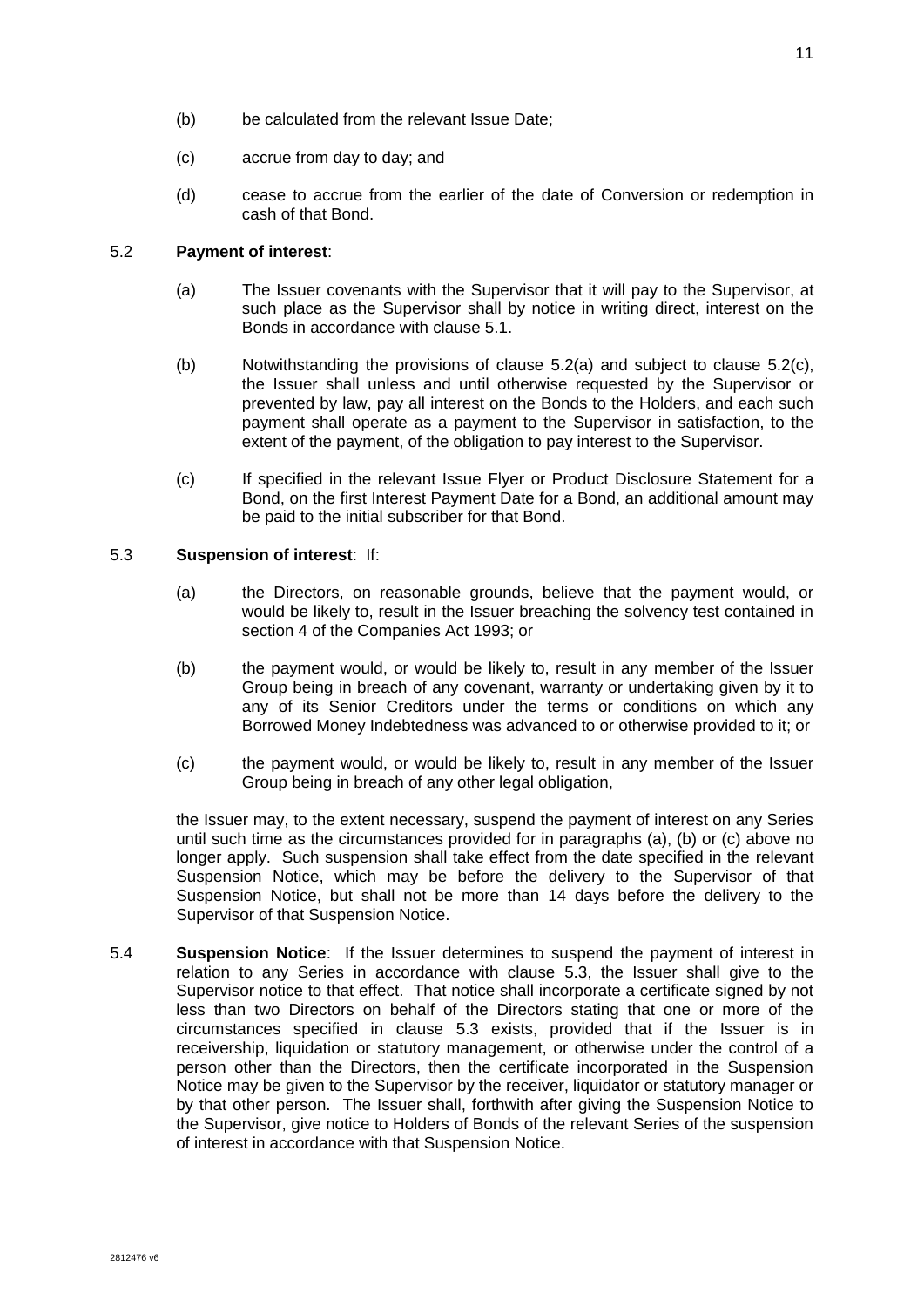- 5.5 **Validity of Suspension Notice**: The Supervisor may without enquiry accept and rely on any Suspension Notice as conclusive evidence of the existence of the circumstances specified in that Suspension Notice, and the Supervisor shall not be obliged to enquire further.
- 5.6 **Effect of Suspension Notice**: If payment of interest in relation to any Series is suspended pursuant to clause [5.3,](#page-18-1) the obligation to pay that interest shall not be extinguished, and interest shall continue to accrue on the Bonds of that Series without compounding. The interest accrued (whether before or after the date of suspension) shall be paid by the Issuer when and if none of the circumstances specified in clause [5.3\(a\),](#page-18-4) [\(b\)](#page-18-5) or [\(c\)](#page-18-6) exists, and the payment will not cause any such circumstance to exist.
- 5.7 **Further certificate or report**: At any time while payment of interest in relation to any Series is suspended pursuant to clause [5.3,](#page-18-1) the Supervisor may require the Issuer to produce a certificate signed by not less than two Directors on behalf of the Directors (or by a person referred to in the proviso to clause [5.4\)](#page-18-0), as to whether the circumstances specified in the Suspension Notice pursuant to which payment of interest in relation to that Series was suspended, still exist. The Issuer shall procure that certificate or report to be produced within 14 days after request by the Supervisor.

# **6. CONVERSION, REDEMPTION, NEW ISSUES OF FINANCIAL PRODUCTS ETC, AND TRANSFER**

# <span id="page-19-4"></span>6.1 **Conversion and redemption:**

- <span id="page-19-2"></span>(a) **Issuer's election**: If in relation to a Series of Bonds a Date of Acceleration has not occurred, the Issuer shall elect, by giving notice to each Holder of Bonds of that Series at least 25 Business Days prior to the Maturity Date for that Series, to either:
	- (i) Convert all Bonds at the relevant Conversion Rate on the Maturity Date for that Series; or
	- (ii) redeem all Bonds for cash on the Maturity Date for that Series.

If the Issuer fails to give notice as required by this clause, it shall be deemed to have given notice under clause [6.1\(a\)\(i\).](#page-19-2)

- <span id="page-19-3"></span><span id="page-19-1"></span>(b) **Holder's Election**: If a Series is specified as having the benefit of the Holder's Conversion Option in the relevant Series Supplement and the Issuer has elected to redeem that Series for cash as provided in clause [6.1\(a\)\(ii\),](#page-19-3) then any Holder of Bonds of that Series may prior to the date falling 15 Business Days before the Maturity Date for that Series, give written notice (which shall be irrevocable unless the Issuer consents otherwise) to the Issuer requiring the Issuer to Convert that Holder's Bonds of that Series at the Holder's Conversion Rate for that Series ("**Holder's Election Notice**").
- <span id="page-19-0"></span>(c) **Conversion**: If the Date of Acceleration has not occurred prior to the Maturity Date for a Series, then on the Maturity Date for that Series, the Issuer shall:
	- (i) if clause [6.1\(a\)\(i\)](#page-19-2) applies, Convert all Bonds of the relevant Series at the Conversion Rate for that Series; or
	- (ii) if clause [6.1\(a\)\(ii\)](#page-19-3) applies, redeem each Bond (other than a Bond in respect of which the Holder has given a valid Holder's Election Notice under clause [6.1\(b\)\)](#page-19-1) for cash at its Face Value; or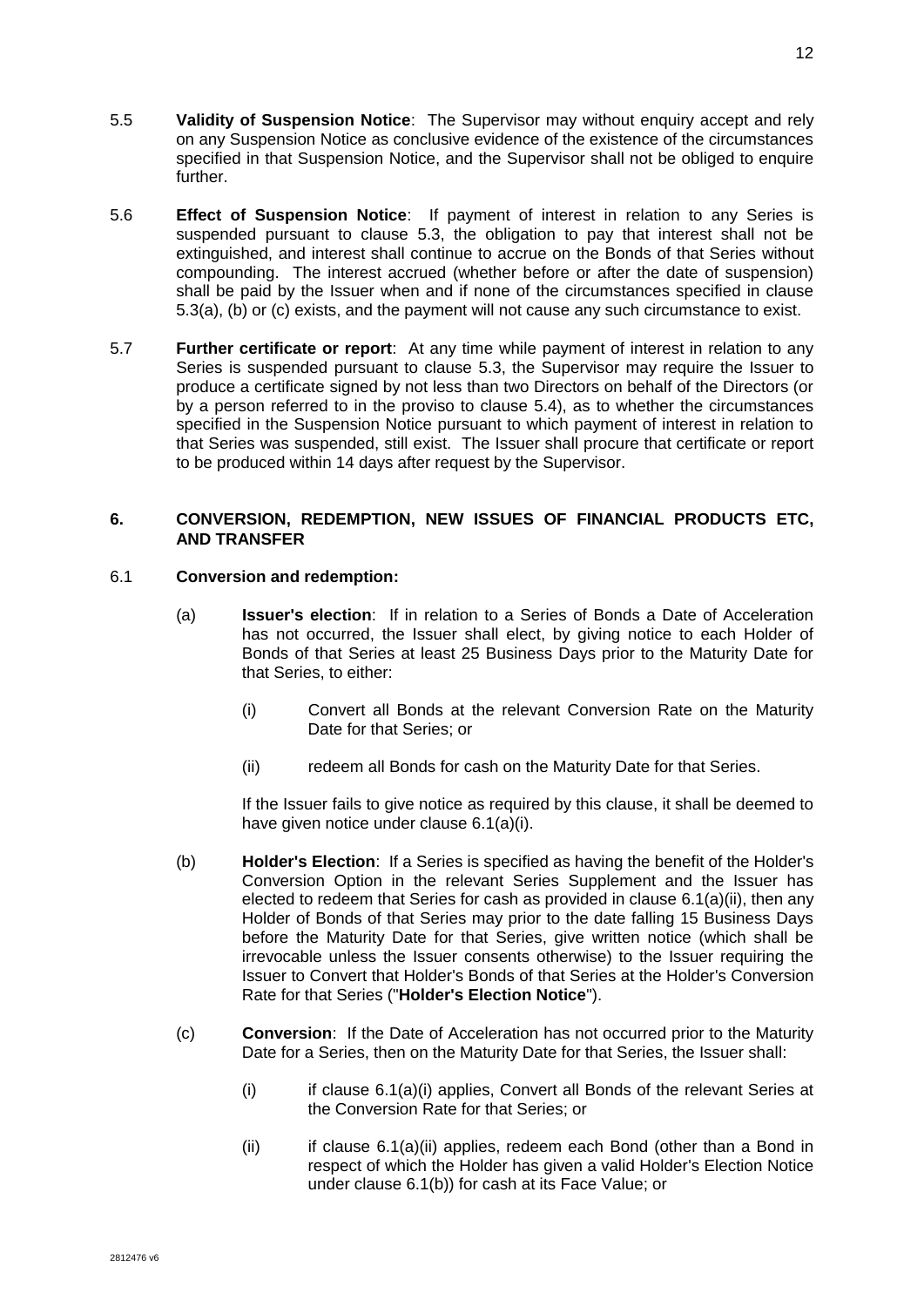- (iii) if clause [6.1\(b\)](#page-19-1) applies, Convert, at the Holder's Conversion Rate for that Series, each Bond in respect of which the Holder has given a Holder's Election Notice.
- <span id="page-20-0"></span>(d) **Rounding**: If application of the Conversion Rate or the Holder's Conversion Rate (as applicable) to all the Bonds of a Series held by a Holder would result in a fraction of an Ordinary Share being issued, the number of Ordinary Shares to be issued to that Holder shall be rounded down to the nearest whole number of Ordinary Shares.
- (e) **All redemptions for cash at Face Value less withholdings**: Each Bond which is to be redeemed for cash, whether under clause [6.1\(a\)\(ii\)](#page-19-3) or otherwise, shall be redeemed at an amount equal to its Face Value less all withholding tax and other withholdings or deductions required to be made (whether pursuant to section 10 or otherwise).
- (f) **Ranking of Ordinary Shares**: Ordinary Shares resulting from each Conversion shall rank pari passu in all respects with all other Ordinary Shares then on issue.
- (g) **Issue of Statement after Conversion**: If required by the Listing Rules, the Issuer shall issue, or shall cause to be issued, to a Holder whose Bonds have Converted in accordance with this clause [6.1,](#page-19-4) a Statement relating to the Ordinary Shares into which the Bonds have converted, in accordance with, and in the time required by, the Listing Rules.
- (h) **Date of Conversion**: A Bond shall be deemed Converted on the date on which the Issuer issues and allots the relevant Ordinary Shares to the Holder.
- (i) **Cancellation of Bonds on Conversion**: Each Bond shall be automatically cancelled on Conversion.
- (j) **Interest on Conversion**: If the date of Conversion of a Bond is not an Interest Payment Date, the Issuer shall, subject to clause [5.3,](#page-18-1) pay to the Holder accrued interest on that Bond to the date of Conversion.
- <span id="page-20-1"></span>(k) **Early redemption notice for Bonds issued after 1 November 2006**: If, in relation to a Series of Bonds issued after 1 November 2006, a Date of Acceleration has not occurred prior to the Maturity Date for the Series of Bonds, the Issuer may, at any time prior to the day falling 25 Business Days before the Maturity Date for the Series of Bonds, elect to redeem for cash all or some of the Bonds in the Series by giving no less than five Business Days' notice ("**early redemption notice**") to the Holders of the Series of Bonds.
- <span id="page-20-2"></span>(l) **Early redemption for Bonds issued after 1 November 2006**: If an early redemption notice is given under sub-clause [\(k\)](#page-20-1) then, on the date specified in the early redemption notice on which redemption is to occur ("**early redemption date**"), the Issuer shall redeem for cash each Bond which the Issuer has elected to redeem in the early redemption notice for an amount which is equal to the greater of:
	- (i) the Face Value of the Bonds plus accrued but unpaid interest on each such Bond as at, but excluding, the early redemption date; and
	- (ii) the volume weighted average of the prices at which Bonds were sold through the order matching system of NZX during the period of 10 consecutive Business Days immediately preceding the fifth Business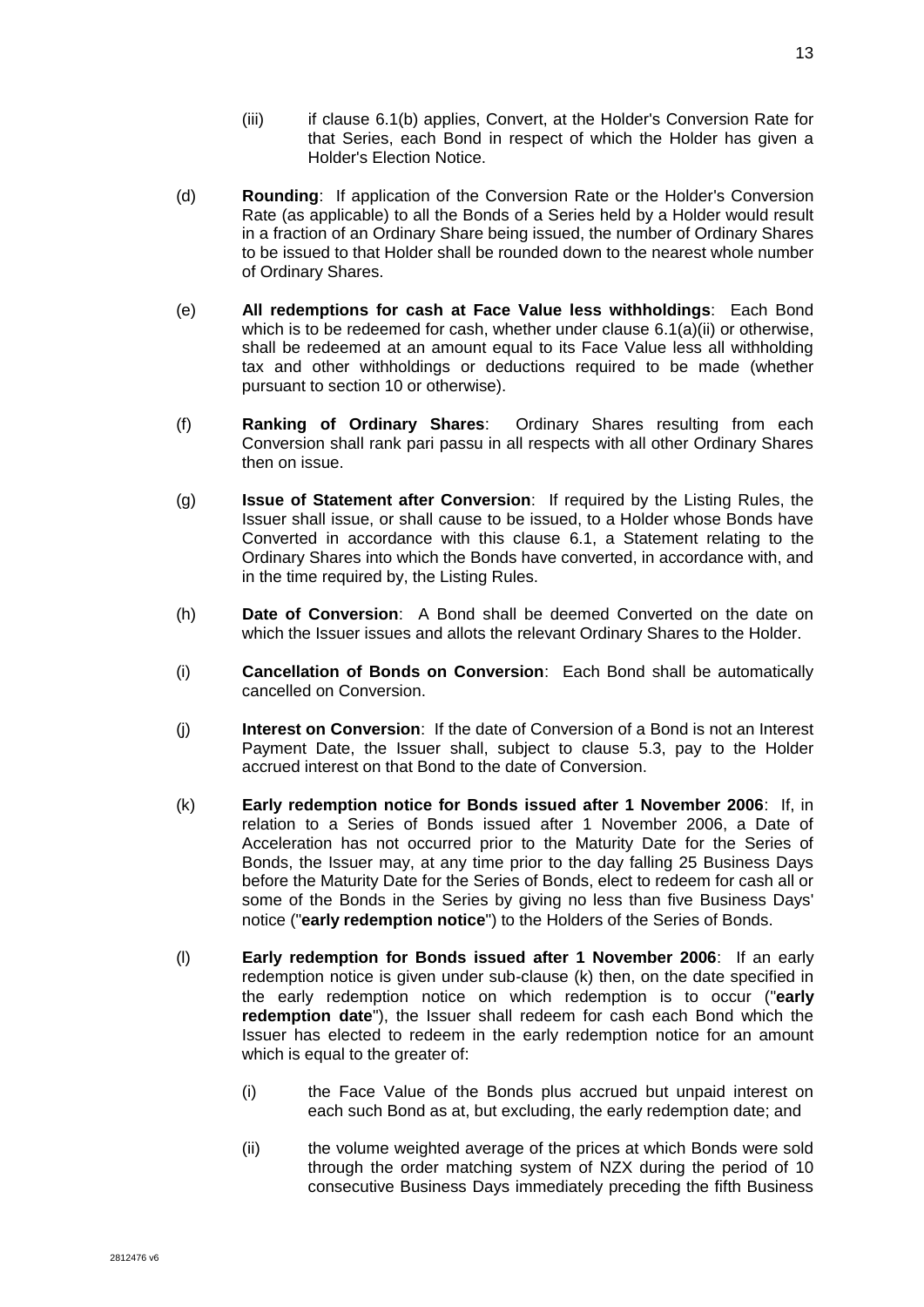Day prior to the early redemption date, provided that if the Bonds have not been sold through the order matching system of NZX on at least 5 of those 10 consecutive Business Days, the average price of the Bonds for the purposes of this sub-clause [6.1\(l\)\(ii\)](#page-20-2) will be determined by an Independent Adviser,

in each case less all withholdings or deductions required to be made (whether pursuant to section 10 of this deed or otherwise).

- (m) **Part early redemption for Bonds issued after 1 November 2006**: If the Issuer gives an early redemption notice under sub-clause [\(k\)](#page-20-1) electing to redeem only some of a Series of Bonds, that election must be made to all Holders of that Series of Bonds electing to redeem an equal proportion of that Series of Bonds held by each such Holder.
- <span id="page-21-1"></span>6.2 **Compulsory Acquisitions:** If the Issuer receives notice, whether written or not, that a person or a group of Associated Persons has acquired that number of Ordinary Shares, or any interest therein, which:
	- (a) permits that person, or group of Associated Persons, to require the remaining holders of Ordinary Shares to sell their Ordinary Shares to that person, or group of Associated Persons, and that person, or group of Associated Persons, has elected to so require those holders to so sell their Ordinary Shares; or
	- (b) requires that person, or group of Associated Persons, to offer to purchase the Ordinary Shares of the remaining holders of Ordinary Shares,

<span id="page-21-2"></span>(in each case whether under the Constitution, the Companies Act, the Listing Rules, or otherwise) the Issuer shall notify all Holders:

- (c) as soon as practicable, having regard to its obligations at law and under the Listing Rules, in writing with a copy to the Supervisor, of that circumstance; and
- <span id="page-21-3"></span><span id="page-21-0"></span>(d) that, in terms of this clause [6.2\(d\),](#page-21-0) each Holder may elect and require, by notice in writing to the Issuer as follows:
	- (i) within 5 Business Days after the dispatch of the notice to the Holder to have all of that Holder's Bonds Converted, in which case the Issuer shall Convert that Holder's Bonds at the Conversion Rate for the relevant Series on a date determined by it, being not later than the date on which consideration payable in respect of any sale and purchase under [\(a\)](#page-21-1) or [\(b\)](#page-21-2) above is payable (or, if there is more than one such date, the earlier or earliest of them to occur); or
	- (ii) if a Holder has not made an election to have all of that Holder's Bonds converted under [\(i\)](#page-21-3) above, that Holder may elect and require, by notice in writing to the Issuer within 15 Business Days after the dispatch of the notice, to have all of that Holder's Bonds redeemed for cash at their Face Value plus accrued interest on the earlier of the first Interest Payment Date after elapse of such 15 Business Day period or the 30<sup>th</sup> Business Day after dispatch of the notice.
- 6.3 **New issues of securities**: Subject to compliance by the Issuer with the Constitution, the Listing Rules and the provisions of this deed, and any relevant Series Supplement, the Issuer shall be entitled from time to time to issue further securities (including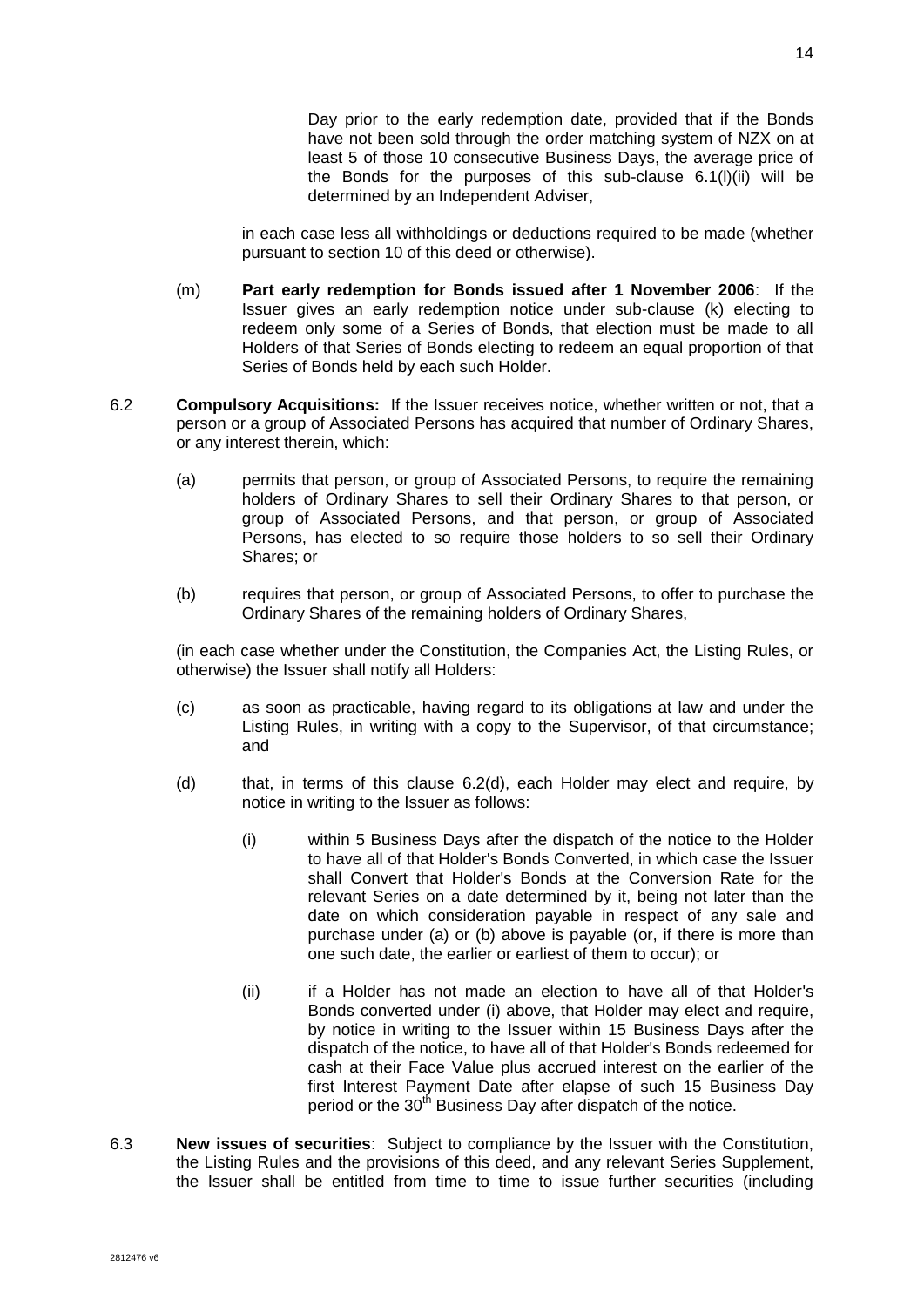Ordinary Shares and convertible securities (whether or not such convertible securities rank in right of repayment prior to or equally with the Bonds)).

- <span id="page-22-1"></span>6.4 **Purchase of Bonds by Issuer or Subsidiary**: The Issuer may, subject to compliance with its Constitution and the Listing Rules, purchase, or cause any Subsidiary to purchase, any Bond from any Holder. Any Bond purchased by the Issuer or any Subsidiary may, at the option of the Issuer, be cancelled forthwith upon registration of the transfer in favour of the Issuer or the Subsidiary.Any such Bond which is not cancelled may be subsequently transferred in accordance with this deed.
- 6.5 **Financial assistance**: The Issuer may, subject to compliance with its Constitution, the Listing Rules and the Companies Act, give financial assistance for the purpose of, or in connection with, the acquisition of Bonds.

### 6.6 **Transfer and transmission of Bonds:**

- (a) Subject to such of the restrictions of this deed as may be applicable, any Holder may transfer all or any Bonds in accordance with subclause (b).
- (b) (i) Any Bonds disposed of by an "authorised transaction" or a "licensed market transaction" within the meaning of the FMC Act may be transferred in accordance with subpart 9 of part 5 of that Act.
	- (ii) Every transfer not falling within the provisions of sub-clause (i) shall be effected by written transfer in such form as the Issuer may approve and such transfer shall be signed by the transferor and, if the Issuer so requires, the transferee.
- (c) The Issuer may require reasonable evidence proving the title of the transferor or the transferor's right to transfer the Bonds. Subject to clause [4.7\(c\),](#page-17-2) and on being satisfied that the provisions of this section and all statutory provisions have been complied with, the transfer shall be registered in the Register.
- (d) The transferor of a Bond shall be deemed to remain the Holder until the name of the transferee is entered in the Register in respect thereof.
- (e) The Issuer or the Registrar may decline to register any transfer of Bonds where:
	- (i) the Issuer has a lien on the relevant Bonds or any of them;
	- (ii) the transferor does not provide such evidence (if any) as may reasonably be required by the Issuer to show the right of the transferor to make the transfer; or
	- (iii) registration of the transfer (together with registration of any further transfer or transfers held and awaiting registration) would result in less than the Minimum Number standing in the name of the transferee. This power shall not be exercised before due enquiry has been made as to whether any further transfers to the same transferee are pending and whether such transfers would increase the holding to the Minimum Number.
- <span id="page-22-0"></span>(f) The Issuer may at any time give notice to any Holder holding less than the Minimum Number that such Holder's holding is less than the Minimum Number and that, unless the Holder notifies the Issuer in writing within such reasonable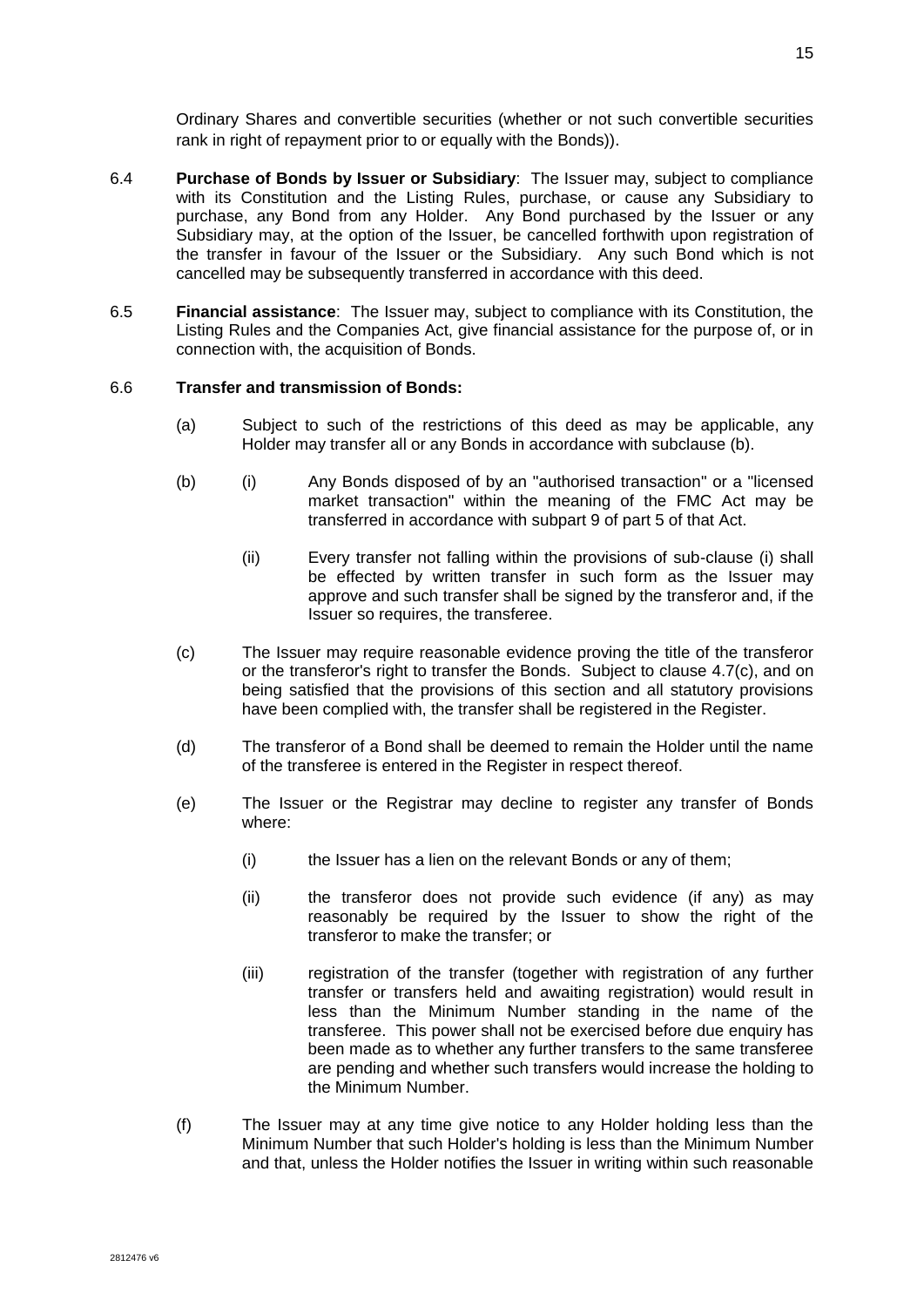period as is specified in the notice (being not less than three months) of such Holder's objection, the provisions of subclause [\(g\)](#page-23-0) shall apply.

- <span id="page-23-0"></span>(g) A Holder upon whom notice has been served under subclause [\(f\)](#page-22-0) shall ensure that within one month (or such longer period as the Issuer may determine) after receiving the notice, the relevant Bonds are disposed of or further Bonds are acquired to bring the relevant holding to the Minimum Number. If, after such period, the Issuer is not satisfied that suitable arrangements have been made for the disposal, or acquisition of further Bonds, the Issuer may arrange for the sale of the relevant Bonds on behalf of the Holder, through NZX, at the best price reasonably obtainable at the relevant time. For this purpose, the Holder shall be deemed to have authorised the Issuer to act on behalf of such Holder in relation to the sale of the relevant Bonds, and to sign all documents and give all instructions relating to such sale and transfer as may be required to give effect to it. The net proceeds of sale shall be held on trust by the Issuer for, and paid to, the Holder.
- (h) Any instruments of transfer which have been registered may be retained by the Issuer or the Registrar. If the Issuer or the Registrar, pursuant to the powers contained in this deed, refuse to register a transfer, it shall promptly send to the transferor and proposed transferee notice of the refusal and shall return any written transfer to the transferee together with such documents which may have been left with the transfer.
- (i) The executors or administrators of a deceased Holder (not being one of several joint Holders) and, in the case of the death of one or more of several joint Holders, the survivor or survivors, shall be the only persons recognised as having any title or interest in the Bonds held by such Holder or Holders. Nothing contained in this subclause shall release the estate of a deceased joint Holder from any liability in respect of any Bond which had been jointly held by that Holder with another person.
- (j) Any manager of a mentally disordered person or any person becoming entitled to a Bond in consequence of the death or bankruptcy of a Holder shall, upon such evidence being produced as may from time to time be properly required by the Issuer, have the right either to be registered as a Holder in respect of the Bond or, instead of being so registered, to make such transfer of the Bond as the mentally disordered, deceased or bankrupt person could have made. The Issuer shall in either case have the same right to decline or suspend registration as it would have had in the case of a transfer of the Bond by the mentally disordered, deceased or bankrupt person before such person became mentally disordered, or before the death or bankruptcy of such person, as the case may be.
- (k) If the person so becoming entitled elects to be registered personally, the person shall deliver or send to the Issuer a notice in writing signed by the person stating that the person so elects. If the person elects to have another person registered, the person shall transfer the relevant Bond to such other person. All the limitations, restrictions and provisions of this deed relating to the right to transfer and the registration of transfers of Bonds shall be applicable to any such notice or transfer as if the mental disorder, death or bankruptcy of the Holder had not occurred and the notice or transfer were a transfer signed by that Holder.
- (l) Where any Holder becomes mentally disordered, dies or becomes bankrupt, the manager or personal representatives or the assignee of the Holder's estate, as the case may be, shall, upon the production of such evidence as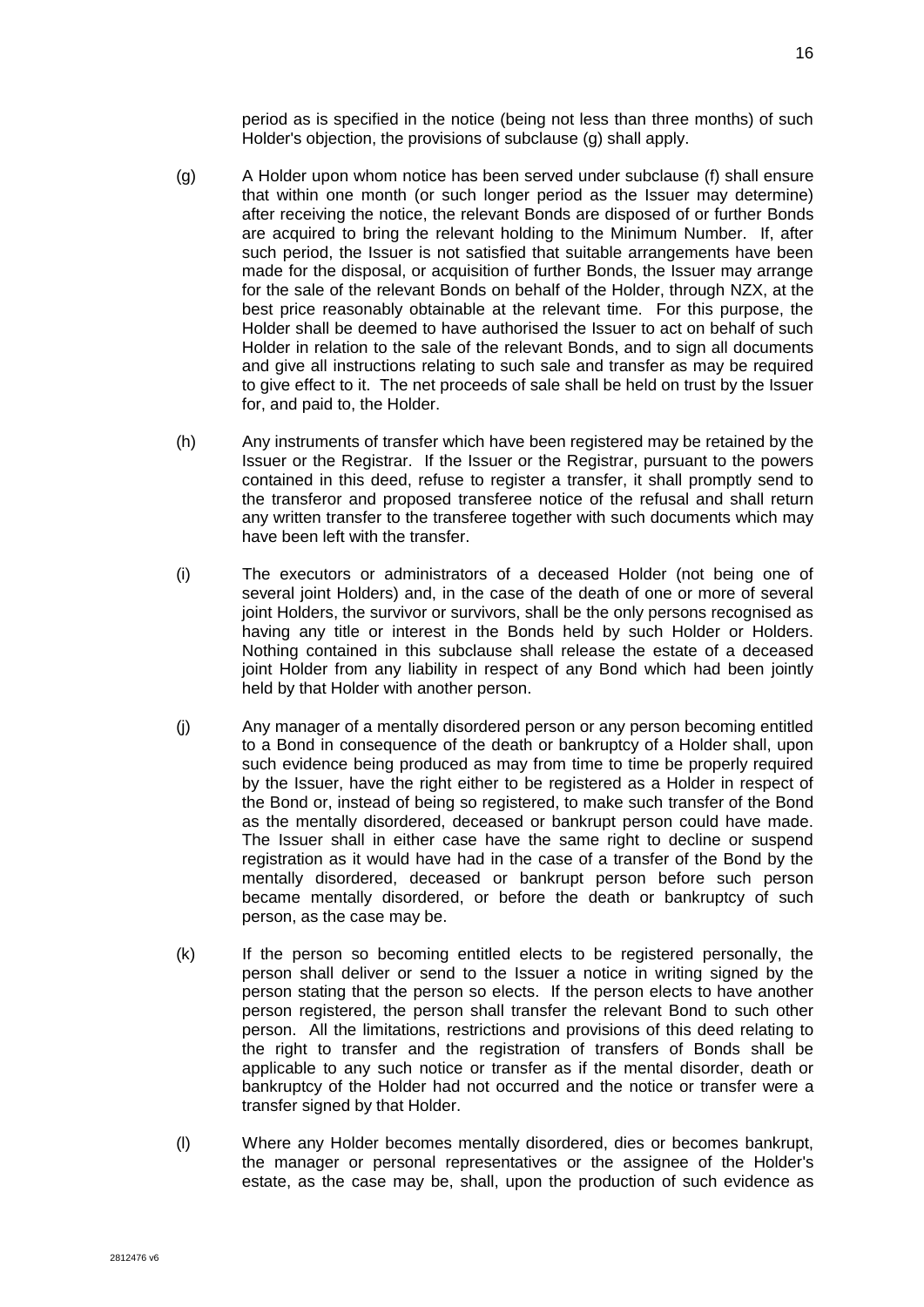may from time to time be properly required by the Issuer, be entitled to the same distributions and other advantages, and to the same rights (whether in relation to meetings of the Holders or to voting or otherwise) as the Holder would have been entitled to if the Holder had not become mentally disordered, died or become bankrupt. Where two or more persons are jointly entitled to any Bond in consequence of the death of the Holder they shall, for the purposes of this deed, be deemed to be joint holders of the Bond.

- (m) The Issuer:
	- (i) may, in its discretion, if so requested by a Holder or a transferee of Bonds; and
	- (ii) shall, if so requested by a Holder who produces satisfactory evidence that Bonds held by that Holder are held as bare trustee or nominee and two or more other persons are separate beneficial owners of parcels of those Bonds or have other separate relevant interests in parcels of those Bonds,

cause the Bonds held or acquired by that Holder or transferee to be registered in two or more separately identifiable parcels. Thereafter, communications with that Holder, and distributions to those Holders shall (in the case of paragraph (i) so far as the Issuer considers it convenient or appropriate) be made, as if the separate registered parcels were each held by different Holders.

# **7. COVENANTS**

- <span id="page-24-0"></span>7.1 **Financial covenant**: The Issuer covenants for the benefit only of Holders of Bonds issued prior to 1 November 2006 and, until such time as all of those Bonds have been either redeemed or Converted in accordance with this deed, the Supervisor that, on the last day of each financial year and half-year of the Issuer (and, if at any time the Issuer has covenanted with any bank to comply with a balance sheet financial covenant on a day other than the last day of each financial year and half-year, then during the currency of that covenant such additional day or days) during the currency of any Bonds issued prior to 1 November 2006, Borrowed Money Indebtedness of the Issuer Group shall not exceed 50% of Tangible Assets as at that date.
- 7.2 **Issuer covenants**: The Issuer covenants that:
	- (a) it will file a copy of each Series Supplement with the Registrar of Financial Service Providers;
	- (b) it will, until all Bonds are Converted or redeemed in full or otherwise no longer qualify for Listing (including as a result of purchases under clause [6.4\)](#page-22-1), use its reasonable endeavours to ensure that the Ordinary Shares and the Bonds remain Quoted;
	- (c) it will not issue a Product Disclosure Statement without providing a copy in draft form to the Supervisor prior to the issue and in sufficient time for the Supervisor to consider in terms of its obligations under the FMC Act;
	- (d) it will, in offering a Series of Bonds, at all times comply with the FMC Act and the Listing Rules;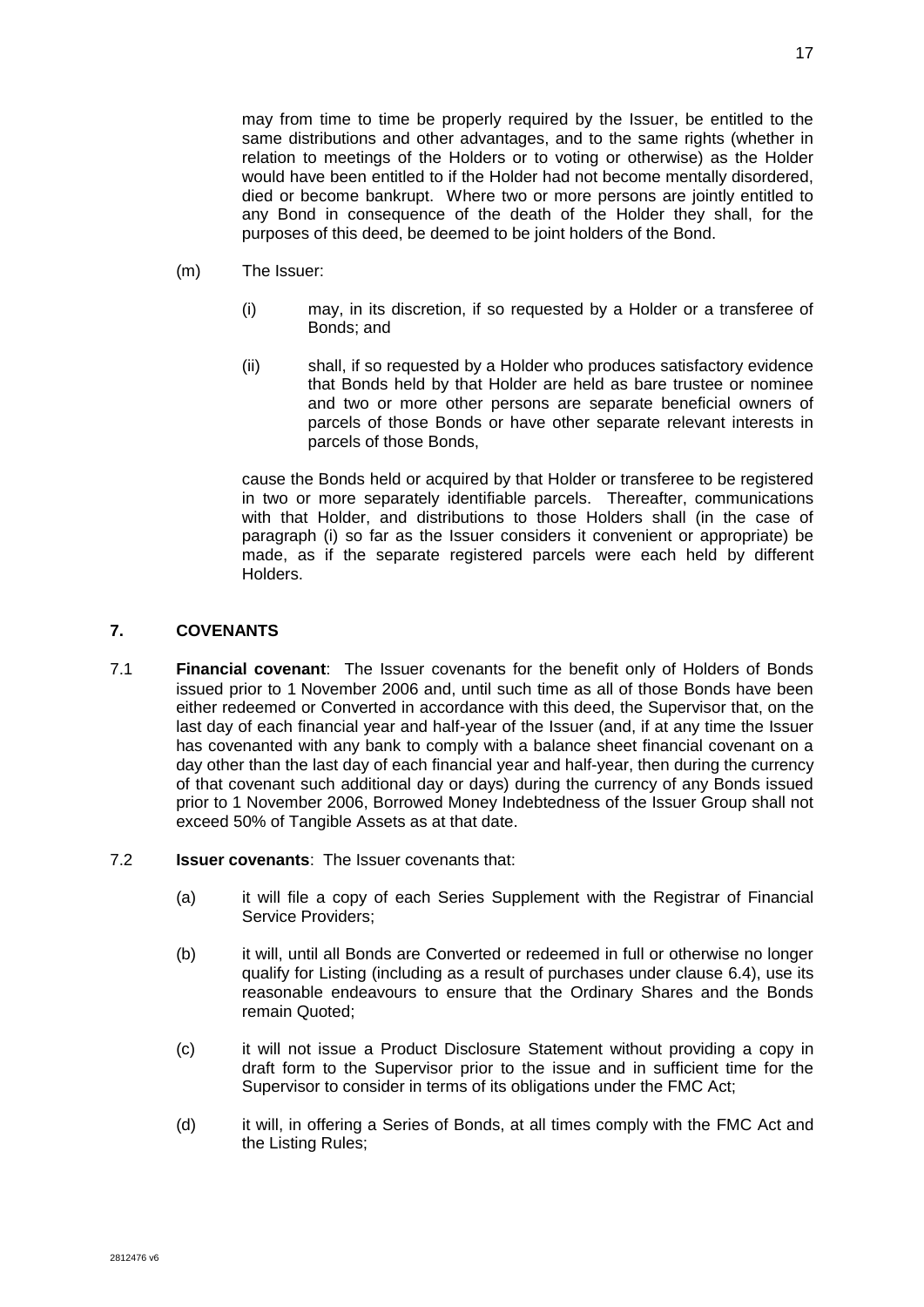- (e) it will, at all times, comply with the provisions of, and its obligations under, the Companies Act and the FMC Act (and exemption notices issued pursuant thereto);
- (f) it will forthwith send to the Supervisor a copy of each notice that it sends to any of NZX, the Holders, holders of Ordinary Shares, the Registrar of Financial Service Providers and the Registrar of Companies;
- (g) it will pass all resolutions and take all other action necessary to ensure that the required number of Ordinary Shares are issued to each Holder on Conversion of that Holder's Bonds in accordance with the terms of issue (including the Series Supplement) of any relevant Series of Bonds;
- (h) it will not create or permit to subsist any charge over its assets in favour of or for the benefit of any person or persons unless at the same time the benefit of such charge is extended equally and rateably to the Holders in respect of all Series of Bonds outstanding at the time. This restriction applies only to assets directly owned by the Issuer and not to assets owned by any Subsidiary;
- (i) if and for so long as the payment of any interest on any Series of Bonds is suspended pursuant to clause [5.3,](#page-18-1) it will not pay or make any Distribution (as defined in section 2 of the Companies Act) to its shareholders or provide any financial assistance for the acquisition of its Ordinary Shares; and
- (j) if, at any time it has reasonable grounds to believe that it has breached, or may have breached or is likely to breach, any of its Issuer Obligations in a material respect, it will, as soon as practicable, notify the Supervisor in writing of the breach or possible breach and the steps (if any) that it has taken or intends to take in light of the breach or possible breach, and the date by which the steps were taken or are to be taken.

### **8. ACCELERATION**

- <span id="page-25-0"></span>8.1 **Events of Default**: Subject to clause [12.4,](#page-32-0) the Supervisor may make the declaration referred to in clause [8.2](#page-26-0) if:
	- (a) **Non-payment of interest**: Default is made for a period of 14 days in the payment of any interest (other than interest payment of which is suspended in accordance with clause [5.3\)](#page-18-1) on any Bond;
	- (b) **Non-payment of other moneys**: Default is made for a period of 14 days after demand in writing in the payment of any other moneys payable pursuant to this deed;
	- (c) **Dissolution**: An order is made, or an effective resolution is passed, for dissolution of the Issuer other than for the purposes of a reconstruction or amalgamation the terms of which have been approved by the Supervisor;
	- (d) **Receiver**: A receiver is appointed of, or an encumbrancer takes possession of, or exercises its power of sale in respect of, the whole or any material part of the assets of the Issuer;
	- (e) **Corporations Act**: Any step is taken to appoint, or with a view to appointing, a statutory manager (including the making of any recommendation in such regard by the Financial Markets Authority) under the Corporations (Investigation and Management) Act 1989 in respect of the Issuer, or the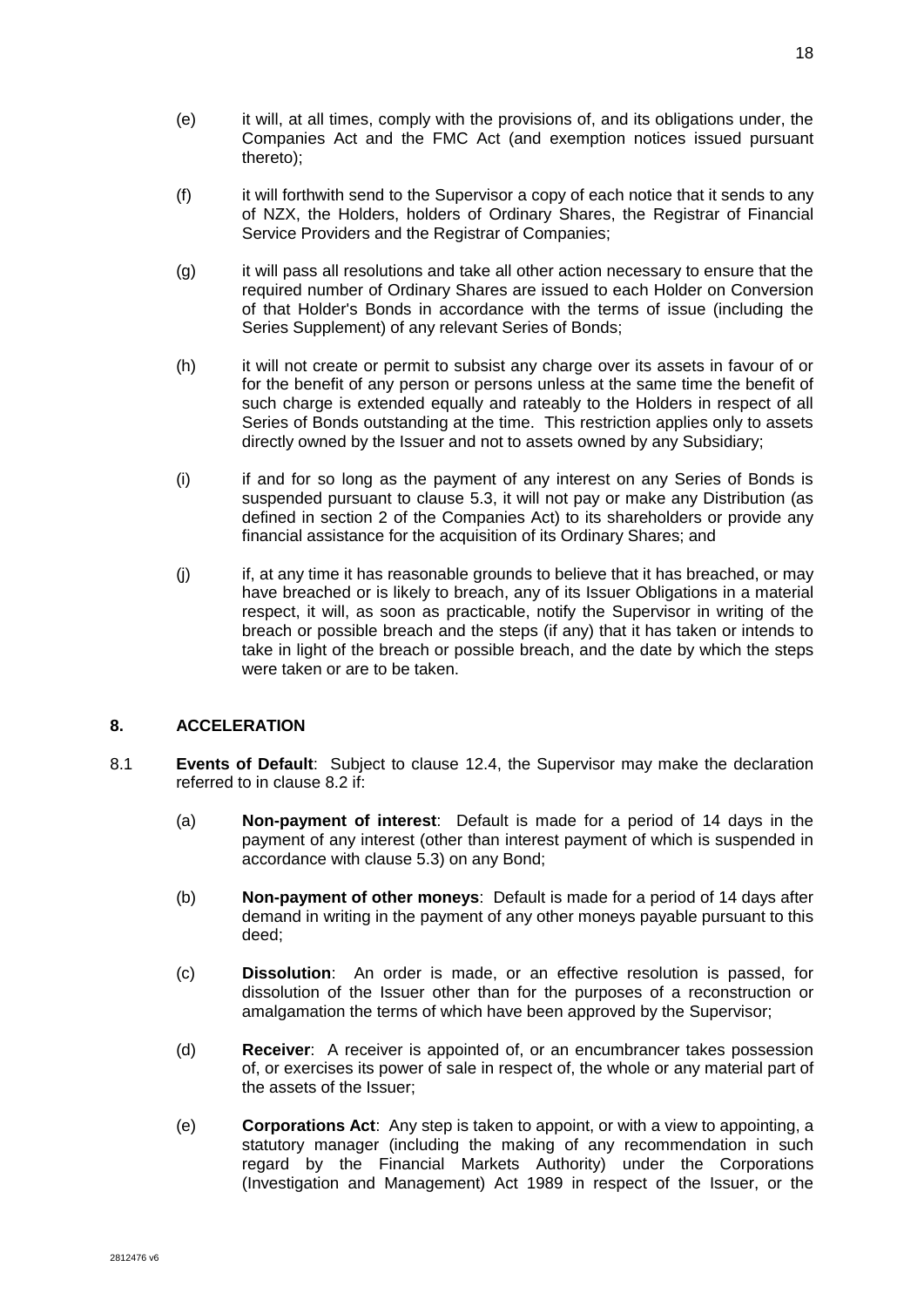Issuer or any associated person (as that term is defined in such Act) is declared at risk pursuant to the provisions of such Act;

- (f) **Arrangement with creditors**: The Issuer, without the prior consent in writing of the Supervisor, enters into any arrangement or composition with its creditors generally; or
- <span id="page-26-2"></span>(g) **Other default**: Default is made by the Issuer in the performance or observance of any provision binding upon it under this deed (other than a default specifically referred to in any other paragraph of this clause) or in any undertaking given by it to the Supervisor in respect of any matter relating to the provisions of this deed (whether or not the Supervisor shall have waived any prior default), and such default continues for more than 30 days after receipt by the Issuer of a notice in writing from the Supervisor specifying the default and requiring the same to be remedied.
- <span id="page-26-0"></span>8.2 **Declaration by Supervisor (other than following a breach of clause [7.1\)](#page-24-0)**: At any time after the occurrence of an event specified in clause [8.1](#page-25-0) (other than an event specified in clause [8.1\(g\)](#page-26-2) which is a breach of the covenant in clause [7.1\)](#page-24-0), and while that event is continuing, the Supervisor may in its discretion and shall forthwith upon being directed to do so by a Special Resolution, by notice to the Issuer declare the Face Value of all Bonds together with accrued interest thereon (including any interest the payment of which has been suspended pursuant to clause [5.3\)](#page-18-1) to be immediately due and payable. Upon the Supervisor making that declaration, each Holder may, by written notice to the Issuer, require the Bonds held by that Holder to be:
	- (a) redeemed in cash; or
	- (b) converted at the Conversion Rate on the date specified in the notice,

whereupon the Issuer shall immediately:

- (c) pay to the Holders the Face Value of the Bonds; or
- (d) cause the Bonds to be Converted at the Conversion Rate,

(in either case in accordance with the respective elections of the Holders) and in all cases pay to the Holders accrued interest at the applicable Interest Rate(s) on the Bonds to the date of redemption or Conversion (as the case may be).

- <span id="page-26-1"></span>8.3 **Declaration by Supervisor (following a breach of clause [7.1\)](#page-24-0)**: At any time after the occurrence of an event specified in clause [8.1\(g\)](#page-26-2) which is a breach of the covenant in clause [7.1](#page-24-0) and which occurs prior to the time that all Bonds issued prior to 1 November 2006 ("**relevant Bonds**") have been either redeemed or Converted in accordance with this deed, and while that event is continuing, the Supervisor may in its discretion and shall forthwith upon being directed to do so by a Special Resolution of Holders of relevant Bonds, by notice to the Issuer declare the Face Value of all relevant Bonds together with accrued interest thereon (including any interest the payment of which has been suspended pursuant to clause [5.3\)](#page-18-1) to be immediately due and payable. Upon the Supervisor making that declaration, each Holder of relevant Bonds may, by written notice to the Issuer, require the relevant Bonds held by that Holder to be:
	- (a) redeemed in cash; or
	- (b) Converted at the Conversion Rate on the date specified in the notice,

whereupon the Issuer shall immediately: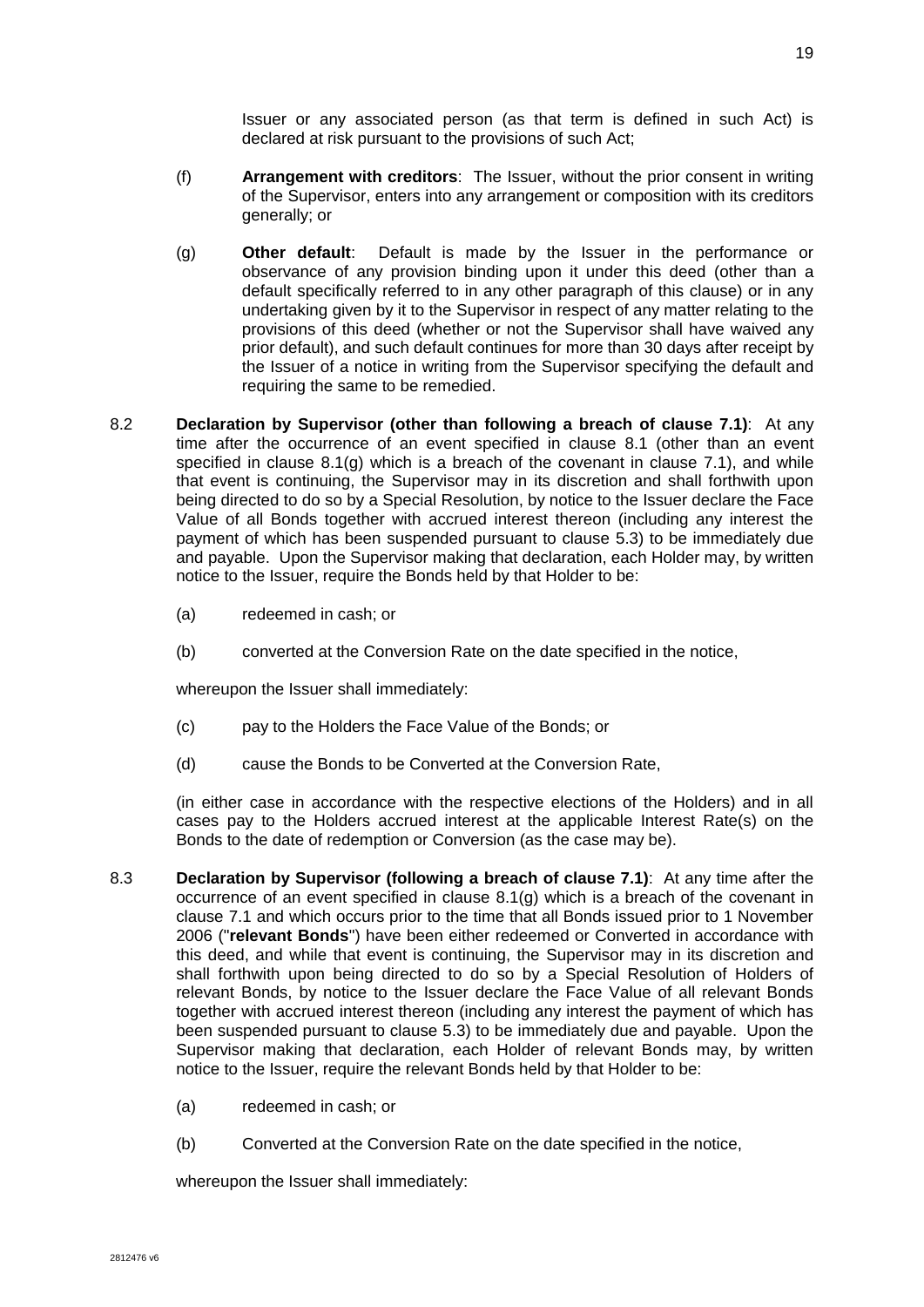- (c) pay to the Holders the Face Value of the relevant Bonds; or
- (d) cause the relevant Bonds to be Converted at the Conversion Rate,

(in either case in accordance with the respective elections of the Holders) and in all cases pay to the Holders accrued interest at the applicable Interest Rate(s) on the relevant Bonds to the date of redemption or Conversion (as the case may be).

# **9. PAYMENTS**

- 9.1 **Payments to Holders**: Payment of interest on, and, if redeemed in cash the Face Value of, a Bond (less any amount required to be deducted pursuant to section 10) will be made to the person whose name appears in the Register as the Holder on the Record Date in respect of the relevant payment. If more than one person is named in the Register, payment will be made to the first person so named.
- 9.2 **Business Day**: If any Interest Payment Date or the Maturity Date of a Bond is not a Business Day, the due date for the payment to be made on that date will be the immediately preceding Business Day and all other provisions of this deed will be read and construed accordingly.

# <span id="page-27-1"></span>**10. TAXES**

- 10.1 **Deductions or withholdings**: All amounts payable under a Bond must be paid:
	- (a) free of any restriction or condition;
	- (b) free and clear of and (except to the extent required by law or as provided for in this section 10) without any deduction or withholding on account of any taxes; and
	- (c) without deduction or withholding on account of any other amount whether by way of set-off or otherwise (except as provided in this section [10\)](#page-27-1).
- <span id="page-27-0"></span>10.2 **NRWT**: New Zealand non-resident withholding tax will be deducted from payments of interest (or payments deemed by law to be interest) to Holders who are not resident in New Zealand for taxation purposes and who are not engaged in business in New Zealand through a fixed establishment in New Zealand. If the Issuer is lawfully able to apply the Approved Issuer Levy regime to a payment of interest (or deemed interest) to non-tax resident Holders, and elects to do so in respect of any Series, then:
	- (a) if the relevant Bonds meet the requirements of section 86IB of the Stamp and Cheque Duties Act 1971, the Issuer, or the Registrar for the relevant Series on its behalf, shall make the payment of interest (or deemed interest) without deduction or payment of non-resident withholding tax or Approved Issuer Levy; or
	- (b) if the relevant Bonds do not meet the requirements of section 86IB of the Stamp and Cheque Duties Act 1971, the Issuer or the person making payment on its behalf, shall if requested in writing by the Holder pay the Approved Issuer Levy to the appropriate authority and shall deduct the amount paid from the interest (or deemed interest) payable to that Holder in lieu of deducting New Zealand non-resident withholding tax at the rate otherwise applicable from that payment.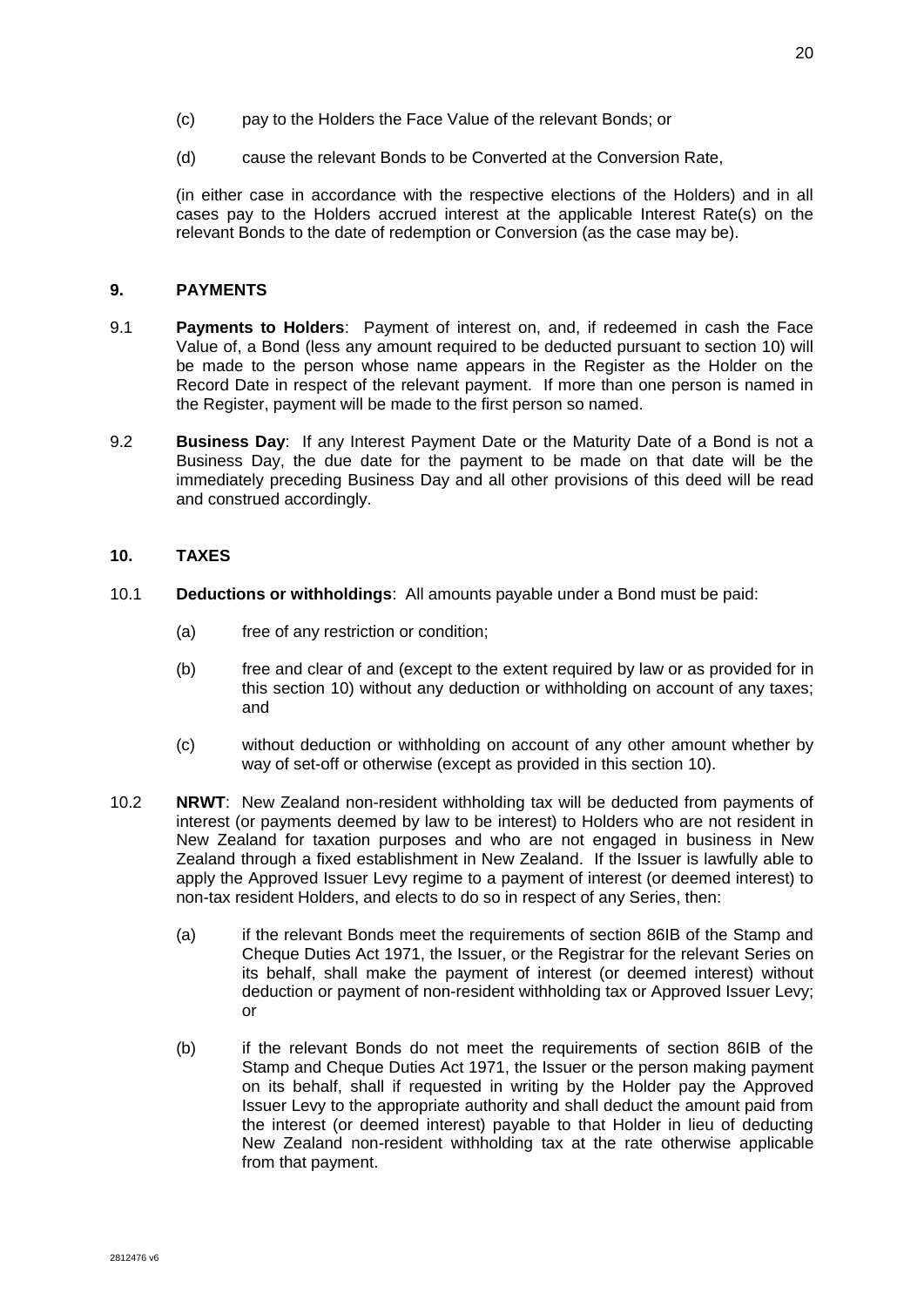- <span id="page-28-1"></span>10.3 **RWT**: New Zealand resident withholding tax will be deducted from payments of interest (or payments deemed by law to be interest) to Holders who are resident in New Zealand or who are engaged in business through a fixed establishment in New Zealand unless an appropriate exemption certificate is produced to the Issuer on or before the Record Date for the relevant payment.
- <span id="page-28-0"></span>10.4 **Indemnity**: If, in respect of any Bond, the Issuer becomes liable to make any payment of, or on account of, tax payable by any Holder, then the Issuer shall be indemnified by the relevant Holder in respect of such liability. Any moneys paid by the Issuer in respect of such liability may be recovered from the Holder as a debt due to the Issuer and may be withheld from any further payments (if any) to that Holder. Nothing in this clause [10.4](#page-28-0) will prejudice or affect any other right or remedy of the Issuer.
- 10.5 **No gross-up**: The Issuer shall not be required to and will not make any additional payment by way of gross-up or otherwise with respect to the deduction or withholding from any payment made in respect of the Bonds pursuant to clause [10.2](#page-27-0) or [10.3.](#page-28-1)
- 10.6 **Maximum rate**: Deductions of non-resident or resident withholding tax will be made at the maximum rates from time to time applicable unless a Holder provides evidence to the Issuer that a lesser rate is applicable.
- 10.7 **Approved Issuer Levy**: For the purposes of this section [10](#page-27-1) and the definitions of "Conversion Rate" and "Holder's Conversion Rate", "Approved Issuer Levy" means, in relation to any payment of interest, the levy referred to in section 86J of the Stamp and Cheque Duties Act 1971.

# **11. REPORTS AND INFORMATION FOR SUPERVISOR**

- <span id="page-28-2"></span>11.1 The Issuer shall:
	- (a) **Annual financial statements**: Provide to the Supervisor and each Holder by the earlier of (1) 90 days after the end of each financial year of the Issuer (2) the date upon which they are provided to holders of Ordinary Shares and (3) the date on which they are provided to NZX, copies of:
		- (i) the financial statements of the Issuer; and
		- (ii) the consolidated financial statements of the Issuer and its Subsidiaries;

for that financial year, each duly audited and signed;

- (b) **Half-yearly financial statements**: Provide to the Supervisor and each Holder by the earlier of (1) 60 days after the end of the first half of each financial year of the Issuer (2) the date upon which they are provided to holders of Ordinary Shares and (3) the date on which they are provided to NZX, copies of:
	- (i) the financial statements of the Issuer; and
	- (ii) the consolidated financial statements of the Issuer and its Subsidiaries;

for that half-yearly period, unaudited, together with a statement containing a description of the activities of the Issuer and its Subsidiaries;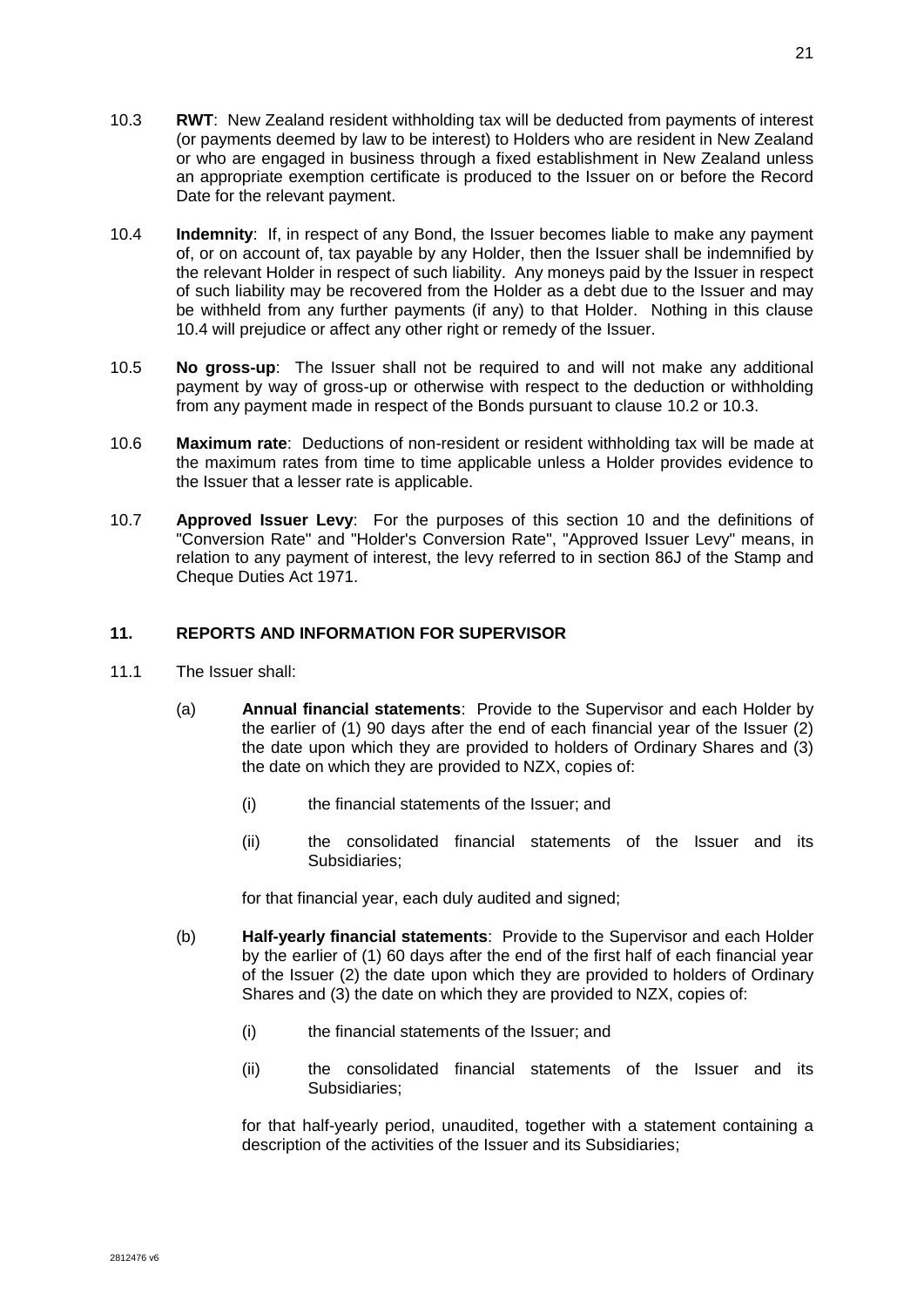- (c) **Auditor's report**: Provide to the Supervisor at the same time as it provides the financial statements referred to in clause [11.1\(a\)](#page-28-2) a separate report by the Auditor stating:
	- (i) whether or not in the performance of their duties as Auditor they have become aware of any matter which, in their opinion, is relevant to the exercise or performance of the powers or duties conferred or imposed on the Supervisor by this deed or the FMC Act or by law or regulation, and if so giving particulars thereof;
	- (ii) whether or not their audit has disclosed any matter, and if so giving particulars thereof, calling in their opinion for further investigation by the Supervisor in the interests of the Holders;
	- (iii) that they have perused each certificate provided by the Directors under clause [11.1\(d\)](#page-29-0) since the last report by the Auditor and that, so far as matters which they have observed in the performance of their duties are concerned, the statements made in each such certificates are correct; and
	- (iv) that they have performed an audit of the Register and stating whether or not the Register has been duly maintained;
- <span id="page-29-0"></span>(d) **Directors' reporting Certificates**: Within one month after the end of each financial year and half-year of the Issuer, or within such further time in either case as the Supervisor may in writing permit, and if so requested by the Supervisor, within one month after receipt by the Issuer of the request (which request shall only be made if the Supervisor considers that special circumstances warrant such request, and so certifies in writing to the Issuer), provide to the Supervisor a certificate signed on behalf of the Directors, by two Directors, in or to the effect of the form set out in schedule 2 with such qualifications (if any) as the Supervisor may in its discretion approve;
- (e) **Requested information and reports**: If requested by the Supervisor (or a person authorised by the Supervisor to exercise its powers), within the time and in the manner (which must be reasonable in the circumstances) specified by the Supervisor:
	- (i) make available to the Supervisor (or other authorised person) all documents and records relating to the Issuer; and
	- (ii) provide the Supervisor (or other authorised person) with any other reports (which have been, if requested by the Supervisor, signed by at least two Directors), information, confirmations or financial statements required by the Supervisor (or other authorised person).

The reports or information may be about any matter relevant to the performance of the Supervisor's functions and include forward-looking reports; and

- (f) **Serious financial problems**: if it becomes aware of information on the basis of which it could reasonably form the opinion that it is, or is likely to become, Insolvent (as defined in the FMC Act), as soon as practicable:
	- (i) disclose to the Supervisor all information relevant to that matter that is in the possession or under the control of the Issuer and that was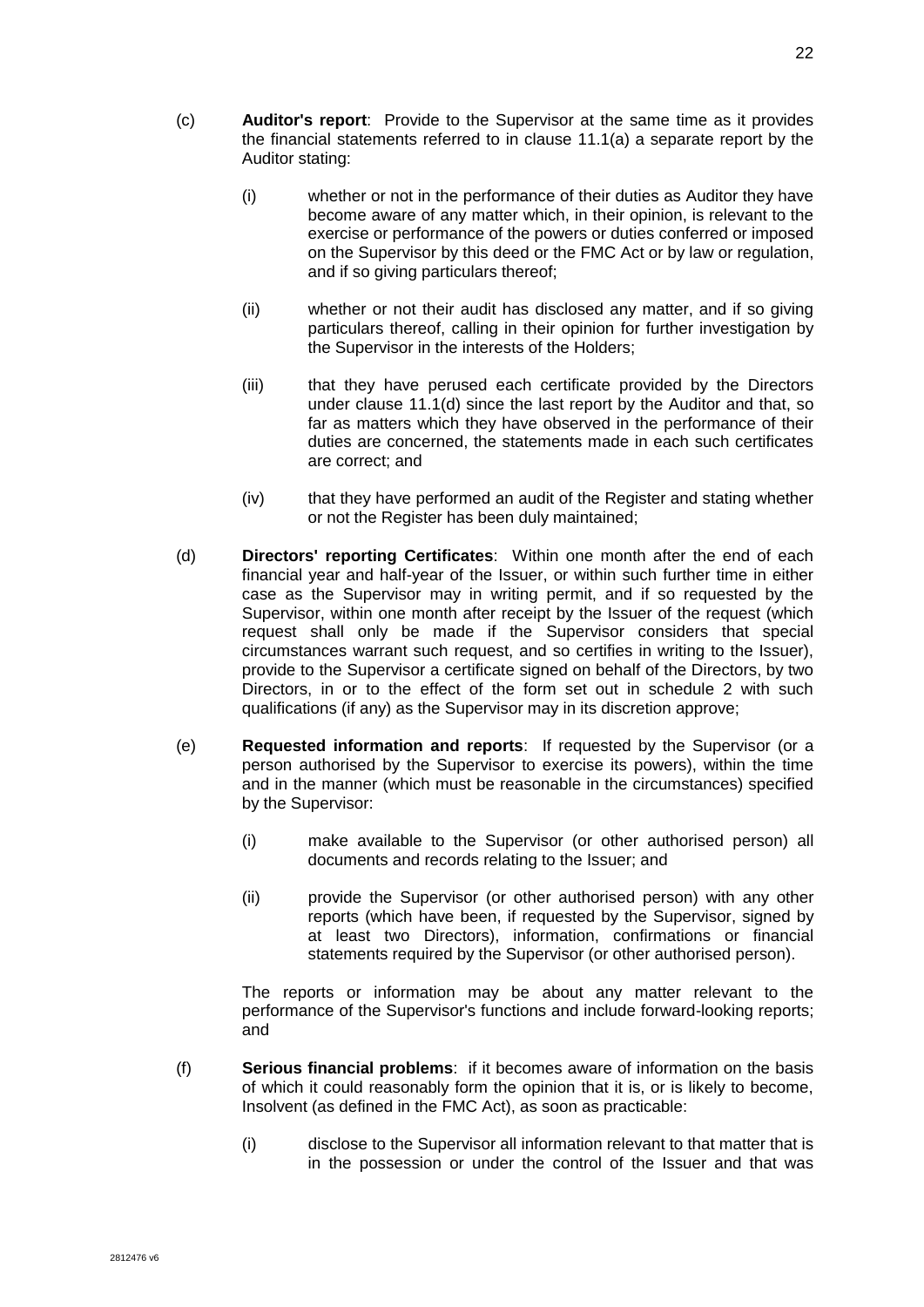obtained in the course of, or in connection with, the performance of its functions as Issuer; and

(ii) advise the Supervisor of the steps (if any) that the Issuer intends to take in respect of that matter and the date by which the steps are to be taken.

# 11.2 **Appointment of Auditor:**

- (a) **Consultation with Supervisor**: The Issuer must:
	- (i) before recommending the appointment or reappointment of a person as an Auditor:
		- (aa) consult with the Supervisor on the appointment or reappointment; and
		- (bb) ensure that any comments of the Supervisor concerning the proposed Auditor are brought to the attention of the person or persons appointing or reappointing the Auditor;
	- (ii) notify the Supervisor if the Auditor resigns from appointment, or declines to accept appointment or reappointment, and must pass on to the Supervisor any explanation provided by the Auditor for resigning from appointment or declining to accept appointment or reappointment; and
	- (iii) not attempt to prevent a person who has resigned from appointment as the Auditor, or declined to accept appointment or reappointment as the Auditor, from offering an explanation, or disclosing to the Supervisor the reason, for resigning or declining appointment or reappointment.
- (b) **Specified Engagement**: The Issuer must, before recommending the appointment or reappointment of a person as the Auditor:
	- (i) give the Supervisor an opportunity to be a party to an assurance engagement carried out by an auditor in relation to the Issuer's compliance with this deed for the purpose of the Supervisor obtaining assurance of matters relevant to the exercise or performance of the powers or duties of the Supervisor; and
	- (ii) consult with the Supervisor on the nature and scope of any such engagement.
- 11.3 **Terms of Appointment**: The Issuer must ensure that the following terms are included in the terms of appointment of an auditor in its capacity as Auditor:
	- (a) that the Auditor will, at the beginning of the audit, review, or engagement, give the Supervisor an opportunity to meet with the Auditor, without any representative of the Issuer being present, in order to allow the Supervisor an opportunity to raise any issues or concerns relevant to the exercise or performance of the powers or duties of the Supervisor; and
	- (b) that the Auditor will give the Supervisor an opportunity to meet with the Auditor, without any representative of the Issuer being present, to discuss matters arising in the performance of the audit, review, or engagement and to answer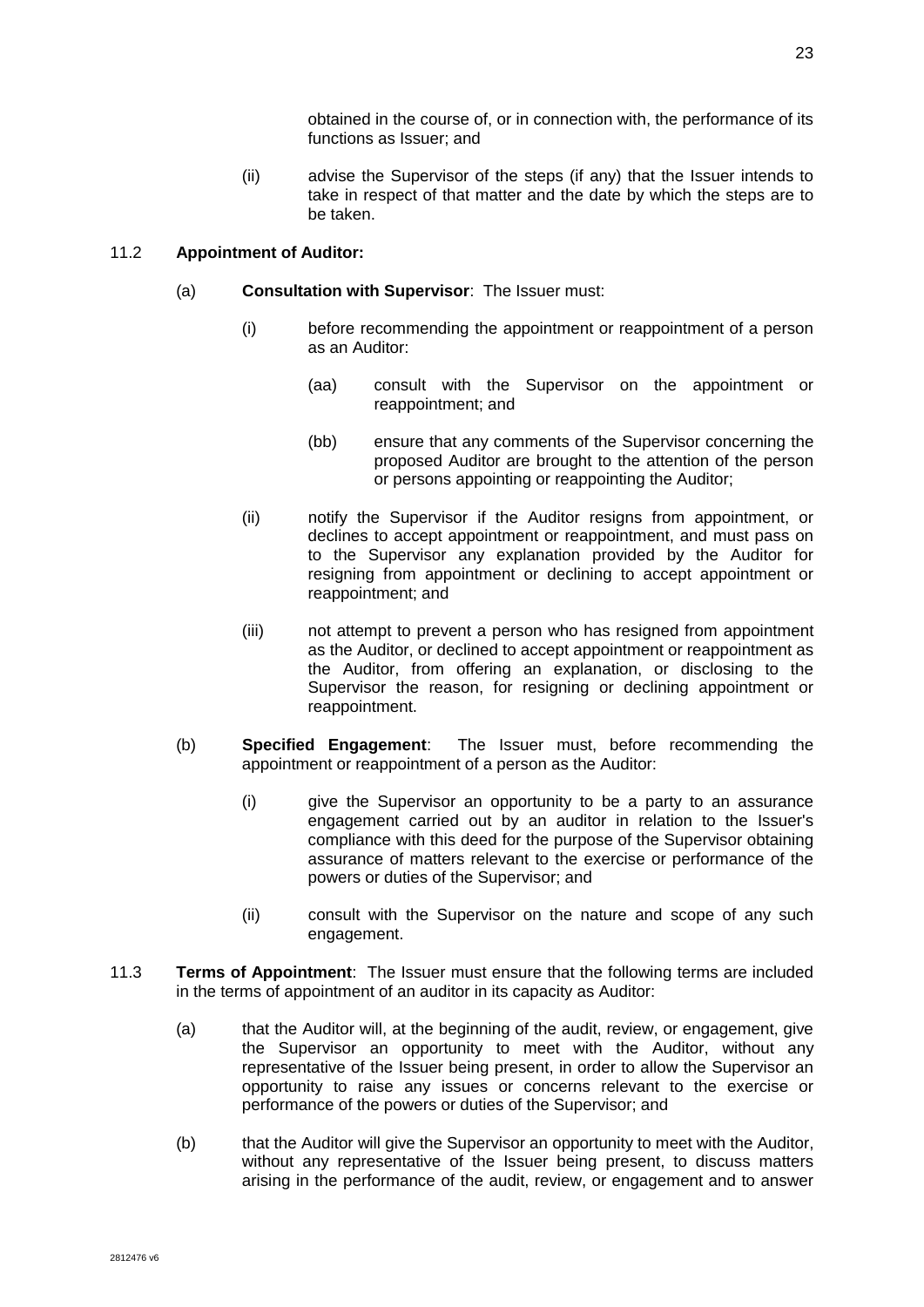# **12. PROVISIONS RELATING TO SUPERVISOR**

# 12.1 **Remuneration**:

- (a) The Issuer shall pay to the Supervisor for its services as Supervisor such remuneration as shall from time to time be agreed between the Issuer and the Supervisor provided that if the Issuer and the Supervisor fail to agree on any amount payable under this sub-clause the dispute shall be referred to a single arbitrator if the parties can agree on one and otherwise to arbitration, in accordance with the Arbitration Act 1996.
- <span id="page-31-0"></span>(b) The Issuer shall also pay:
	- (i) all expenses reasonably incurred by or on behalf of the Supervisor (including, for the avoidance of doubt, all legal expenses) in connection with:
		- (aa) the preparation, execution and registration of this deed;
		- (bb) the exercise by the Supervisor of any right, power, duty or privilege conferred by this deed on the Supervisor or upon any Holder, including the taking of any expert advice deemed necessary or expedient by the Supervisor;
		- (cc) the convening, and holding and carrying out of any directions or resolutions, of any meeting of Holders;
		- (dd) any application under the trusts and provisions of this deed for its consent to, or approval of, any act or matter; and
	- (ii) all expenses (including, for the avoidance of doubt, all legal expenses) reasonably incurred by or on behalf of the Supervisor in connection with any breach or default in the observance or performance by the Issuer of any provision of this deed.
- (c) The remuneration and other payments payable pursuant to this clause shall continue to be payable until the trusts of this deed shall be finally wound up and whether or not the trusts hereof shall be in the course of administration by or under the direction of the court.
- (d) All expenses incurred and payments made by the Supervisor in the lawful exercise of the powers conferred by this deed, and all remuneration payable to the Supervisor, shall be payable by the Issuer on demand.
- 12.2 **Powers of investment**: Any money held by the Supervisor which are subject to the trusts of this deed may, at the discretion of the Supervisor, be invested in the name of the Supervisor or its nominee in any investment whatsoever, with power to vary such investments for others of a like nature and to deal with, or dispose of, such investments.
- 12.3 **Applications to court**: The Supervisor may, on or at any time after the Date of Acceleration, apply pursuant to section 207 of the FMC Act to the court for an order:
	- (a) under section 208 of the FMC Act, if the Supervisor is satisfied that: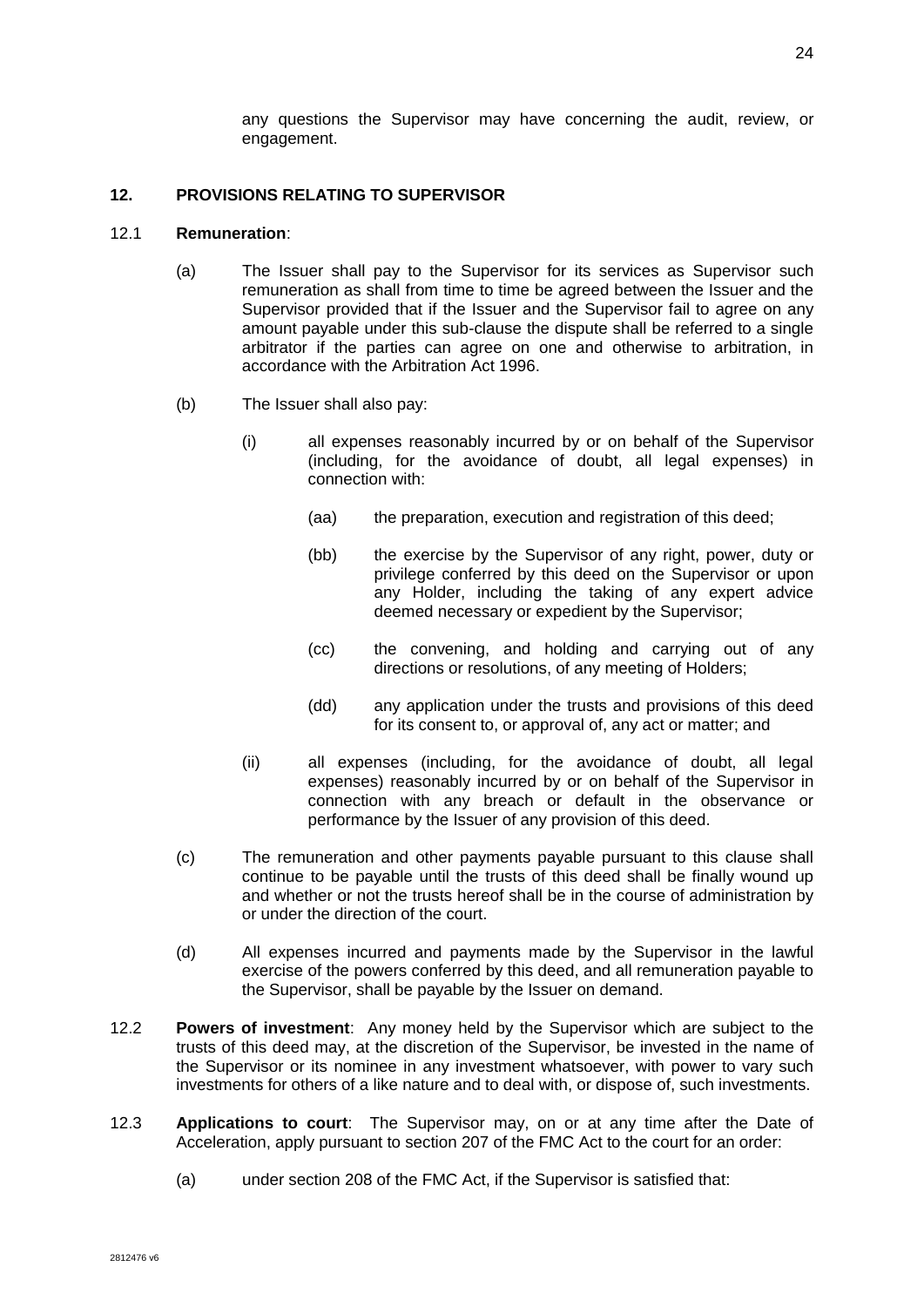- (i) the Issuer is unlikely to be able to pay all money owing in respect of the Bonds as and when due;
- (ii) the Issuer is insolvent (as defined in the FMC Act) or the financial position or management of the Issuer is otherwise inadequate;
- (iii) there is a significant risk that the interests of Holders will be materially prejudiced for any other reason; or
- (iv) the provisions of this deed are no longer adequate to give proper protection to the interests of the Holders; or
- (b) under section 210 of the FMC Act and within 20 working days (or, with leave of the court, within any longer period) after the passing of a Special Resolution of Holders, directing it not to comply with a Special Resolution of Holders,

and it may assent to, approve of or oppose any application to the court under those sections made by or at the instance of the FMA or any Holder (where applicable) and shall, subject to clause [12.15,](#page-37-0) be indemnified by the Issuer against all costs, charges and expenses incurred by and in relation to any such application or proceedings.

- <span id="page-32-0"></span>12.4 **Waiver**: Subject to clause [13](#page-38-0) (if applicable) and the Listing Rules and to any direction or request given by the Holders, the Supervisor may at any time by notice in writing to the Issuer waive, in whole or in part, for a specified period or indefinitely and on such terms and conditions (if any) as it deems expedient, any breach or anticipated breach by the Issuer of any provision expressed or implied in this deed provided the Supervisor is satisfied that the interests of the Holders will not be materially prejudiced thereby but such waiver shall not prejudice the rights of the Supervisor or the Holders in respect of any other breach.
- 12.5 **Supplemental powers**: In addition to the provisions of the law relating to supervisors or trustees and to facilitate the discharge of its duties hereunder, but subject always to the provisions of the FMC Act:
	- (a) **Third party advice**: The Supervisor may, without liability for loss, obtain and act on, or decline and elect not to act on:
		- (i) the opinion or advice of or any information obtained from any barrister, solicitor, valuer, stockbroker, surveyor, auctioneer, chartered accountant or other expert whether obtained by the Issuer or any Holder or by the Supervisor or otherwise and although the same may subsequently be found to contain some error or not be authentic;
		- (ii) a certificate signed by any two Directors on behalf of the directors of the Issuer concerned as to any fact or matter prima facie within the knowledge of the Issuer or that any particular dealing, transaction, step or thing is expedient or commercially desirable and not detrimental to the interests of the Holders; and
		- (iii) the statements contained in any certificate or report given pursuant to this deed as conclusive evidence of the facts stated therein.
	- (b) **Holders' resolution**: The Supervisor shall not be responsible for acting or relying upon any resolution purporting to have been passed at any meeting of the Holders which the Supervisor believes to have been properly passed even though it afterwards appears that such resolution is not binding or valid by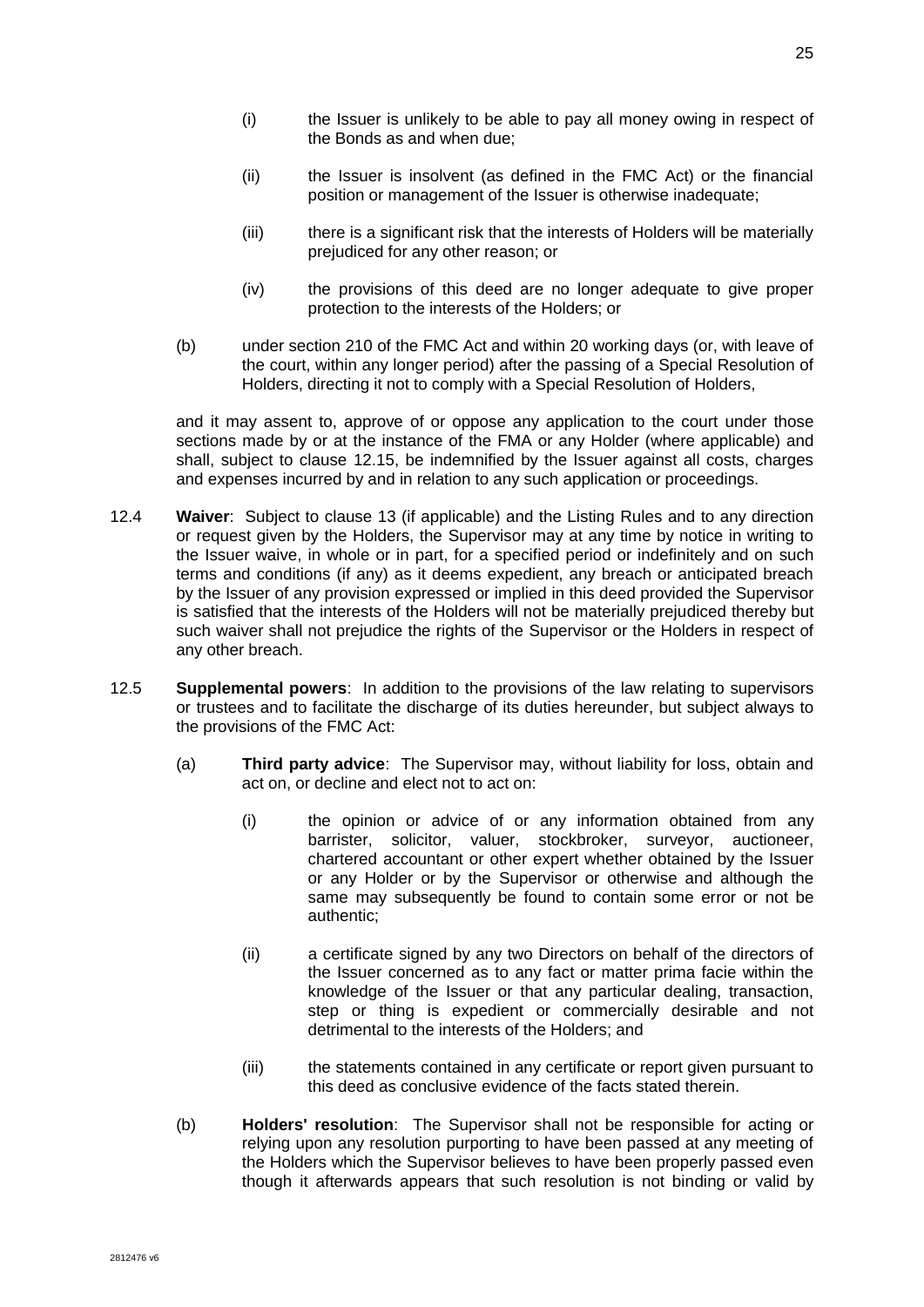reason of a defect in the convening of the meeting or the proceedings thereat or for any other reason.

- (c) **Subscribers' money**: The Supervisor shall not be responsible for the money subscribed for the Bonds, or be bound to see to the application thereof.
- (d) **Breach**: Notwithstanding any other provision of this deed if the Issuer breaches any Issuer Obligation, the Supervisor shall, unless it is satisfied that such breach will not have a material adverse effect on the Holders, do all the things it has the power to do to cause the breach to be remedied.
- (e) **Discretion**: Except as otherwise expressly provided in this deed, the Supervisor:
	- (i) shall as regards all trusts, powers, authorities and discretions vested in it by this deed have absolute discretion as to the exercise thereof and as to the conduct of any action, proceeding or claim and provided it shall have acted with reasonable care and diligence it shall not be responsible for any loss or cost that may result from the exercise or non-exercise thereof; and
	- (ii) may refrain from exercising any discretion, power or authority vested in it by this deed until it has a direction to act from the Holders given by Special Resolution and the Supervisor shall not be responsible for any loss or cost that may result from the non-exercise of the relevant discretion.

### (f) **Determinations conclusive**:

- (i) As between itself and the Holders the Supervisor may determine all questions and doubts arising in relation to any of the provisions of this deed and every such determination, whether made upon such a question actually raised, or implied in the acts or proceedings of the Supervisor, shall be conclusive and shall bind the Supervisor and the Holders.
- (ii) The powers, rights and remedies conferred on the Supervisor by this deed are exercisable by the Supervisor only, and no Holder is entitled to exercise the same or any of them except with the written consent of the Supervisor or if the Supervisor has failed to exercise any such power, right or remedy having been directed by a Special Resolution of Holders to do so.
- (g) **Delegation**: Where permitted to do so by the FMC Act or as permitted by, and then subject to, conditions imposed under the Financial Markets Supervisors Act 2011, the Supervisor, whenever it thinks it expedient in the interests of the Holders to do so, may:
	- (i) delegate at any time to any person any of the trusts, powers, authorities or discretions vested in the Supervisor by this deed which cannot conveniently be exercised by it or through its employees, upon such terms and conditions and under such regulations (including power to sub-delegate) as the Supervisor may think fit, and the Supervisor shall not be responsible for any loss incurred by any misconduct or default on the part of any such delegate or subdelegate; and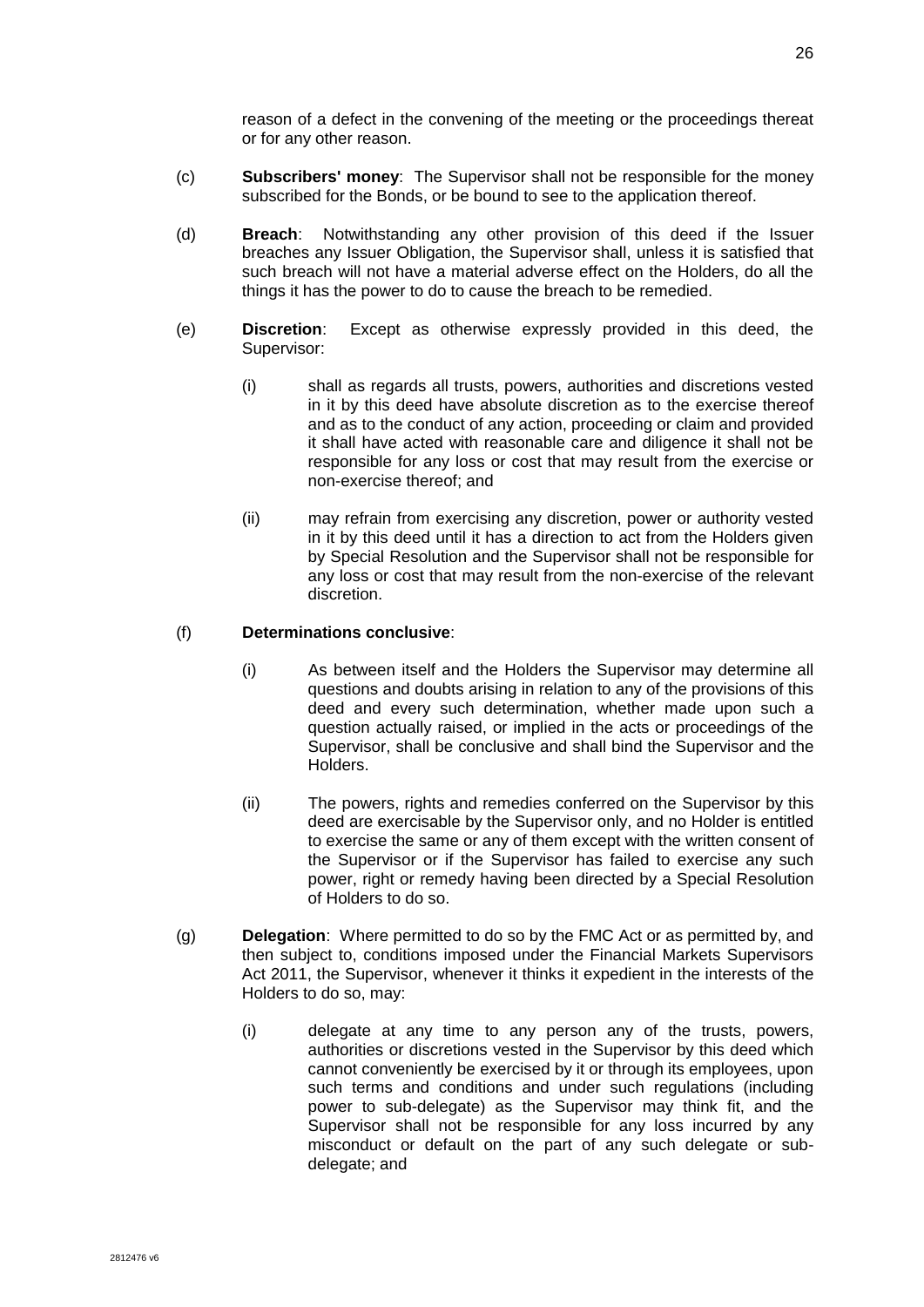- (ii) authorise such person as it thinks fit to act as its representative at any meeting.
- (h) **Interests of foreign Holders**: In the exercise of any trust, duty, power, authority or discretion under this deed the Supervisor shall have regard to the interests of the Holders as a whole and shall not have regard to the consequences of such exercise for individual Holders resulting from their being, for any purpose, domiciled or resident in, or otherwise connected with or subject to the jurisdiction of, any particular country or place other than New Zealand.
- <span id="page-34-0"></span>(i) **Power to engage expert**: The Supervisor may engage an expert (for example, an auditor, investigating accountant, valuer or actuary) if the Supervisor considers, on reasonable grounds, that it requires the assistance of the expert to assist the Supervisor to:
	- (i) determine the financial position of the Issuer; or
	- (ii) review the business, operation, management systems or the governance of the Issuer.

Where the Supervisor engages an expert pursuant to this clause [12.5\(i\),](#page-34-0) the Issuer shall provide reasonable assistance to the expert to allow the expert to provide the assistance and (without limiting clause [12.1\(b\)\)](#page-31-0) the fees and expenses of the expert, which must be reasonable in the circumstances, shall be paid by the Issuer.

#### <span id="page-34-1"></span>12.6 **Fiduciary relationship**:

(a) For the purposes of this clause [12.6:](#page-34-1)

"**Unrelated Supervisor Personnel**" shall mean any directors, officers, employees, contractors or other persons not involved in any manner whether directly or indirectly in carrying out or enforcing the Supervisor's rights and obligations in terms of this deed.

"**Related Supervisor Personnel**" shall mean any directors, officers, employees, contractors or other persons involved in any manner whether directly or indirectly in carrying out or enforcing the Supervisor's rights and obligations in terms of this deed.

(b) Nothing expressed in this deed or implied by law shall prohibit any Unrelated Supervisor Personnel from being a shareholder or stockholder of the Issuer or any of its Subsidiaries provided that the Supervisor establishes and enforces appropriate "Chinese Wall" procedures to separate any such arrangements from all Related Supervisor Personnel. In particular without limiting the generality of the foregoing no Unrelated Supervisor Personnel shall receive or have access to any information or be involved in any manner such that they could be influenced in the conduct of any of their actions by any Related Supervisor Personnel. For the avoidance of doubt, it shall not be a breach of the fiduciary duties of the Supervisor hereunder arising from, and nothing expressed in this deed or implied by law shall prohibit, any Unrelated Supervisor Personnel or Related Supervisor Personnel where such persons are acting purely in their personal capacities, from being a shareholder or stock holder of the Issuer or any of its Subsidiaries or dealing in the same in each case to the extent permitted by law.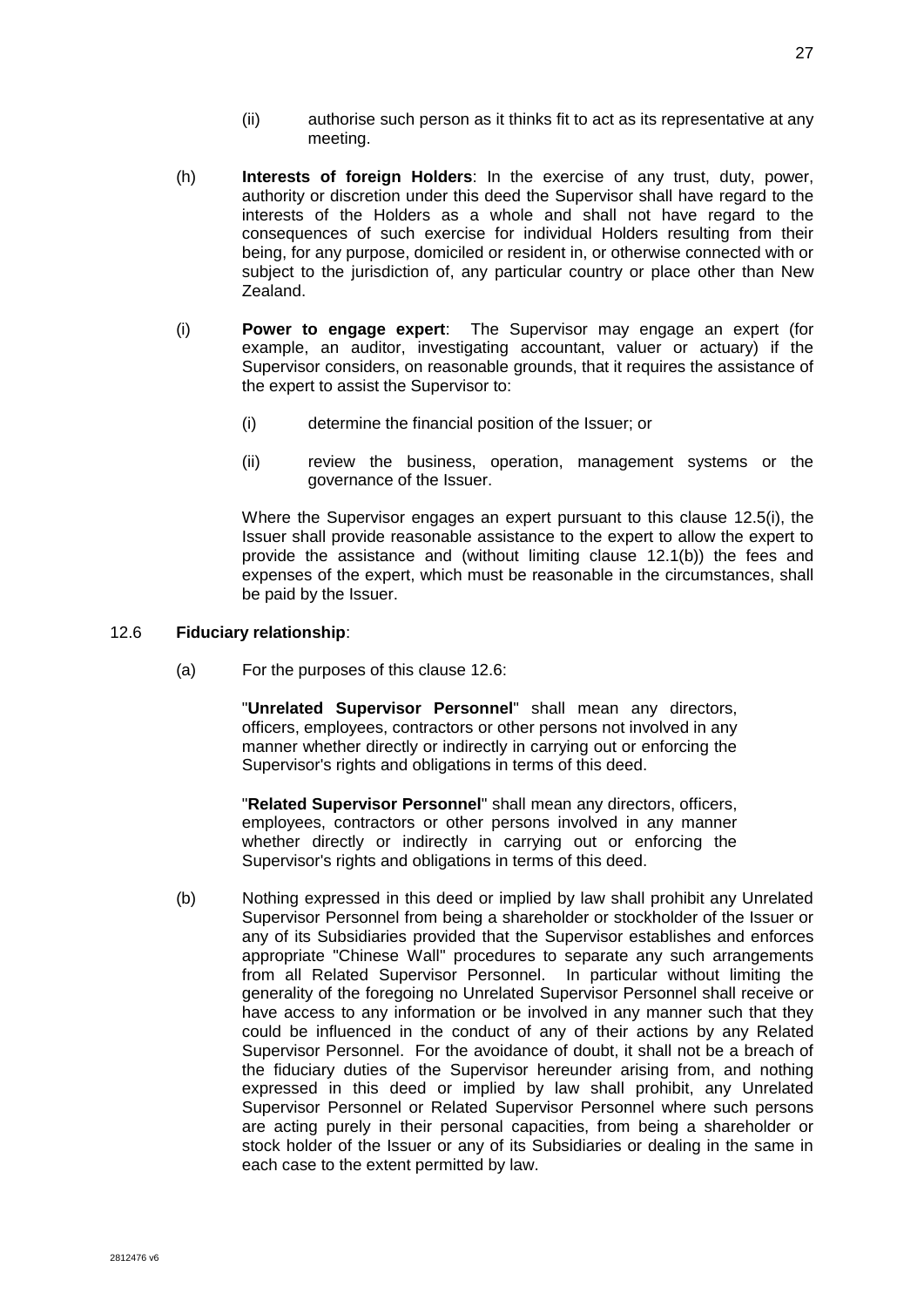- (c) Nothing expressed in this deed or implied by law shall prohibit the Supervisor or any of its related companies (all hereinafter in this clause where the context permits being included in the expression "the Supervisor" including, for these purposes, any of its directors, officers, employees or contractors of the Supervisor acting in their professional and not personal capacities in the course of their directorship, employment or contract) from being a creditor of the Issuer or any related company of the Issuer or from acting in any representative capacity for a Holder or otherwise entering into contracts and dealing with a Holder in the ordinary course of its business. The Supervisor may enter into any transactions with the Issuer or any related party of the Issuer and shall not be accountable to the Issuer or its related parties or the Holder for any profits arising from any such transactions or otherwise entering into any contracts and arrangements with the Issuer or any related parties in the ordinary course of business of the Supervisor.
- 12.7 **Represent Holders**: The Supervisor may, either of its own volition or pursuant to any directions or in accordance with any policy given or indicated by any meeting of Holders, represent the Holders in any matter concerning them generally including in relation to:
	- (a) the Issuer;
	- (b) any matter connected with this deed or the terms of offer of a Series; and
	- (c) any contravention or alleged contravention of the Issuer Obligations.
- 12.8 **Supervision of Performance**: The Supervisor is responsible for supervising the Issuer's performance:
	- (a) of its Issuer Obligations;
	- (b) in order to ascertain whether the assets of the Issuer that are or may be available, whether by way of security or otherwise, are sufficient or likely to be sufficient to discharge the amounts of the debt securities as they become due.
- 12.9 **Confidentiality**: The Supervisor shall not disclose to any Holder any confidential financial or other information made available to the Supervisor by the Issuer unless required to do so in order to comply with any law or regulation or other rule binding upon it or any provision of this deed or unless ordered to do so by a court of competent jurisdiction or unless the Issuer otherwise consents in writing.
- <span id="page-35-2"></span><span id="page-35-0"></span>12.10 **Retirement and Removal**: The Supervisor may:
	- (a) retire at any time, without assigning any reason therefor, upon giving at least 30 days' notice in writing to the Issuer;
	- (b) be removed by the Financial Markets Authority or the Issuer under Part 2 of the Financial Markets Supervisors Act 2011; or
	- (c) be removed at any time by Special Resolution,

<span id="page-35-1"></span>subject in the case of removal or retirement under paragraphs [\(a\)](#page-36-0) or [\(c\),](#page-36-1) to clause [12.11.](#page-36-2)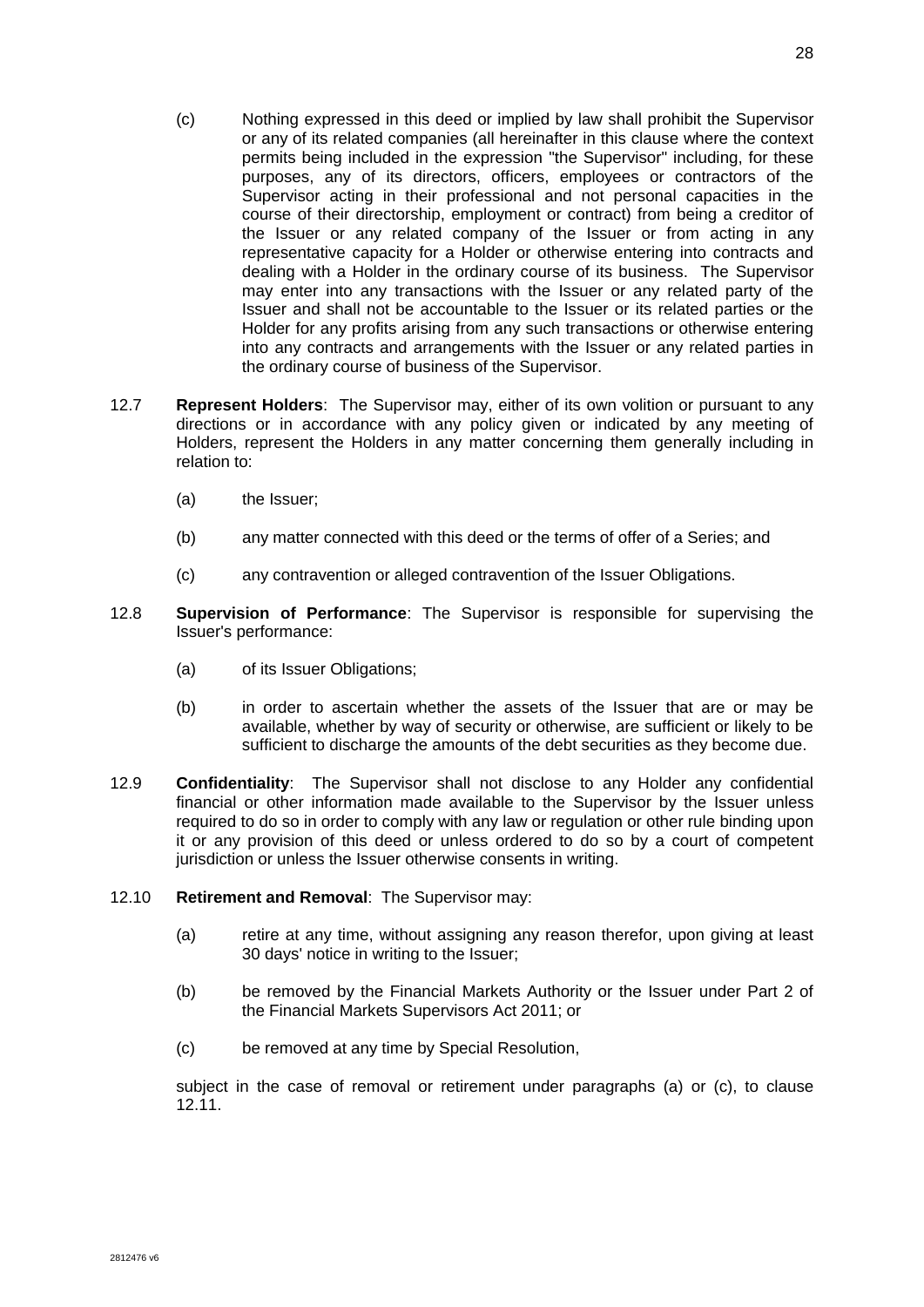- <span id="page-36-2"></span><span id="page-36-0"></span>12.11 **Requirements for Retirement and Removal**: The Supervisor may not be removed or resign under subsection [12.10\(a\)](#page-35-0) or [\(c\)](#page-35-1) unless:
	- (a) all functions and duties of the position have been performed;
	- (b) another licensed supervisor has been appointed, and accepted the appointment, in its place; or
	- (c) the court consents.

# <span id="page-36-4"></span><span id="page-36-1"></span>12.12 **Appointment of new Supervisor**:

- (a) Subject to paragraph [\(b\)](#page-36-3) of this clause [12.12,](#page-36-4) the power of appointing a new Supervisor or Supervisors hereof shall be vested in the Issuer but no Supervisor shall be appointed unless such appointment is first approved by a Special Resolution. Only a person authorised to act as a supervisor under the Financial Markets Supervisors Act 2011 shall be appointed as a Supervisor in this deed.
- <span id="page-36-3"></span>(b) In the event that any new Supervisor proposed by the Issuer is not approved by a Special Resolution, then any Holder shall be entitled to nominate an alternative party to be a Supervisor (provided such Supervisor is a person authorised to act as a supervisor under the Financial Markets Supervisors Act 2011 and such party shall be appointed as the new Supervisor if first approved by a Special Resolution. In the event that more than one person is nominated by the Holders then the Holders shall vote on the various nominees and that nominee that receives the most number of votes shall be deemed to be proposed by the Issuer and the appointment of that nominee shall be proposed to the Holders and shall be appointed as the Supervisor if first approved by a Special Resolution.
- (c) If within 30 days after:
	- (i) receiving notice of the Supervisor's intention to retire; or
	- (ii) the Supervisor is removed under clause [12.10\(b\),](#page-35-2)

the Issuer fails to call a meeting of Holders in accordance with this clause [12.12,](#page-36-4) or to exercise the power vested in it by this clause of appointing a new Supervisor, the Holders may by Special Resolution exercise such power to the exclusion of the Issuer.

- 12.13 **Additional powers etc**: The powers, authorities and discretions conferred upon the Supervisor by this deed shall be in addition to any powers, authorities and discretions which are from time to time vested in supervisors or trustees by law, or in the Supervisor as holder of any Bonds.
- 12.14 **Indemnity by the Issuer**: Subject to clause [12.15,](#page-37-0) without prejudice to the right of indemnity by law given to trustees or supervisors, the Supervisor and every attorney, manager, agent or other similar person appointed by the Supervisor pursuant to this deed shall be indemnified by the Issuer in respect of all liabilities and expenses incurred in the execution of or purported execution of the powers or trusts hereof and against all actions, proceedings, costs, claims and demands in respect of any matter or thing done or omitted, or in any way relating to the provisions of this deed. The Supervisor may retain and pay out of any moneys in its hands arising from the trusts of this deed all sums necessary to give effect to this indemnity and also the remuneration and disbursements of the Supervisor provided for in this deed.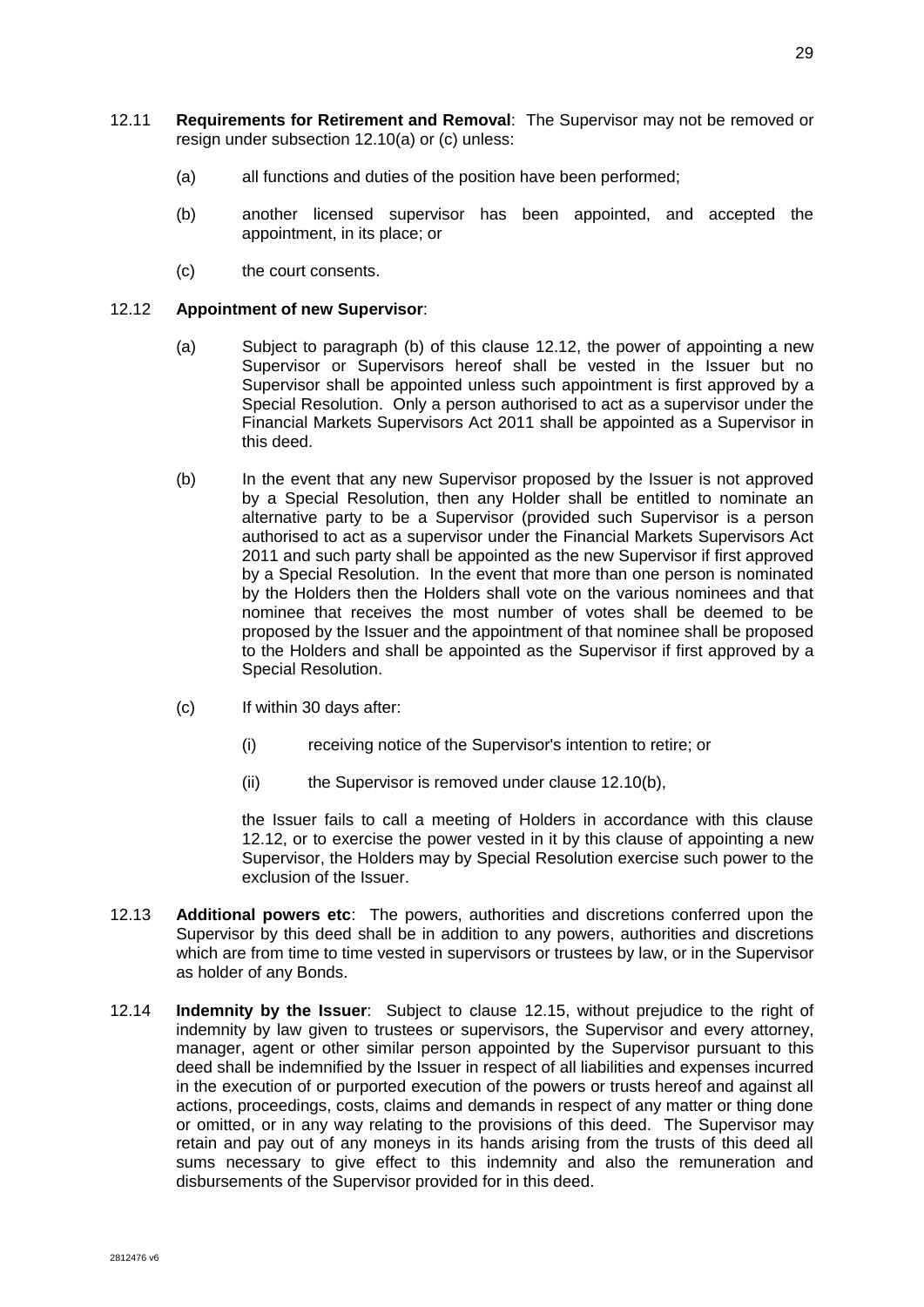- <span id="page-37-0"></span>12.15 **Supervisor not indemnified**: No provision of this deed shall have the effect of indemnifying the Supervisor against liability where the Supervisor fails to:
	- (a) act honestly in acting as a supervisor;
	- (b) in exercising its powers and performing its duties as a supervisor, act in the best interests of the Holders;
	- (c) exercise reasonable diligence in carrying out its functions as a supervisor; or
	- (d) in exercising its powers and performing its duties as a supervisor, exercise the care, diligence, and skill that a prudent person engaged in the business of acting as a licensed supervisor would exercise in the same circumstances.
- 12.16 **Statutory Duties:** For as long as required under the FMC Act, the Supervisor must, in performing its duties and functions as a supervisor (as defined under the FMC Act):
	- (a) exercise the care, diligence and skill that a prudent person engaged in the business of acting as a supervisor licensed under the FMC Act would exercise in the same circumstances;
	- (b) act honestly;
	- (c) act in the best interests of the Holders;
	- (d) exercise reasonable diligence; and
	- (e) do all the things it has the power to do to cause any contravention by the Issuer of the Issuer Obligations to be remedied (unless it is satisfied that the contravention will not have a material adverse effect on the Holders).
- 12.17 **Interpretation of Duties**: The Supervisor has entered into this deed on the basis that the duties of the Supervisor as prescribed in the FMC Act shall be construed and interpreted to recognise and take into account the following characteristics of the Bonds:
	- (a) the Bonds are debt securities in respect of which payments of interest can, in accordance with the terms of issue, be suspended and to this extent payment cannot be compelled;
	- (b) the remedy for a default under the deed is redemption in cash or Conversion into Ordinary Shares at the option of the Holder; and
	- (c) the Bonds have certain characteristics analogous to shareholders' equity rather than debt securities,

and shall, to the maximum extent possible, be limited accordingly.

Certain provisions of this deed derive from the Listing Rules and, in the absence of notice to the contrary from the Issuer or NZX, the Supervisor is entitled to assume that the Issuer is complying with the applicable provisions of the Listing Rules and the provisions of this deed reflecting substantially the Listing Rules and the Supervisor is entitled to act accordingly and in acting have regard to the actions of the NZX in relation to non compliance, as referred to in clause [2.6.](#page-15-0)

The Supervisor substantially monitors the Issuer on the basis of the reporting provisions set out in this deed.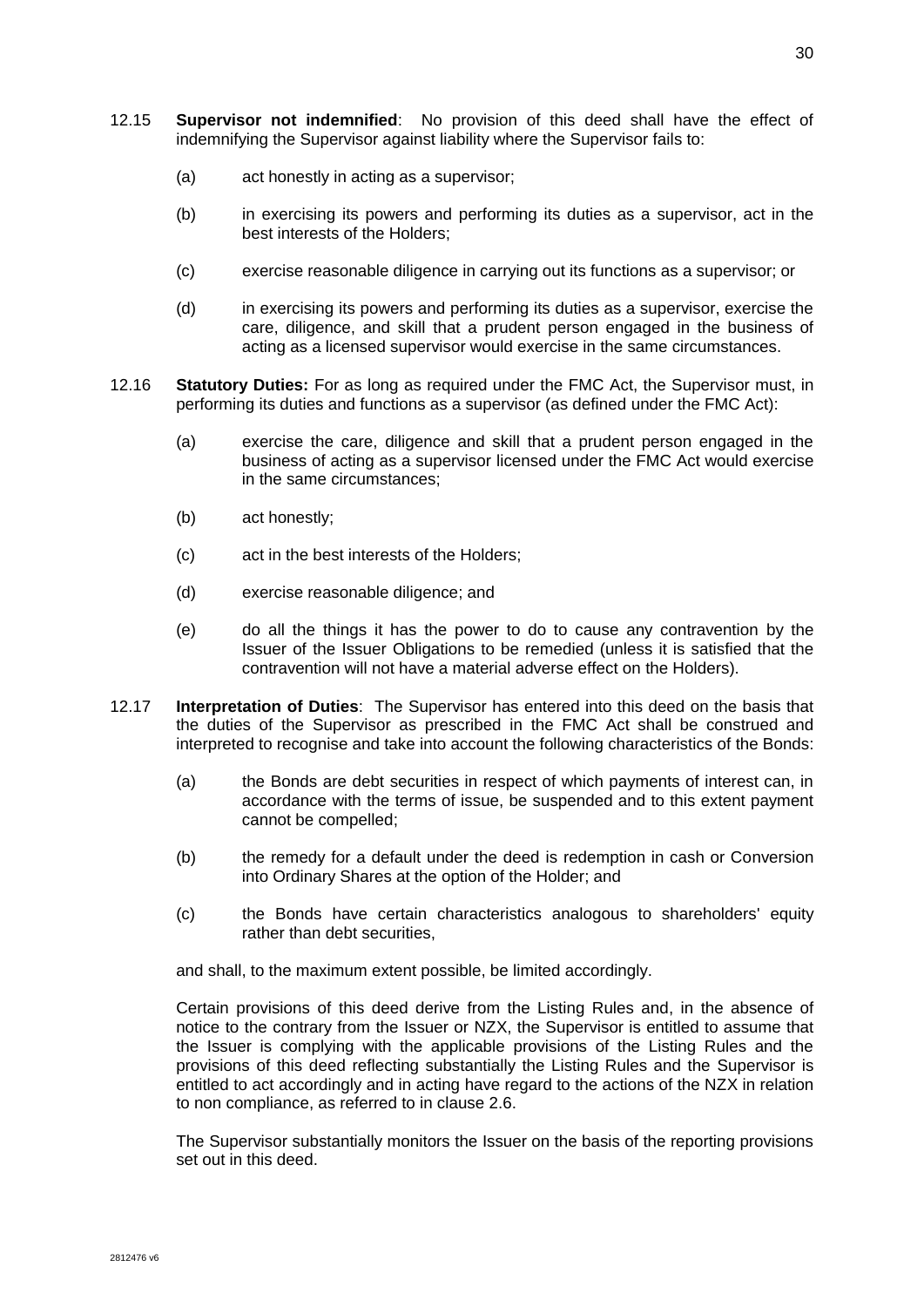All Holders shall be deemed to have knowledge of and to have accepted that the duties and obligations of the Supervisor, pursuant to the FMC Act, shall be construed, interpreted and limited as described above.

12.18 **No indemnity by Holders**: Notwithstanding anything contained in this deed or any rule of law, no Holder shall in any circumstances be or become personally liable in respect of, or be liable to indemnify the Supervisor for, any liability incurred by the Supervisor in acting as supervisor pursuant to this deed.

# <span id="page-38-0"></span>**13. ALTERATIONS TO TRUST DEED**

- 13.1 **Limited right to amend**: Any amendment to, or replacement of, this deed must be in writing signed by the Issuer and the Supervisor. The provisions of this deed may not be amended or replaced unless the amendment or replacement is made:
	- (a) with the consent of the Supervisor; or
	- (b) under section 109 of the FMC Act, section 22(7) or 37(6) of the Financial Markets Supervisors Act 2011 or any other power to amend or replace this deed under an enactment.
- <span id="page-38-1"></span>13.2 **Supervisor consent**: The Supervisor must not consent to an amendment to, or replacement of, this deed unless:
	- (a) either:
		- (i) the amendment or replacement is approved by, or is contingent on approval by, the Holders; or
		- (ii) the Issuer and the Supervisor are satisfied that the amendment or replacement does not have a material adverse effect on the Holders; and
	- (b) the Supervisor certifies to that effect and certifies, or obtains a certificate from a lawyer, that this deed, as amended or replaced, will comply with sections 104 to 106 of the FMC Act on the basis set out in the certificate.
- 13.3 **Holder consent**: The approval of the Holders for the purposes of clause [13.2\(a\)\(i\)](#page-38-1) must be the approval of a Special Resolution of:
	- (a) the Holders; or
	- (b) each class of Holders of the Bonds that is or may be adversely affected by the amendment or replacement.

# **14. NOTICES**

- 14.1 Any notice to be given to any Holder shall be in writing and may be given either personally or by sending it by post to the Registered Address of the Holder. Subject to clause [14.2,](#page-38-2) where a notice is sent by post, service of the notice shall be deemed to be effected by properly addressing, pre-paying and posting a letter containing the notice, and to have been effected on the day following the day of posting.
- <span id="page-38-2"></span>14.2 If any Holder has no registered address within New Zealand and has not supplied an address within New Zealand for the giving of notices, but has supplied an address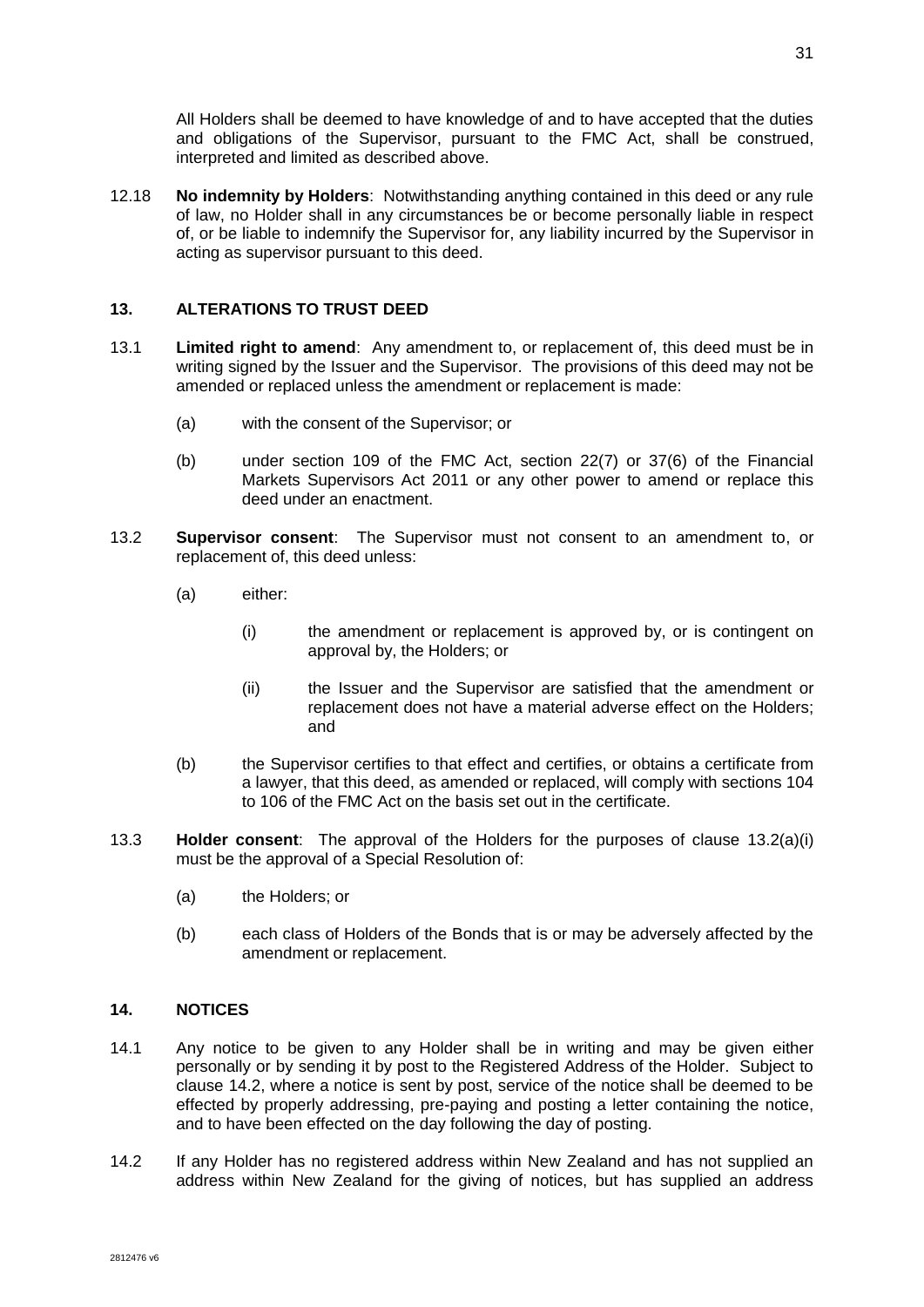outside New Zealand, then any notice to be given to such Holder shall be dispatched by airmail post to the country in which such Holder lives where a nominated agent shall be required to dispatch such notice by regular mail within that country and such matters shall be deemed to have been received by the Holder 24 hours after the time of posting by the nominated agent.

- 14.3 A notice may be given to the manager of a mentally disordered person, or the persons entitled to Bonds in consequence of the death or bankruptcy of a Holder, by sending it through the post in a prepaid letter addressed to them by name, or by the title of the manager of the mentally disordered person, or the legal representatives of the deceased, or the assignee of the bankrupt, at the address, if any, supplied for the purpose by the persons claiming to be so entitled, or (until such an address has been supplied) by giving the notice in any manner in which it might have been given if the mental disorder, death or bankruptcy had not occurred.
- 14.4 If any Holder has no Registered Address and has not supplied an address for the giving of notices, or if any two notices posted to a Holder are returned on consecutive occasions, then, notwithstanding anything contained elsewhere in this deed, until the Holder shall give notice in writing of some other address, the address of the Holder for all purposes of this deed shall be deemed to be the registered office of the Issuer.
- 14.5 Where a specified number of days' notice is required to be given, the day on which it is served or deemed to be served and, in the case of a notice of meeting, the day for which it is given, shall be excluded in calculating such number of days.
- 14.6 Any notice, communication or information required by this deed to be given to the Supervisor by the Issuer, or to the Issuer by the Supervisor or any Holder, shall be in writing and be signed by a duly authorised officer of the party giving the notice and shall not be effective until received by the recipient.

### **15. UNCLAIMED MONEYS**

15.1 Any payment made to a Holder which is returned unclaimed and any amount due to a Holder whose address is unknown, shall be retained by the Issuer for the Holder until claimed, without liability to invest the same or pay interest thereon. Subject to the Unclaimed Money Act 1971, any such payment unclaimed for three years or longer may be forfeited by the Holder. After forfeiture of any such payment the person who would have otherwise been entitled thereto shall be entitled to payment upon adducing, to the satisfaction of the Issuer, sufficient evidence that he would have been entitled thereto had the same not been forfeited.

## <span id="page-39-0"></span>**16. RIGHTS OF HOLDERS**

- 16.1 Neither the Supervisor nor the Issuer may take action that affects the rights attached to any Bonds unless that action has been approved by a Special Resolution of each Interest Group.
- 16.2 For the purposes of clause [16.1,](#page-39-0) the rights attached to any Bonds include:
	- (a) the rights, privileges, limitations, and conditions attached to those Bonds by this deed or the Constitution, including voting rights;
	- (b) the right to have the procedure set out in this section, and any further procedure required by this deed for the amendment or alteration of rights, observed by the Issuer and the Supervisor; and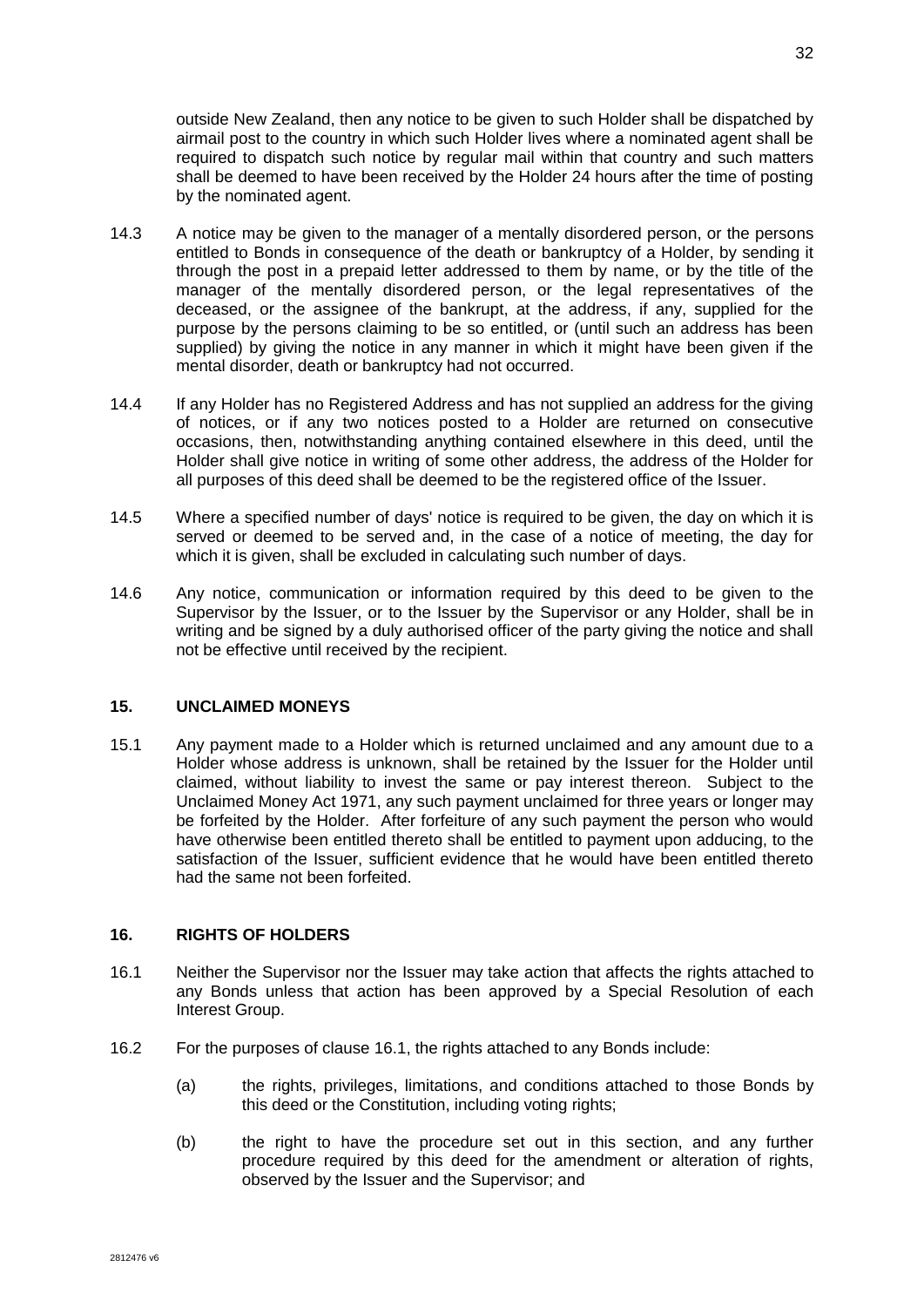- (c) the right that a procedure required by this deed for the amendment or alteration of rights not be amended or altered.
- 16.3 For the purposes of clause [16.1:](#page-39-0)
	- (a) the issue of further bonds, shares or other securities which rank equally with, or in priority to, any existing Bonds, whether as to voting rights, distributions or otherwise; and
	- (b) any amendment made to this deed pursuant to section [13,](#page-38-0)

are deemed not to be actions affecting the rights attached to those existing Bonds.

- 16.4 Holders are entitled to attend meetings of Shareholders of the Issuer and to receive copies of all notices, reports and financial statements issued generally to shareholders but are not entitled to vote at any such meeting provided that, where this deed, the Listing Rules or the Constitution expressly require that any matter relating to the Issuer be submitted to Holders (or any class of Holders) for approval or authorisation, Holders shall, to the maximum extent permitted by the Listing Rules, the Constitution and this deed, vote together as one class with shareholders and holders of other securities (including Bonds of other Series) in the Issuer.
- 16.5 **Meetings**: Meetings of Holders are to be convened and held in accordance with the provisions of schedule 3.
- 16.6 **Resolutions of Holders**: Regulation 78 of the Financial Markets Conduct Regulations 2014 does not apply to this deed.

### **17. MISCELLANEOUS**

17.1 The Issuer shall forthwith at its own cost register this deed as required by law and shall pay all costs and expenses incidental hereto.

### **18. GOVERNING LAW**

18.1 This deed shall be construed and take effect as a contract and declaration of trust made in New Zealand and shall be governed by New Zealand law.

# **19. COUNTERPARTS**

19.1 This deed may be executed in any number of counterparts, all of which shall together constitute one and the same instrument, and any of the parties hereto may execute this deed by signing any such counterpart.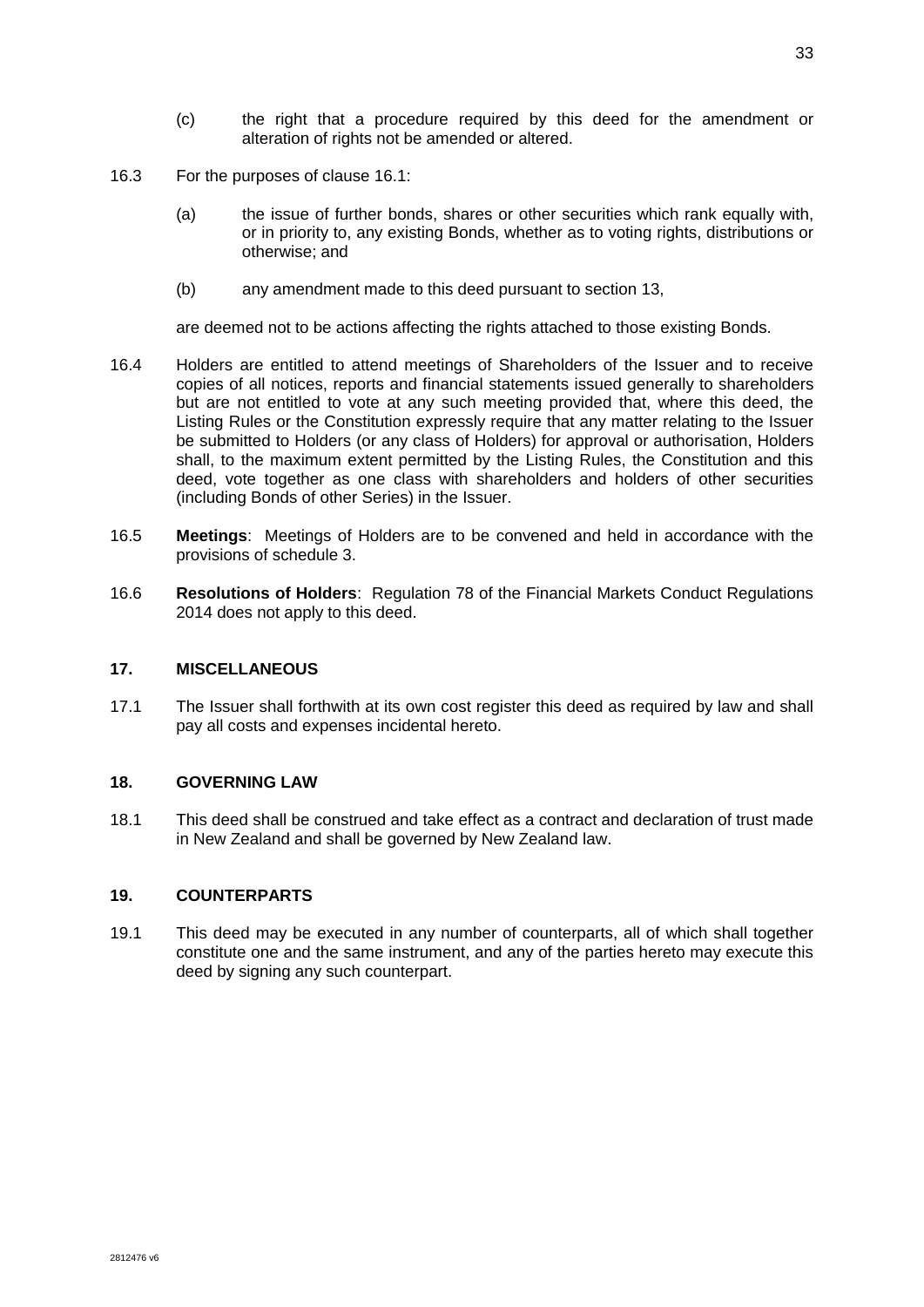# **SIGNED AS A DEED**

**INFRATIL LIMITED** by:

\_\_\_\_\_\_\_\_\_\_\_\_\_\_\_\_\_\_\_\_\_\_\_\_\_\_\_\_ \_\_\_\_\_\_\_\_\_\_\_\_\_\_\_\_\_\_\_\_\_\_\_\_\_\_\_\_\_\_\_

\_\_\_\_\_\_\_\_\_\_\_\_\_\_\_\_\_\_\_\_\_\_\_\_\_\_\_\_ \_\_\_\_\_\_\_\_\_\_\_\_\_\_\_\_\_\_\_\_\_\_\_\_\_\_\_\_\_\_\_\_ Name of director Name of director

Signature of director Signature of director

**SIGNED by TRUSTEES EXECUTORS LIMITED** by:

\_\_\_\_\_\_\_\_\_\_\_\_\_\_\_\_\_\_\_\_\_\_\_\_\_\_\_\_\_ \_\_\_\_\_\_\_\_\_\_\_\_\_\_\_\_\_\_\_\_\_\_\_\_\_\_\_\_\_\_\_\_\_

Director **Director Authorised signatory** 

in the presence of:

\_\_\_\_\_\_\_\_\_\_\_\_\_\_\_\_\_\_\_\_\_\_\_\_\_\_\_\_\_\_\_\_\_\_\_\_ Name of witness

\_\_\_\_\_\_\_\_\_\_\_\_\_\_\_\_\_\_\_\_\_\_\_\_\_\_\_\_\_\_\_\_\_\_\_\_ **Occupation** 

\_\_\_\_\_\_\_\_\_\_\_\_\_\_\_\_\_\_\_\_\_\_\_\_\_\_\_\_\_\_\_\_\_\_\_\_ City/town of residence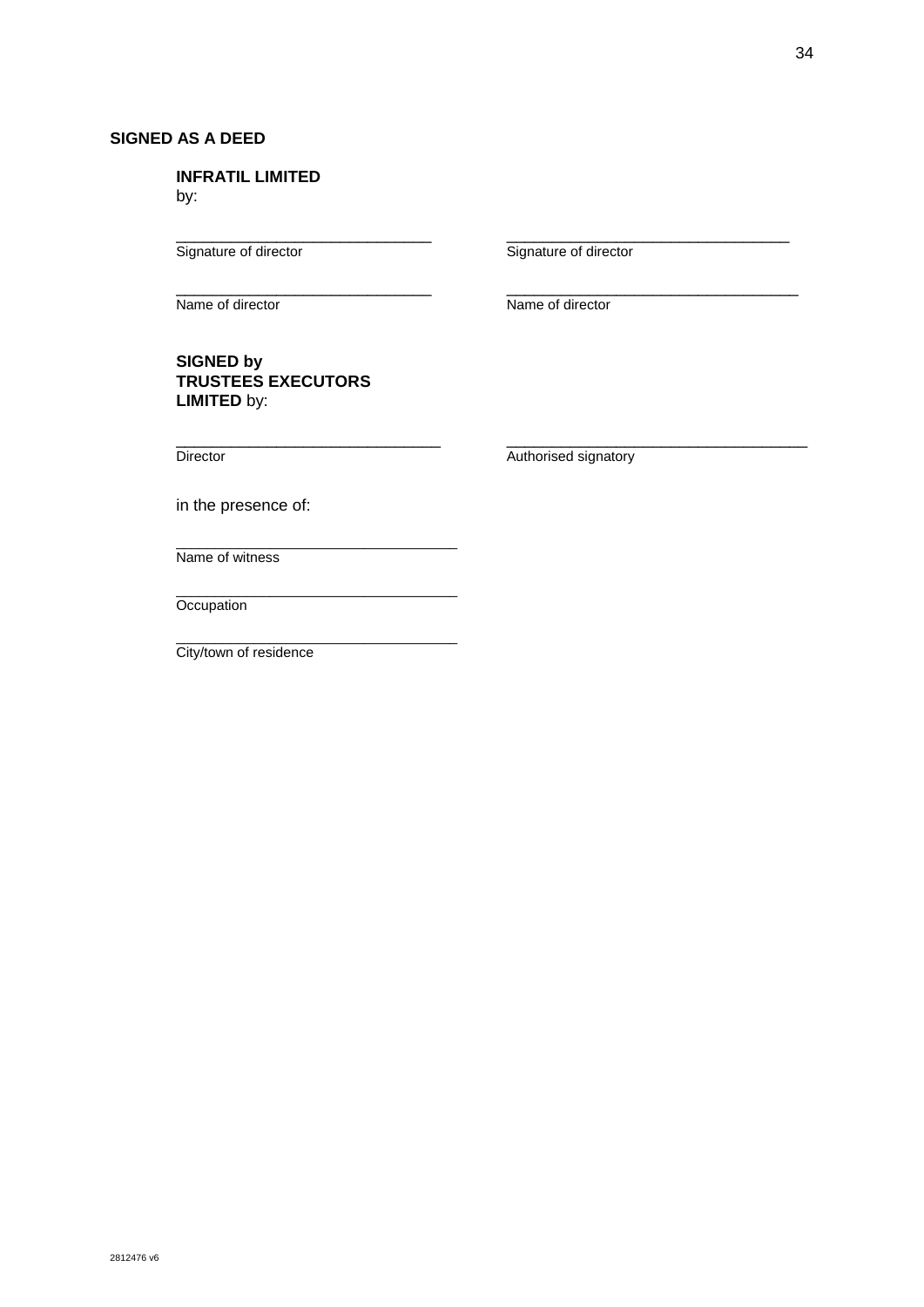# **SCHEDULE 1 Form of Series Supplement**

- 1. **Maturity Date: [**Specify**] OR [**the date specified as such in the Issue Flyer applicable to the Bond.**]**
- 2. **Interest Rate: [**Specify**]**% per annum **OR [**the coupon rate per annum specified in the Issue Flyer applicable to the Bond.**]**
- 3. **Interest Payment Dates: [**Specify all dates**] OR [**the dates specified as such in the Issue Flyer applicable to the Bond.**]**
- 4. **Holder's Conversion Option**: **[**Specify Applicable or Not Applicable**]**
- 5. **CP or Conversion Percentage: [**Specify**]**
- 6. **HCP or Holder's Conversion Percentage: [**Specify if Holder's Conversion Option is applicable**]**
- 7. **Series Reference**: **[**Specify unique identification code**]**
- 8. **[**Specify any other terms and conditions that apply to the relevant Series**]**
- 9. Infratil Limited ("**Infratil**") confirms that as at the date this Series Supplement is signed by Infratil, Infratil has, to the best of its knowledge and belief, complied with all material terms of the Trust Deed between Infratil and Trustees Executors Limited dated **[**●**]**.

\_\_\_\_\_\_\_\_\_\_\_\_\_\_\_\_\_\_\_\_\_\_\_\_\_\_\_\_\_ \_\_\_\_\_\_\_\_\_\_\_\_\_\_\_\_\_\_\_\_\_\_\_\_\_\_\_\_\_\_\_\_

### **SIGNED** by **INFRATIL LIMITED** by:

\_\_\_\_\_\_\_\_\_\_\_\_\_\_\_\_\_\_\_\_\_\_\_\_\_\_\_\_\_ \_\_\_\_\_\_\_\_\_\_\_\_\_\_\_\_\_\_\_\_\_\_\_\_\_\_\_\_\_\_\_\_ Signature of Director Signature of Director

Name of director Name of director

Date: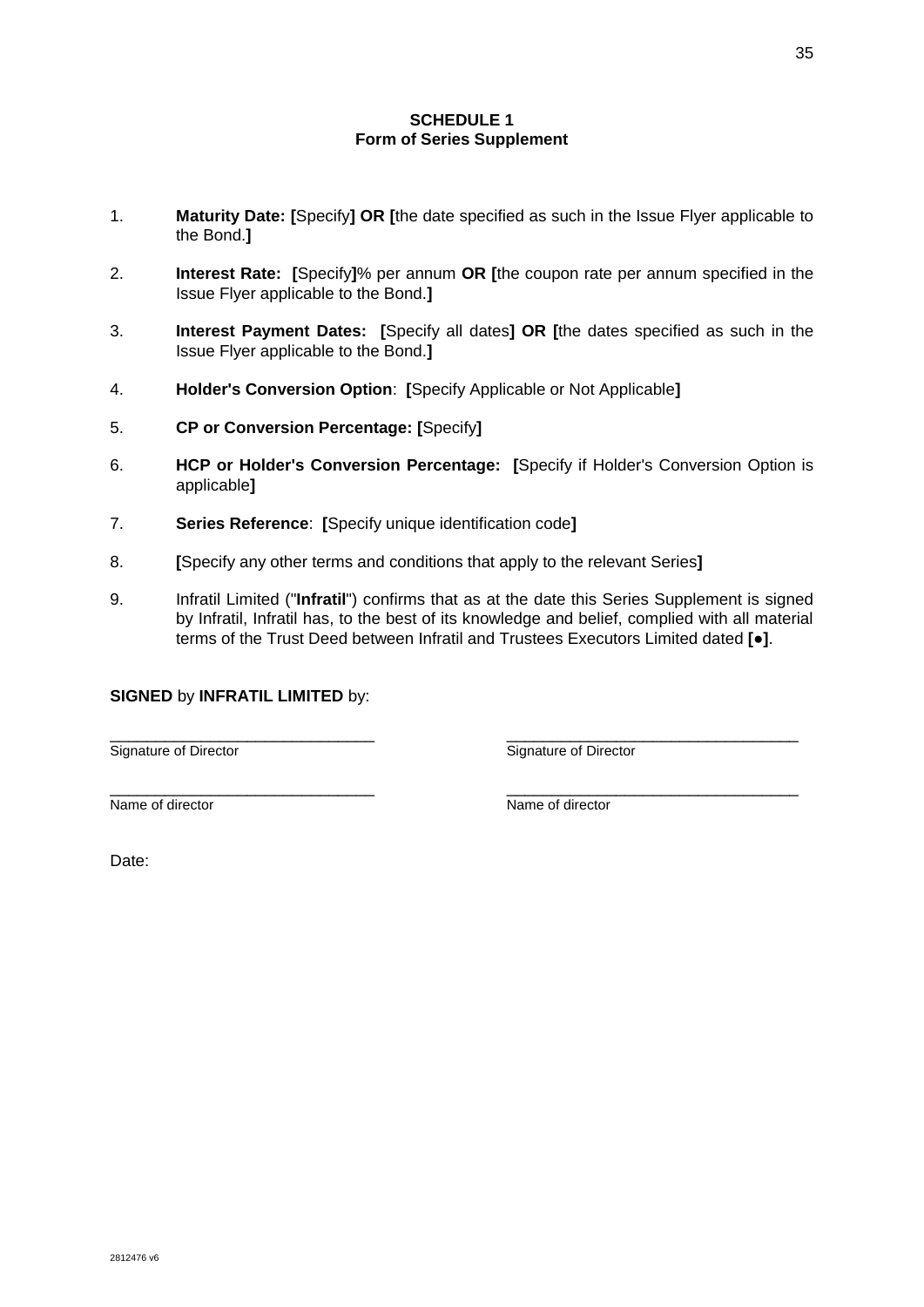# **ACCEPTED** by **TRUSTEES EXECUTORS LIMITED** by:

Signature of Director/Authorised Signatory

\_\_\_\_\_\_\_\_\_\_\_\_\_\_\_\_\_\_\_\_\_\_\_\_\_\_\_\_\_ \_\_\_\_\_\_\_\_\_\_\_\_\_\_\_\_\_\_\_\_\_\_\_\_\_\_\_\_\_\_\_\_ Name of Director/Authorised Signatory Name of Director/Authorised Signatory

Signature of Director/Authorised Signatory

Signature of witness

Name of witness

**Occupation** 

City/town of residence

Date: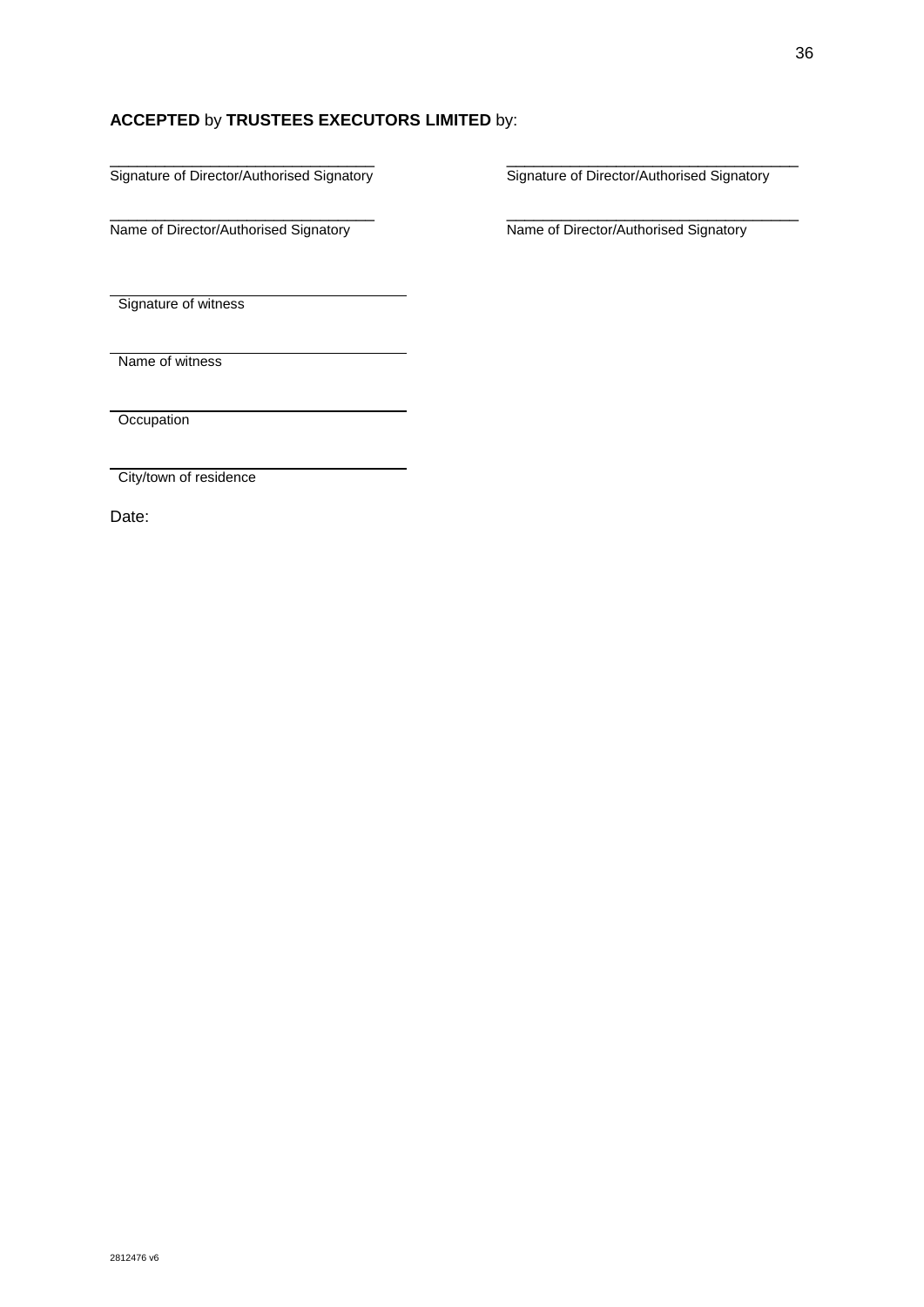# **SCHEDULE 2 Form of Directors' half yearly reporting certificate**

#### To: Trustees Executors Limited

This certificate is given to you in your capacity as Supervisor under the deed ("Deed") dated 11 November 1999, as amended on 14 August 2003, 15 November 2006 and 27 September 2012 and as amended, restated and consolidated on **[●]**, between Infratil Limited ("Issuer") and you as Supervisor, pursuant to clause [11.1\(d\)](#page-29-0) thereof. Terms defined in the Deed have the same meanings in this certificate.

The Directors of the Issuer certify to you, as at the close of business on **[**●**]** ("reporting date") that, to the best of their knowledge and belief after having made due enquiry in all things:

- (a) Since **[**●**]** (being the last reporting date as at which the last Directors' Reporting Certificate was given to you):
	- (i) no matters have in the opinion of the Directors occurred which affect or may adversely affect the interests of Holders in respect of Bonds held by them;
	- (ii) the Register has been duly and properly maintained;
	- (iii) none of the events contained in clause [8.1](#page-25-0) of the Deed has occurred and remains unremedied;
	- (iv) **[**no payment of interest has been suspended pursuant to clause [5.3](#page-18-1)**] [**payment of interest has been suspended pursuant to clause [5.3](#page-18-1) on the following grounds: **]**;
	- (v) there has been no material change in any existing accounting method or method of valuation of any assets or liability other than as permitted or contemplated by this deed, and no circumstance has arisen which render adherence to any such method misleading or inappropriate;
	- (vi) no financial or capital loss, or reduction in profitability, has been sustained by the Issuer which is material to the Issuer **[**other than - **give full particulars]**;
	- (vii) **[**no**][**the following**]** subsidiaries have been formed or acquired.
- (b) **[**The Issuer complied with the financial covenant contained in clause [7.1](#page-24-0) of the Deed as at the reporting date.**] [**If applicable**]**
- (c) The Issuer has complied in all material respects with all the other provisions expressed to be binding on it under the Deed.
- (d) The amount of the Bonds which have been Converted is \$**[**●**]**.
- (e) The amount of the Bonds which has been purchased by the Issuer or any of its Subsidiaries is \$**[**●**]**.

### **[If any of these statements cannot be made, give full supporting particulars]**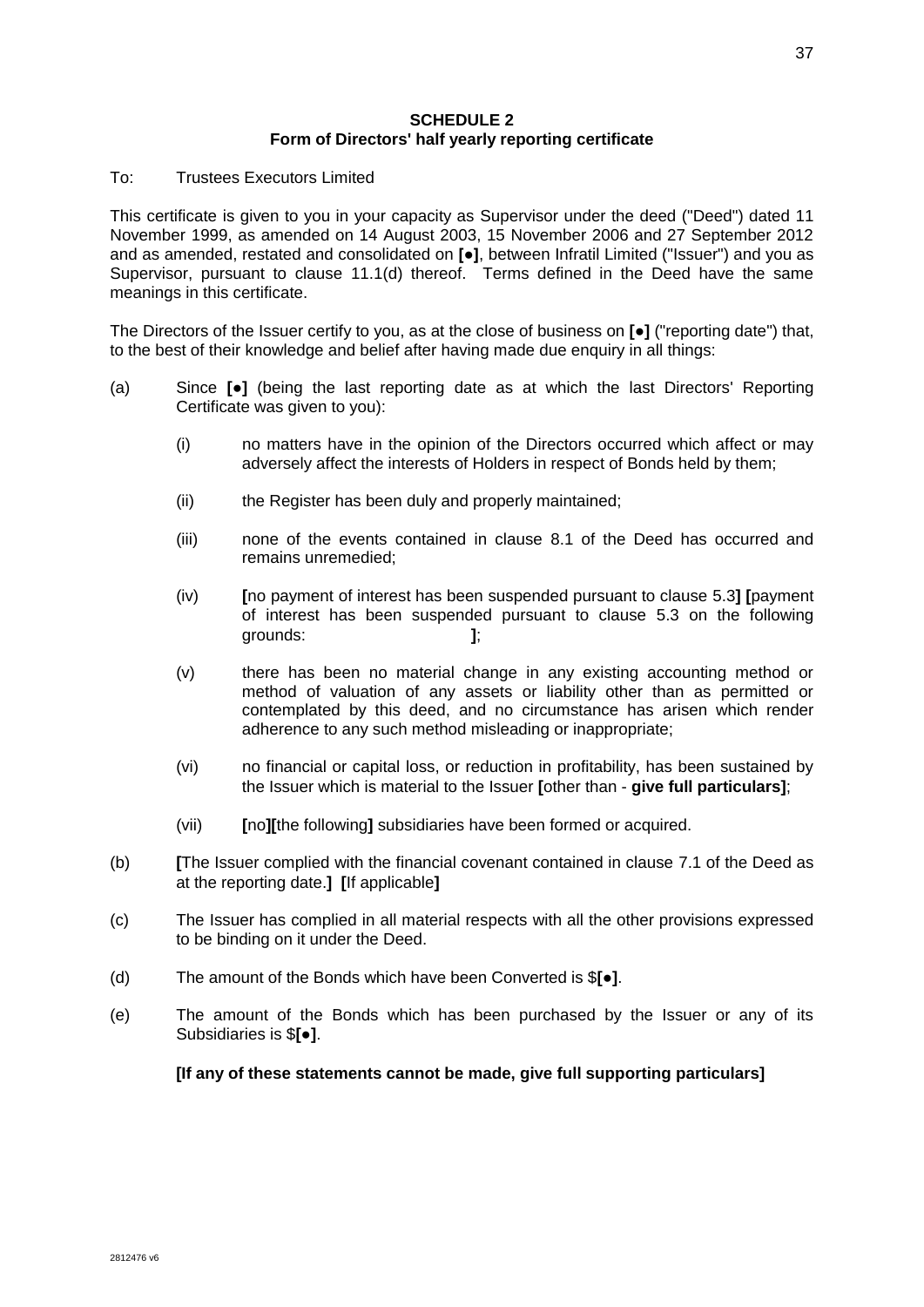Director Director Director

Date **[**●**]**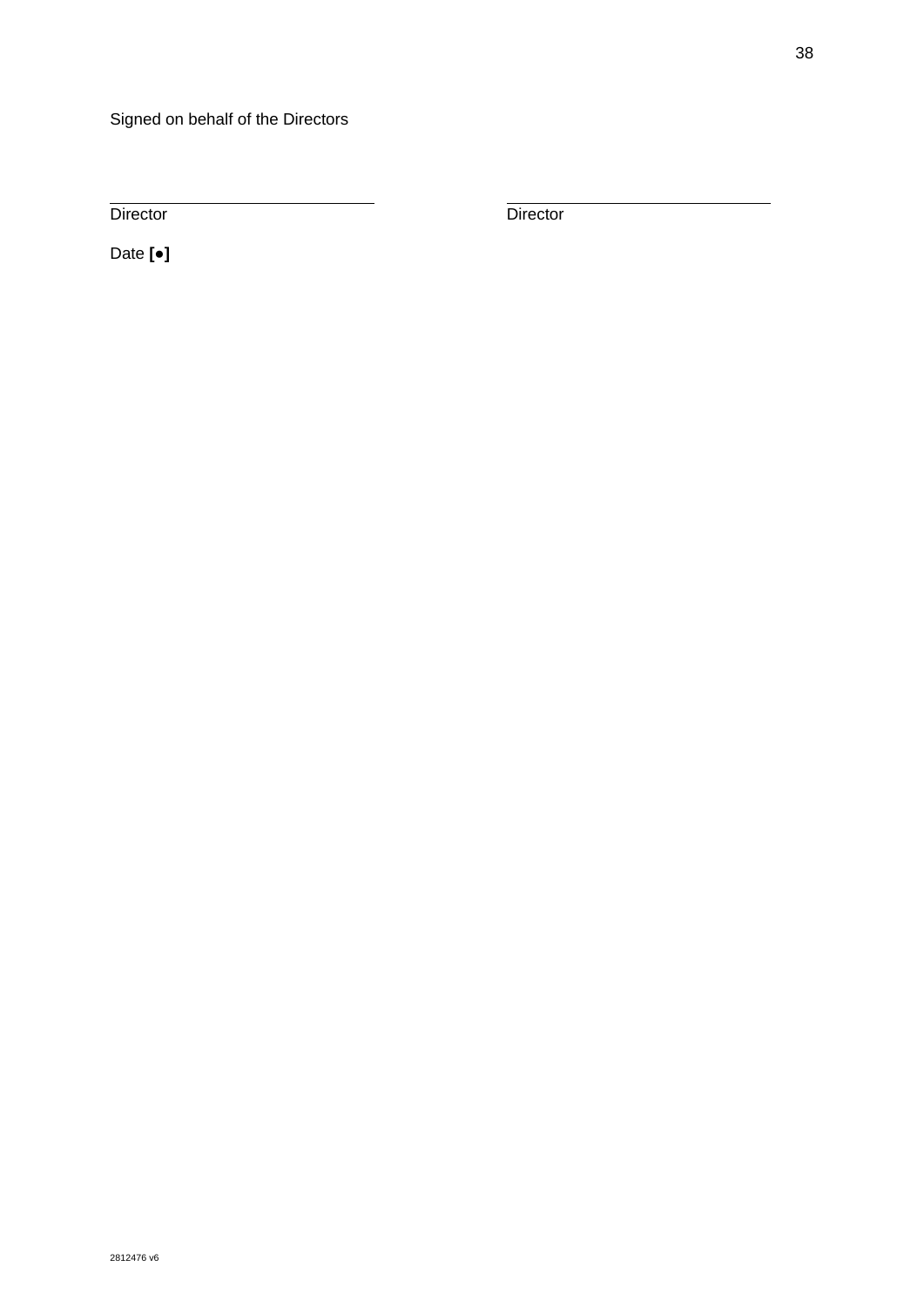## **SCHEDULE 3 Meetings of Holders**

#### **1. DEFINITIONS**

#### 1.1 In this schedule:

"**Special Resolution**" means a resolution passed at a duly convened meeting of the Holders approved by Holders holding Bonds with a combined Face Value of no less than 75% of the Face Value of the Bonds held by those persons who are entitled to vote and who vote on the question.

"**representative**" means:

- (a) in the case of a Holder being an individual, a person appointed by an instrument by way of proxy or by a power of attorney;
- (b) in the case of a Holder being a company, a person appointed by an instrument of proxy or power of attorney, or a person authorised pursuant to the Companies Act or pursuant to its constitution or any other empowering provision.

#### **2. CONVENING OF MEETINGS**

- 2.1 **By Issuer**: The Issuer may at any time of its own volition convene a meeting of the Holders.
- 2.2 **Meeting required by law**: The Issuer shall whenever required to do so by law convene a meeting of the Holders.

#### 2.3 **Meeting required by Holders**:

- (a) The Issuer shall at the request in writing of Holders holding not less than 5% of the total Face Value of all Bonds then outstanding convene a meeting of the Holders.
- (b) Any such request shall state the nature of the business proposed to be dealt with at the meeting.
- 2.4 **Access to Register**: For the purpose of enabling the Supervisor to satisfy itself as to the validity of any request by Holders pursuant to clause 2.3 of this schedule the Issuer shall allow the Supervisor and/or its agents full access to the Register, whether the Register is for the time being closed or not.
- 2.5 **Meeting required by Supervisors**: The Issuer shall at the request in writing of the Supervisor convene a meeting of the Holders.

# **3. PLACE OF MEETINGS**

3.1 Each meeting shall be held in the city or town in which the registered office of the Issuer is situated or at such other place as the Supervisor determines or approves.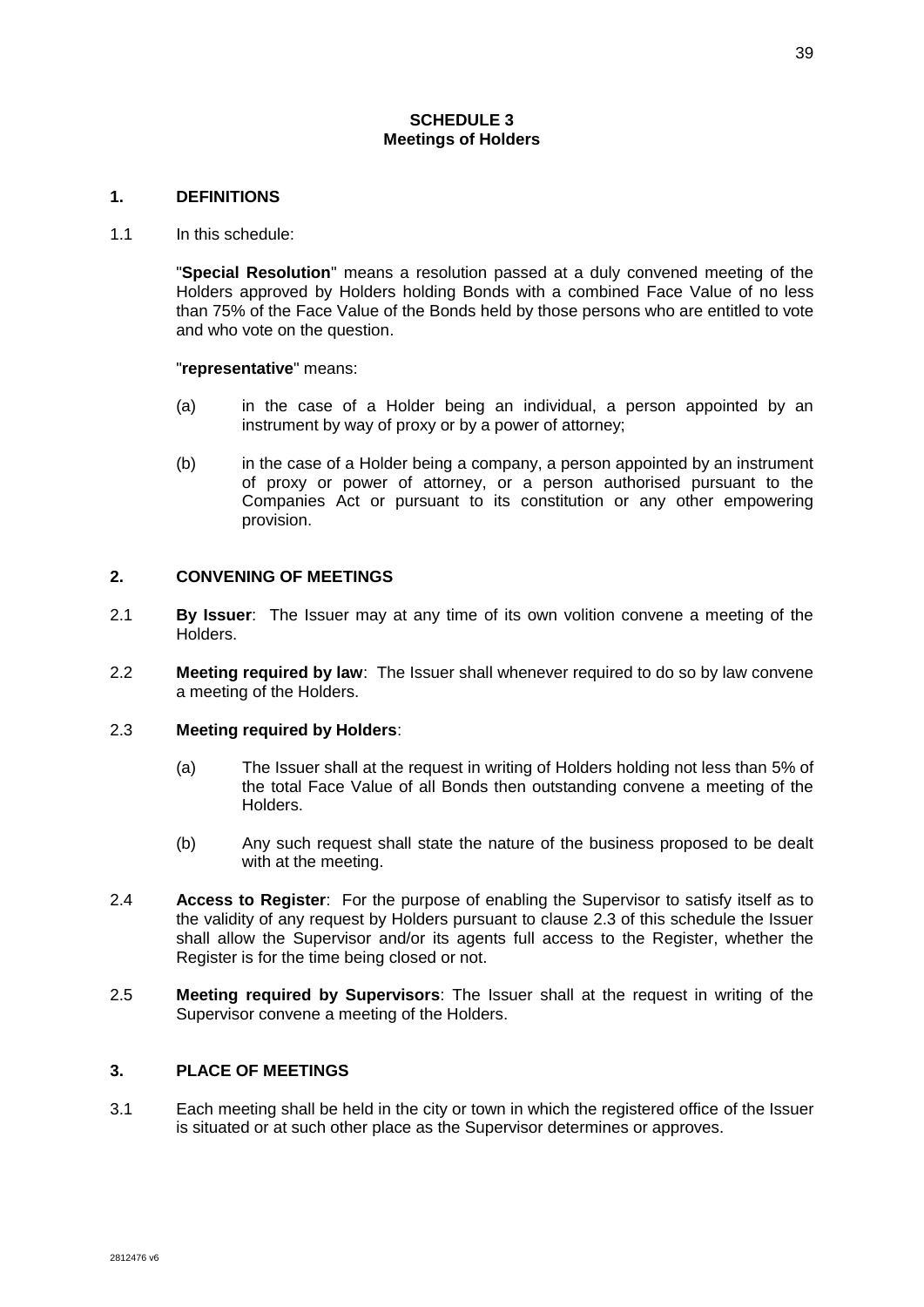#### **4. NOTICE OF MEETINGS**

- <span id="page-47-1"></span>4.1 **Notice**: The Issuer must ensure that written notice of the time and place of a meeting of Holders is sent to the following at least 15 Business Days before the meeting:
	- (a) every Holder entitled to receive notice of the meeting;
	- (b) the Supervisor;
	- (c) every Director and an Auditor of the Issuer;
	- (d) to every person upon whom the ownership of any Bond devolves by reason of that person being a legal personal representative or an assignee in bankruptcy of a Holder where the Holder but for death or bankruptcy would in accordance with sub-clause (a) be entitled to receive notice of the meeting; and
	- (e) NZX.
- <span id="page-47-2"></span>4.2 **Contents of notice**: The notice must state:
	- (a) the place, day and hour of the meeting;
	- (b) the nature of the business to be transacted at the meeting in sufficient detail to enable a Holder to form a reasoned judgment in relation to it;
	- (c) the text of any Special Resolution to be submitted to the meeting; and
	- (d) the right of a Holder to appoint a representative.
- <span id="page-47-0"></span>4.3 **Special Resolution at meeting**: If a Special Resolution is to be submitted to the meeting:
	- (a) a draft of the proposed notice of the meeting (including any explanatory memorandum under clause [4.3\(](#page-47-0)b)) must be given to the Supervisor at least 10 Business Days before the notice is given under subclause [4.1](#page-47-1) (or any lesser period approved by the Supervisor); and
	- (b) the notice of the meeting must be accompanied by a document containing the Supervisor's comments on the proposed Special Resolution (but only if the Supervisor has provided those comments in writing to the Issuer at least 5 Business Days before the notice is given under subclause [4.1\)](#page-47-1).
- 4.4 **Irregularity**: An irregularity in a notice of a meeting is waived if:
	- (a) all Holders entitled to attend and vote at the meeting attend the meeting without protest as to the irregularity, or if all such Holders agree to the waiver; or
	- (b) the Supervisor indicates at the meeting that the Supervisor is satisfied that the irregularity has not resulted in and is unlikely to result in any material prejudice to the Holders.
- 4.5 **Accidental omission**: The accidental omission to give notice of a meeting to, or the failure to receive notice of a meeting by, a Holder does not invalidate the proceedings at that meeting.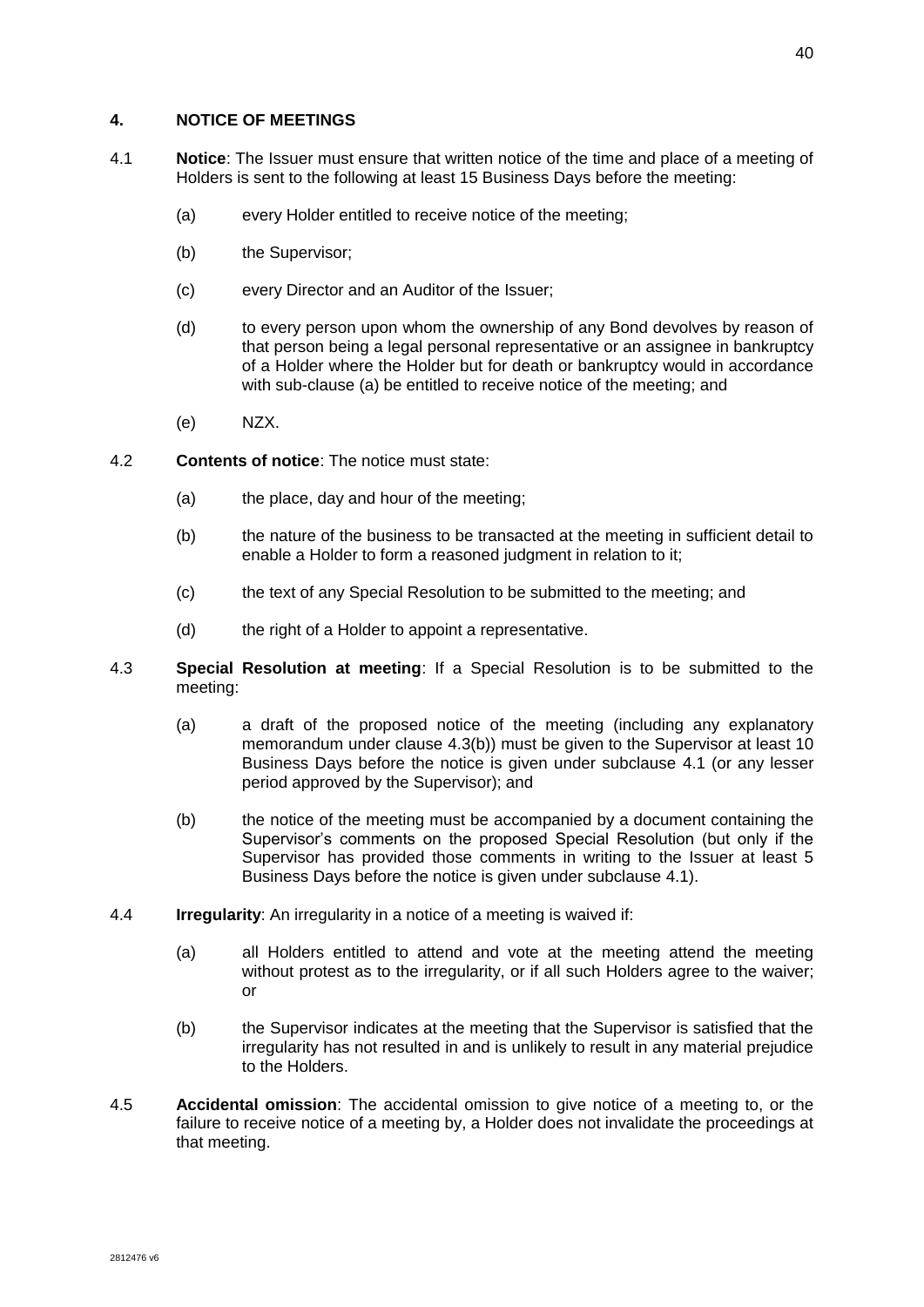4.6 **Adjourned meeting**: If a meeting of Holders is adjourned for less than 30 days, it is not necessary to give notice of the time and place of the adjourned meeting other than by announcement at the meeting that is adjourned.

# **5. QUORUM**

- <span id="page-48-0"></span>5.1 **Quorum required**: No business may be transacted at a meeting of Holders if a quorum is not present.
- 5.2 **Quorum for Special Resolution**: A quorum for a meeting of Holders at which a Special Resolution is to be submitted is present if Holders or their representatives are present who hold Bonds with a combined Face Value of no less than 25% of the Face Value of the Bonds held by those persons who are entitled to vote on the business to be transacted by the meeting.
- 5.3 **Quorum for other business**: A quorum for any other business at a meeting of Holders is present if Holders holding at least 10% of the Bonds are present in person or by representative and in any case at least 2 Holders or their representatives must be present.
- 5.4 **Quorum for present**: Despite subclause [5.1,](#page-48-0) if a quorum is not present within 30 minutes after the time appointed for the meeting:
	- (a) in the case of a meeting called under section  $120(1)(b)$  or (c) or  $161(1)(b)$  or (c) of the FMC Act, the meeting is dissolved; and
	- (b) in the case of any other meeting, the meeting is adjourned to the day that is 10 Business Days after the date appointed for the meeting at the same time and place, or to such other date, time, and place as the Supervisor may appoint, and if, at the adjourned meeting, a quorum is not present within 30 minutes after the time appointed for the meeting, the Holders or their representatives present are a quorum.
- 5.5 **Present by electronic means**: To avoid doubt, a Holder participating in a meeting by means of audio, audio and visual, or electronic communication is present at the meeting and part of the quorum.

# **6. RIGHT TO SPEAK**

6.1 Any director, officer of or solicitor for, the Supervisor or any other person authorised in that behalf by the Supervisor and any Director or the secretary of, or solicitor for, the Issuer or any other person authorised in that behalf by the Issuer, may attend any meeting and all such persons shall have the right to speak at the meeting, including, in the case of any director, officer of or solicitor for, the Supervisor or any other person authorised in that behalf by the Supervisor, in regards to any part of the business of the meeting that concerns the Supervisor's functions or the Holders for whom the Supervisor is acting.

# **7. CHAIRMAN**

7.1 A person nominated in writing by the Supervisor shall preside as chairman at every meeting and if no such person is nominated, or if at any meeting the person nominated is not present within 15 minutes after the time appointed for holding the meeting, the Holders present shall appoint a person to be chairman.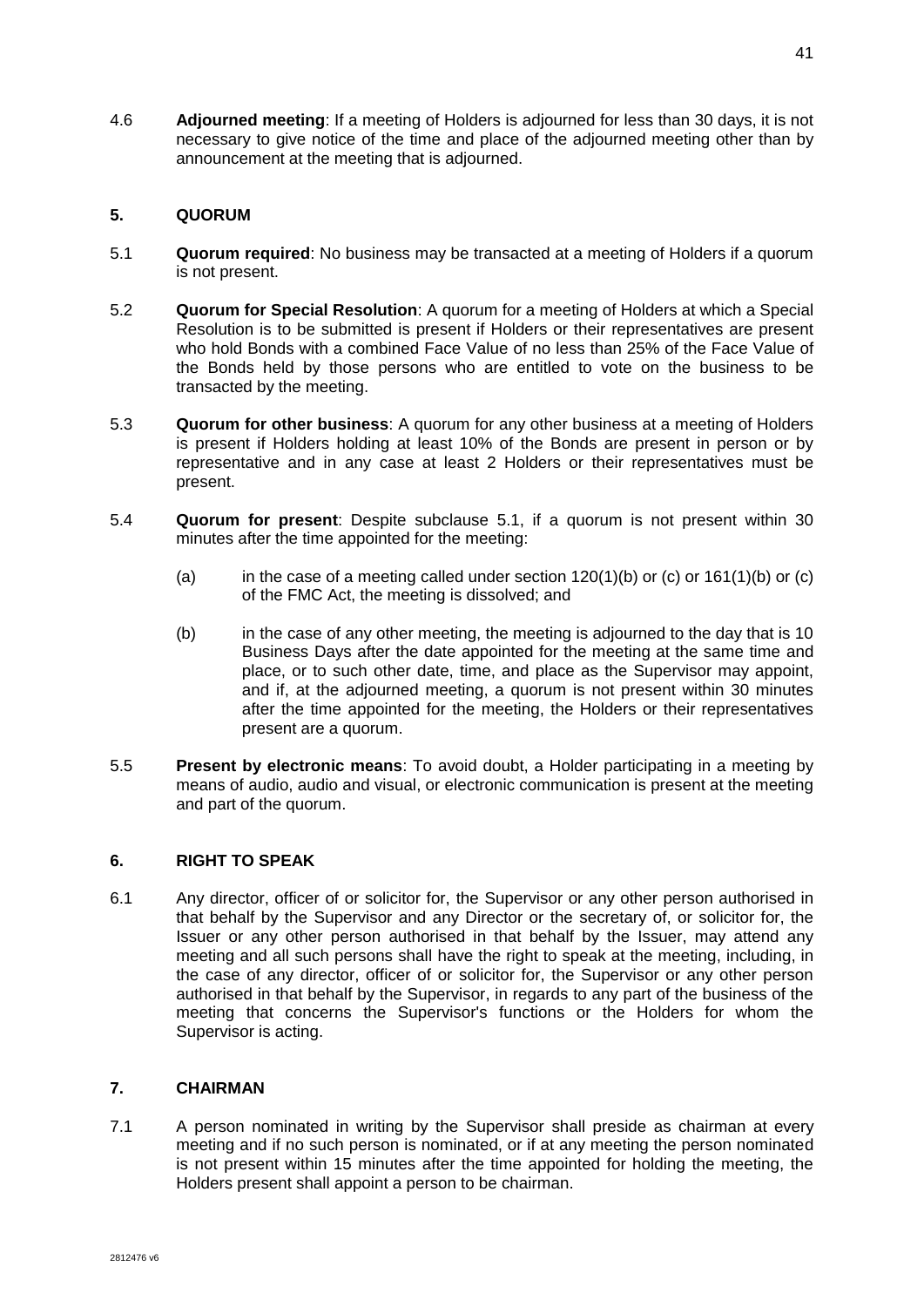## **8. ADJOURNMENT**

- 8.1 **Chairman may adjourn**: The chairman may adjourn the meeting from time to time and from place to place.
- 8.2 **Business at adjourned meeting**: No business shall be transacted at any adjourned meeting except business which might have been lawfully transacted at the meeting from which the adjournment took place.

# **9. AUTHORITY TO VOTE**

- 9.1 **Voting**: A Holder who is an individual may vote personally or by his or her proxy and a Holder which is a company may vote by its representative provided that, for so long as any Bonds are listed on NZX, no Holder shall be entitled to vote on any matter in respect of which such Person is prohibited from voting by the Listing Rules.
- 9.2 **No consequence**: Without prejudice to any remedy (other than those which take legal effect against the Issuer or the Supervisor) which any Holder may have against any disqualified person who casts a vote at a meeting in breach of clause 9.1), no resolution of, or proceeding at, that meeting may be impugned on the basis of a breach of clause 9.1. Any objection by a Holder to the accuracy or completeness of any list of Holders who are disqualified from voting on a resolution pursuant to clause 9.1, which has been supplied by the Issuer to NZX or to any Holder on request pursuant to the Listing Rules, shall be disregarded by the Issuer and the chairperson of the relevant meeting if it is notified to the Issuer later than one full Business Day before the time fixed for commencement of the meeting.
- 9.3 **Bonds**: The following persons shall be exclusively entitled to vote in person or by proxy or representative in respect of the Bonds mentioned:
	- (a) The persons registered as Holders on the Register in respect of the Bonds recorded as owned by them respectively.
	- (b) The persons who are entitled to receive notice of the meeting pursuant to clause [4.1\(d\)](#page-47-2) of this schedule in respect of the Bonds devolving upon them respectively.

# **10. PROXIES**

- 10.1 **In writing**: The instrument appointing a proxy shall be in writing signed by the appointor or the appointor's attorney duly authorised in writing or, if the appointor is a company, signed by an officer or attorney so authorised or by any director, secretary, general manager, investment manager or other person who appears to the Supervisor to have authority to appoint a proxy on behalf of such company.
- 10.2 **Proxy need not be Holder**: A person appointed to act as a proxy need not be a Holder.
- 10.3 **Deposit of proxy**: The instrument appointing a proxy and the power of attorney or other authority (if any) under which it is signed or a copy of such power or authority certified by a solicitor or Notary Public or in such other manner as the Supervisor shall approve, shall be deposited at such place as the Supervisor, or the Issuer with the approval of the Supervisor, may in the notice convening the meeting appoint or (if no such place is appointed) then at the registered office of the Issuer not less than 48 hours (or such shorter period as the Issuer may nominate in the notice convening the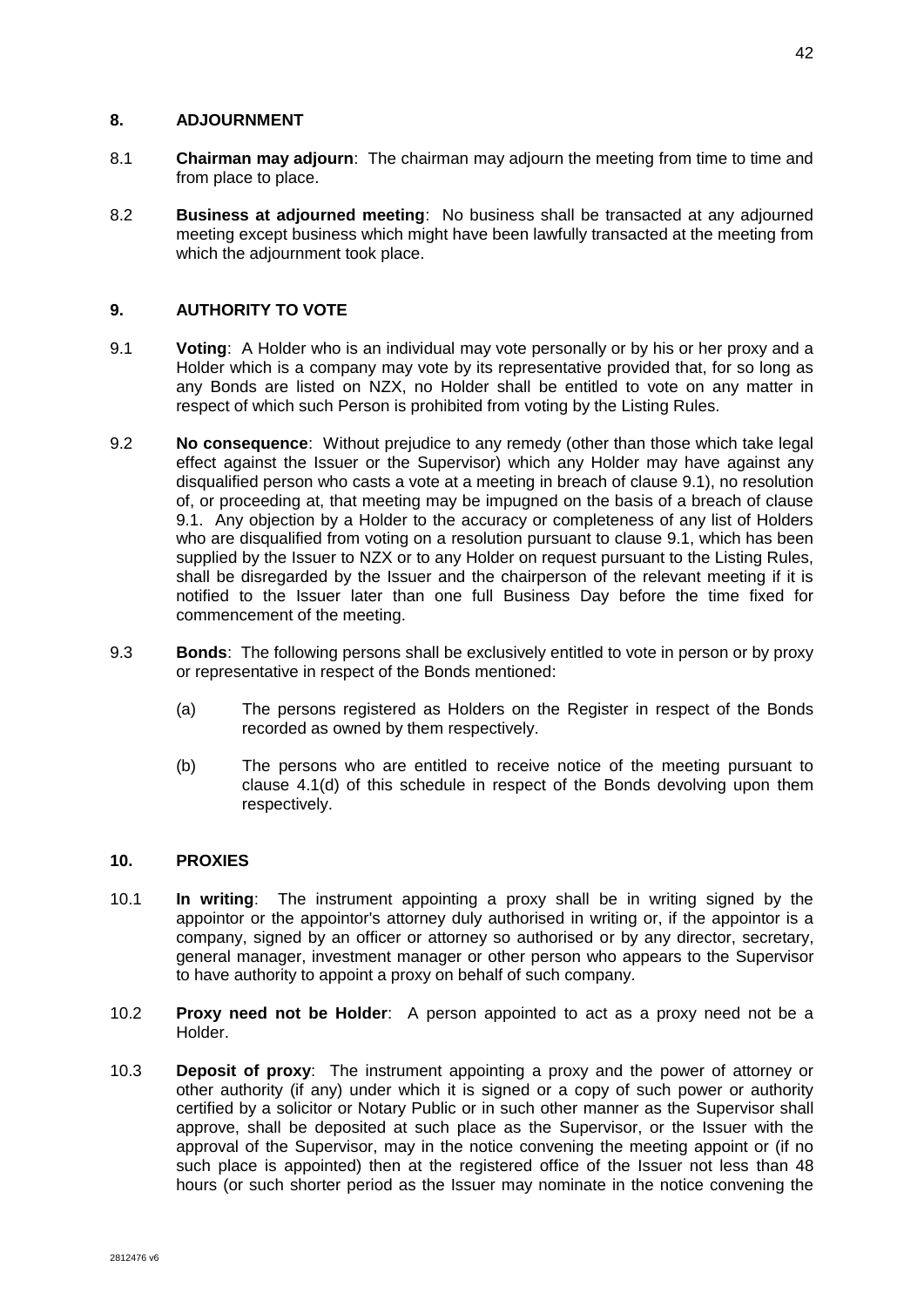meeting) before the time appointed for holding the meeting or adjourned meeting at which the person named in the instrument proposes to vote and in default the instrument of proxy shall not be treated as valid provided that the Supervisor may in its sole discretion at any time:

- (a) waive any of the foregoing requirements in relation to any power of attorney or other authority;
- (b) approve and elect to treat as valid any instrument of proxy notwithstanding that it is received or produced at a place other than that specified in the notice or out of time.
- 10.4 **Form of proxy**: An instrument of proxy may be in any usual or common form or in any other form which the Supervisor may approve and shall, to the extent the subject matter and form of the resolutions reasonably permit, provide for two way voting on all resolutions, enabling the Holder to instruct the proxy as to the casting of the vote on each resolution.
- 10.5 **Proxy form must not name proxy:** The Issuer shall not issue any form of instrument of proxy with a proxy named in it, either by name or by reference to an office which that proxy holds, but the Issuer may indicate in a footnote that certain persons or officers are willing to act as a proxy if a Holder desires to appoint them or any of them.
- 10.6 **Proxy valid for meeting**: A proxy, whether in a usual or common form or not, shall, unless the contrary is stated thereon, be valid for the meeting to which it relates and for any adjournment thereof and need not be witnessed. Notwithstanding any provision contained in an instrument of proxy, no instrument of proxy shall be valid after the expiration of 12 months from the date of its execution but this provision shall not be construed to apply to the appointment of an attorney or representative otherwise than by an instrument of proxy.
- 10.7 **Proxy in favour of chairman**: An instrument of proxy which is expressed to be in favour of:
	- (a) the chairman; or
	- (b) the chairman of the meeting,

shall be valid and effectual as though it were in favour of a named person and shall in the case of paragraph (a) constitute the person holding the office of the chairman of the Issuer and in the case of paragraph (b) constitute the person who chairs the meeting for which the proxy is used, whether on adjournment or not, the lawful proxy of the appointor.

# **11. APPOINTMENT OF ATTORNEY**

11.1 Any Holder may by power of attorney appoint an attorney (who need not be a Holder) to vote and act on behalf of the Holder at any meeting. An attorney shall be entitled to produce evidence of appointment at any time before the time appointed for the holding of, or at, the meeting or adjourned meeting or for the taking of a poll at which the attorney proposes to vote or act. An attorney, if so empowered, may appoint a proxy for the Holder granting the power of attorney.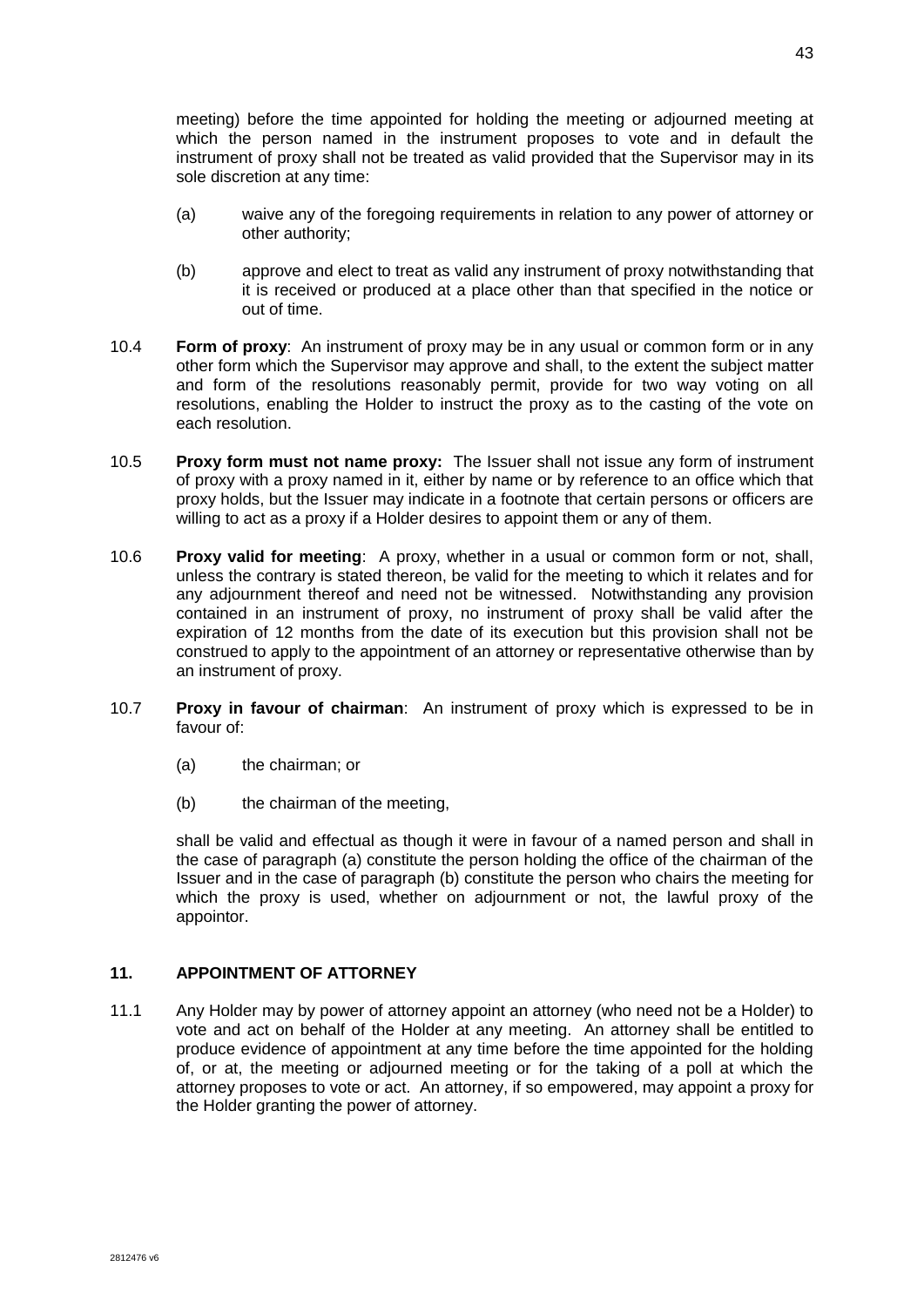### **12. CORPORATE REPRESENTATIVE**

12.1 A person authorised pursuant to section 130 of the Companies Act, or pursuant to any other enactment or applicable empowering provision, by a Holder that is a company, to act for it at any meeting shall in accordance with such authority (until it is revoked by the company concerned) be entitled to exercise the same powers on behalf of the company as that company could exercise if it were an individual Holder and shall be entitled to produce evidence of the authority to act at any time before the time appointed for the holding of, or at, the meeting or adjourned meeting or for the taking of a poll at which the person proposes to vote.

# **13. RIGHTS OF REPRESENTATIVES**

- 13.1 **Rights**: A representative shall have the right to speak at the meeting and to demand or join in demanding a poll and shall (except when and to the extent to which the representative is specially directed to vote for or against any proposal) have power generally to act at the meeting for the Holder concerned.
- 13.2 **Supervisor may be representative**: The Supervisor and any officer of the Supervisor may be appointed a representative.
- 13.3 **Vote to remain valid**: A vote given in accordance with the terms of an instrument of proxy or power of attorney or other form of appointment shall be valid notwithstanding the previous death, insanity or (in the case of a company) liquidation of the principal or revocation of the proxy or power of attorney or other form of appointment or of the authority under which the proxy was executed or the transfer of the Bond in respect of which the vote is given provided that no intimation in writing of such death, insanity, liquidation, revocation or transfer is received by the Supervisor, or the Issuer at its registered office, before the commencement of the meeting or adjourned meeting at which the proxy or power of attorney or other form of appointment is used.

#### **14. VOTING PROCEDURE**

- 14.1 **Show of hands unless poll demanded**: A resolution put to the vote at a meeting shall be decided on a show of hands unless a poll is (before or on the declaration of the result of the show of hands) demanded by the chairman or by the Supervisor or any person acting on behalf of the Supervisor or by Holders holding or representing not less than 5% of all Bonds. Unless a poll is so demanded, a declaration by the chairman that a resolution has been carried unanimously or by a particular majority or lost shall be conclusive evidence of the fact without proof of the number or proportion of the votes recorded in favour of or against such resolution.
- 14.2 **Poll**: If a poll is duly demanded it shall be taken in such manner as the chairman may direct and the result of such poll shall be deemed to be the resolution of the meeting at which the poll is demanded.
- 14.3 **Election of chairman**: A poll demanded on the election of a chairman other than the nominee of the Supervisor, or on a question of adjournment, shall be taken either immediately or at such time (not being more than 30 days after the date of the meeting) and place as the chairman may direct. The result of such poll shall be deemed to be the resolution of the meeting at which the poll was demanded. No notice need be given of a poll not taken immediately.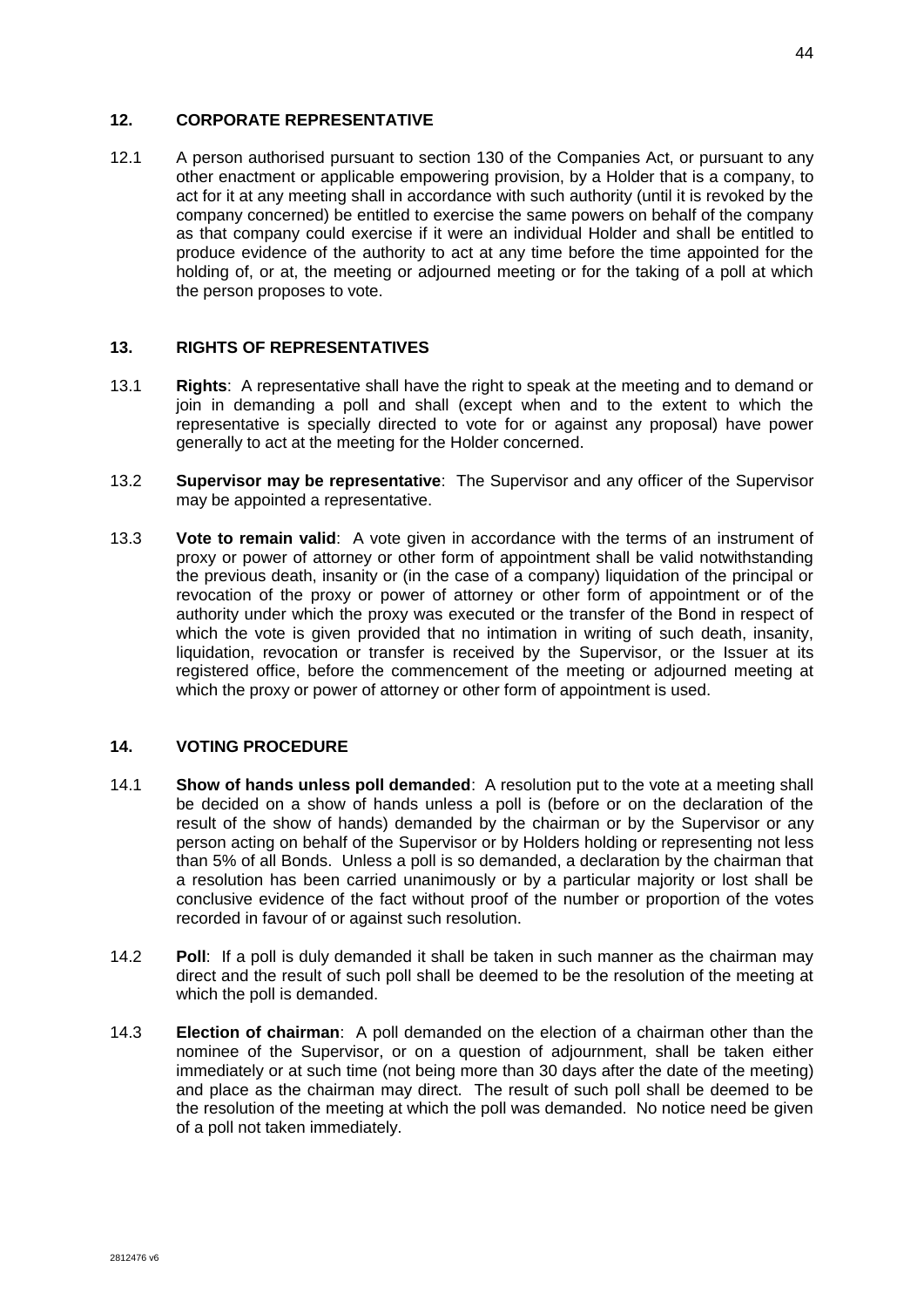- 14.4 **No disturbance**: The demand for a poll shall not prevent the continuance of a meeting for the transaction of any business other than the question on which the poll has been demanded.
- 14.5 **Casting of votes**: On a poll votes may be given either personally or by representative. On a poll a person entitled to more than one vote need not use all that person's votes, or cast all the votes used in the same way.
- 14.6 **Number of votes**: Every Holder who is present at a meeting (whether personally, by representative or by proxy) and entitled to vote shall, on a show of hands, be entitled to one vote only and on a poll, be entitled to one vote for every Bond of which that Holder is the holder.
- 14.7 **Joint Holders**: In the case of joint Holders the vote of the senior who tenders a vote, whether in person or by representative, shall be accepted to the exclusion of the votes of the other joint Holders and for this purpose seniority shall be determined by the order in which the names stand in the Register in respect of the joint holding.

### **15. DISQUALIFICATION**

15.1 No Holder shall be entitled to be present or to vote on any question, either personally or by proxy or representative, and no person shall be entitled to be present or to vote as proxy, attorney or representative for any Holder at any meeting or upon a poll or be reckoned in a quorum, in respect of any Bond held by a Holder, whether alone or jointly, whilst any sum is due and payable to the Issuer in respect of any such Bond.

# **16. POWERS EXERCISABLE BY SPECIAL RESOLUTION**

- 16.1 Where a particular majority is not required by this deed or by law, any matter arising at any meeting of Holders duly convened and held shall be determined by a simple majority of the persons voting thereon on a show of hands or, if a poll is duly demanded, by a majority consisting of not less than 50% plus one of the votes given on such poll.
- 16.2 Without limiting the rights, powers and discretions conferred on the Supervisor by the deed, a meeting of the Holders shall, in addition to all other powers which by the deed are specified as exercisable by Special Resolution, but subject to section 14 of this deed, have the following powers exercisable by Special Resolution, namely power to:
	- (a) sanction either unconditionally or upon any conditions:
		- (i) the release of the Issuer from any of its obligations under the deed;
		- (ii) the release of the deed in whole or in part;
	- (b) sanction any variation, release, waiver or compromise or any arrangement in respect of the rights of the Holders against the Issuer or against its undertakings and assets howsoever such rights shall arise;
	- (c) assent to any variation or addition to the provisions contained in the deed or any deed or other instrument collateral or supplemental thereto, or the conditions attaching to the Bonds, proposed or agreed to by the Issuer;
	- (d) subject to the FMC Act, discharge, release or exonerate the Supervisor from all liability in respect of any act or omission for which the Supervisor has or may become responsible under the deed;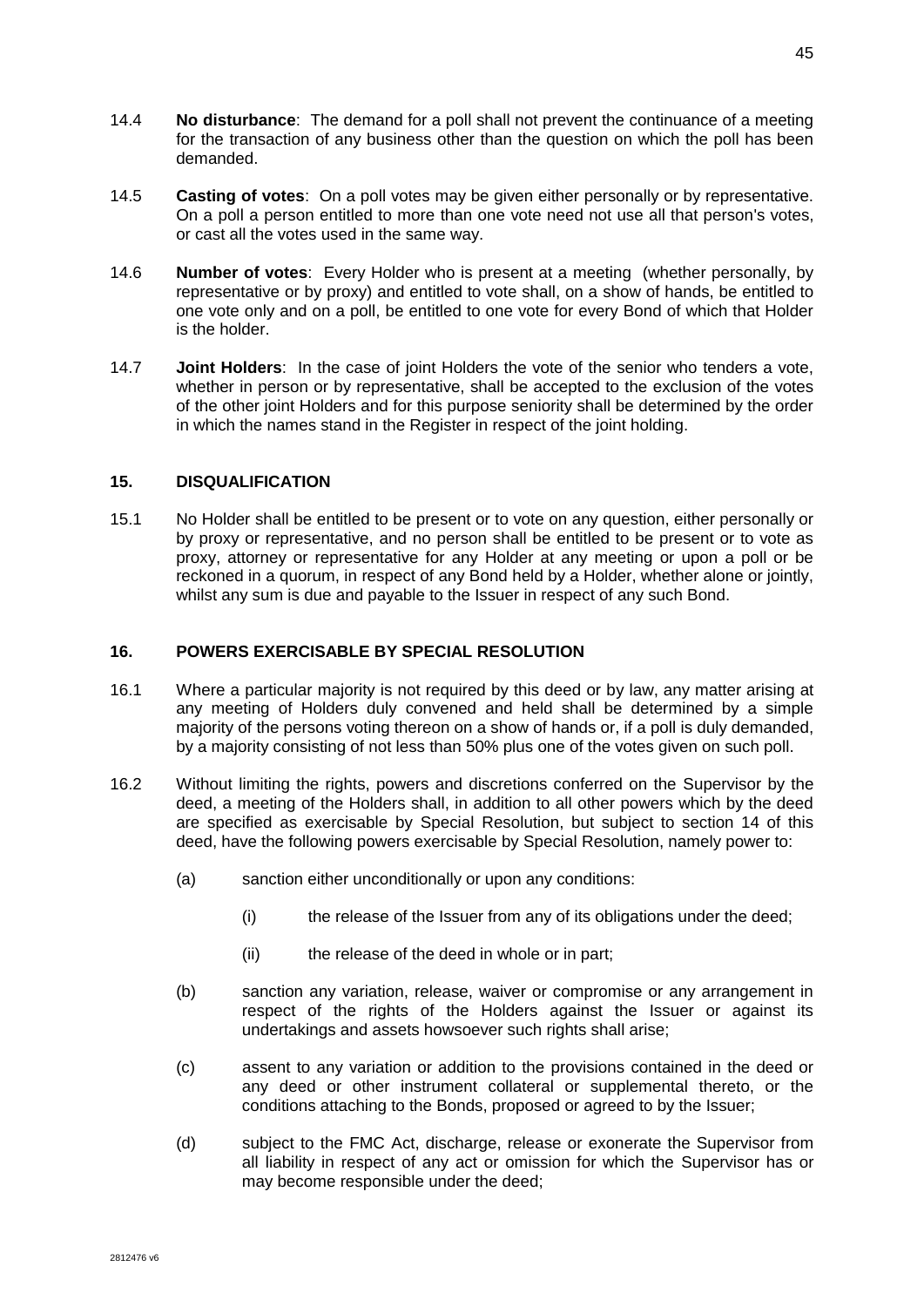- (e) sanction any scheme for the reconstruction of the Issuer or for the amalgamation of the Issuer with any other company where such sanction is necessary;
- (f) subject to the provisions of the deed, remove any Supervisor and approve the appointment of, or appoint, a new Supervisor;
- (g) authorise or direct the Supervisor to concur in and execute any supplemental deed or other document embodying any sanction, authority, approval, assent, variation, release, waiver, compromise, direction or request;
- (h) direct the Supervisor to take, or to refrain from taking, any other action under or pursuant to, or in connection with, any of the provisions of the deed; and
- (i) sanction the exchange of Bonds for, or the conversion of Bonds into, shares, stock, debentures, debenture stock or other obligations of the Issuer or any other company formed or to be formed.

# **17. SPECIAL RESOLUTION**

17.1 **Special Resolution binds Holders**: A Special Resolution passed in accordance with this schedule shall be binding upon all the Holders and each of the Holders and the Supervisor (subject to the provisions of its indemnity contained in the deed) shall be bound to give effect thereto accordingly and the passing of any such resolution shall, as between the Supervisor and the Holders, be conclusive evidence that the circumstances justify the passing thereof.

### **18. MINUTES OF MEETINGS**

18.1 Minutes of all resolutions and proceedings at every meeting of Holders shall be made by the Supervisor, or if the Supervisor shall not be present at such meeting by some person appointed by the chairman of such meeting, and duly entered in books from time to time provided for that purpose by the Supervisor at the expense of the Issuer and any such minutes as aforesaid, if purporting to be signed by the chairman of the meeting at which such resolutions were passed or proceedings had or by the chairman of the next succeeding meeting of Holders shall be prima facie evidence of the matters stated therein and, until the contrary is proved, every such meeting in respect of the proceedings of which minutes have been made shall be deemed to have been duly held and convened and all resolutions passed or proceedings had thereat to be duly passed and had. Copies of such minutes shall be furnished by the Supervisor to the Issuer as early as possible after the holding of the meeting to which they refer.

### **19. FURTHER REGULATIONS**

19.1 Subject to all other provisions contained in this schedule and the deed the Supervisor may without the consent of the Holders prescribe such further regulations in respect of the convening and holding of meetings of Holders, attendance and voting thereat, and other matters incidental thereto, as the Supervisor may in its sole discretion determine.

### **20. INTEREST GROUP MEETINGS**

20.1 A meeting of the Holders in an Interest Group may be called by the Issuer at any time, and shall be called on the written request of the Supervisor or holders of Bonds that